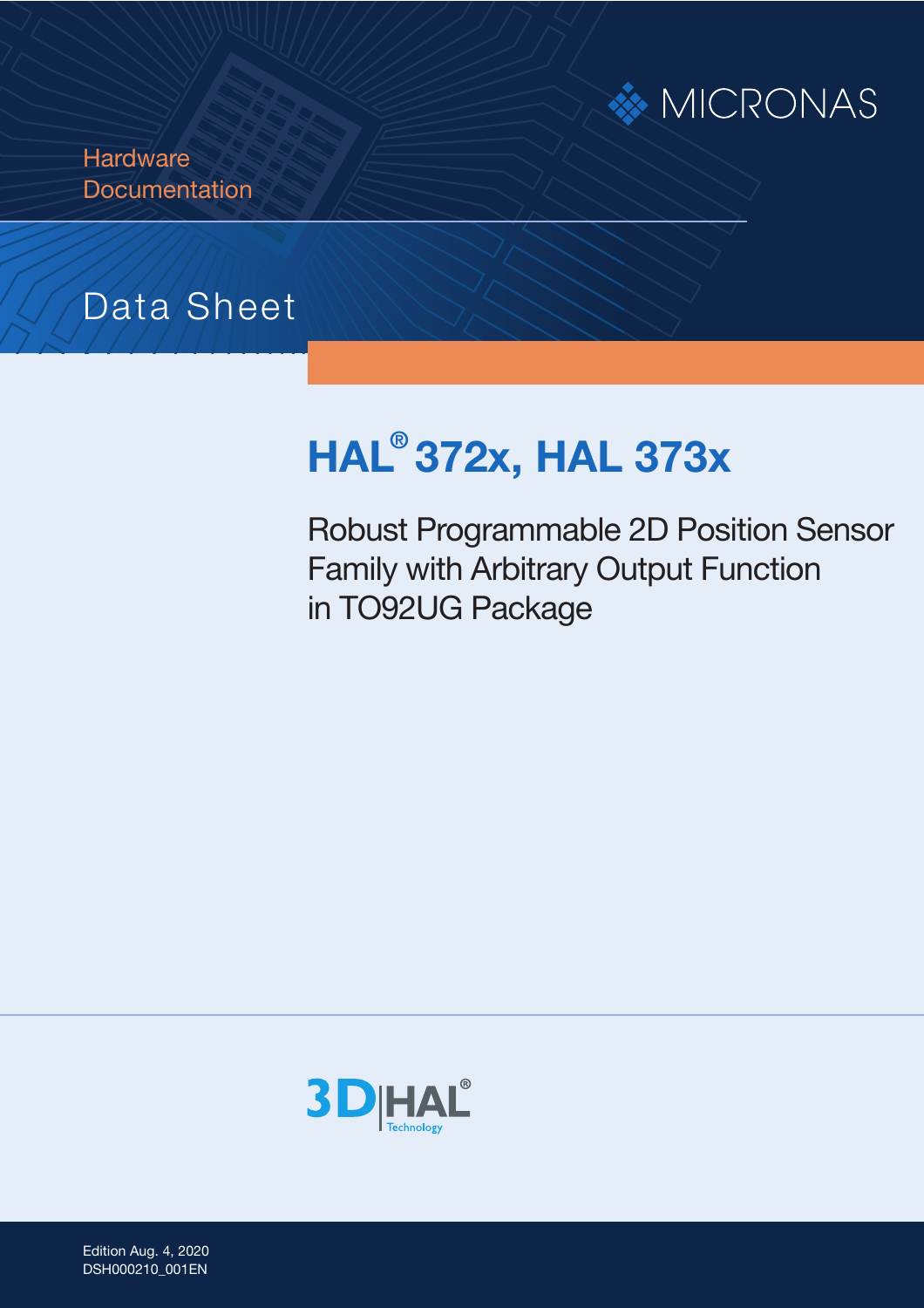#### **Copyright, Warranty, and Limitation of Liability**

The information and data contained in this document are believed to be accurate and reliable. The software and proprietary information contained therein may be protected by copyright, patent, trademark and/or other intellectual property rights of TDK-Micronas. All rights not expressly granted remain reserved by TDK-Micronas.

TDK-Micronas assumes no liability for errors and gives no warranty representation or guarantee regarding the suitability of its products for any particular purpose due to these specifications.

By this publication, TDK-Micronas does not assume responsibility for patent infringements or other rights of third parties which may result from its use. Commercial conditions, product availability and delivery are exclusively subject to the respective order confirmation.

Any information and data which may be provided in the document can and do vary in different applications, and actual performance may vary over time.

All operating parameters must be validated for each customer application by customers' technical experts. Any mention of target applications for our products is made without a claim for fit for purpose as this has to be checked at system level.

Any new issue of this document invalidates previous issues. TDK-Micronas reserves the right to review this document and to make changes to the document's content at any time without obligation to notify any person or entity of such revision or changes. For further advice please contact us directly.

Do not use our products in life-supporting systems, military, aviation and aerospace applications! Unless explicitly agreed to otherwise in writing between the parties, TDK-Micronas' products are not designed, intended or authorized for use as components in systems intended for surgical implants into the body, or other applications intended to support or sustain life, or for any other application in which the failure of the product could create a situation where personal injury or death could occur.

No part of this publication may be reproduced, photocopied, stored on a retrieval system or transmitted without the express written consent of TDK-Micronas.

#### **TDK-Micronas Trademarks**

- HAL
- $-$  3D HAL

#### **Third-Party Trademarks**

All other brand and product names or company names may be trademarks of their respective companies.

#### **License Note:**

HAL 37xy uses licenses of Fraunhofer Institute for Integrated Circuits IIS.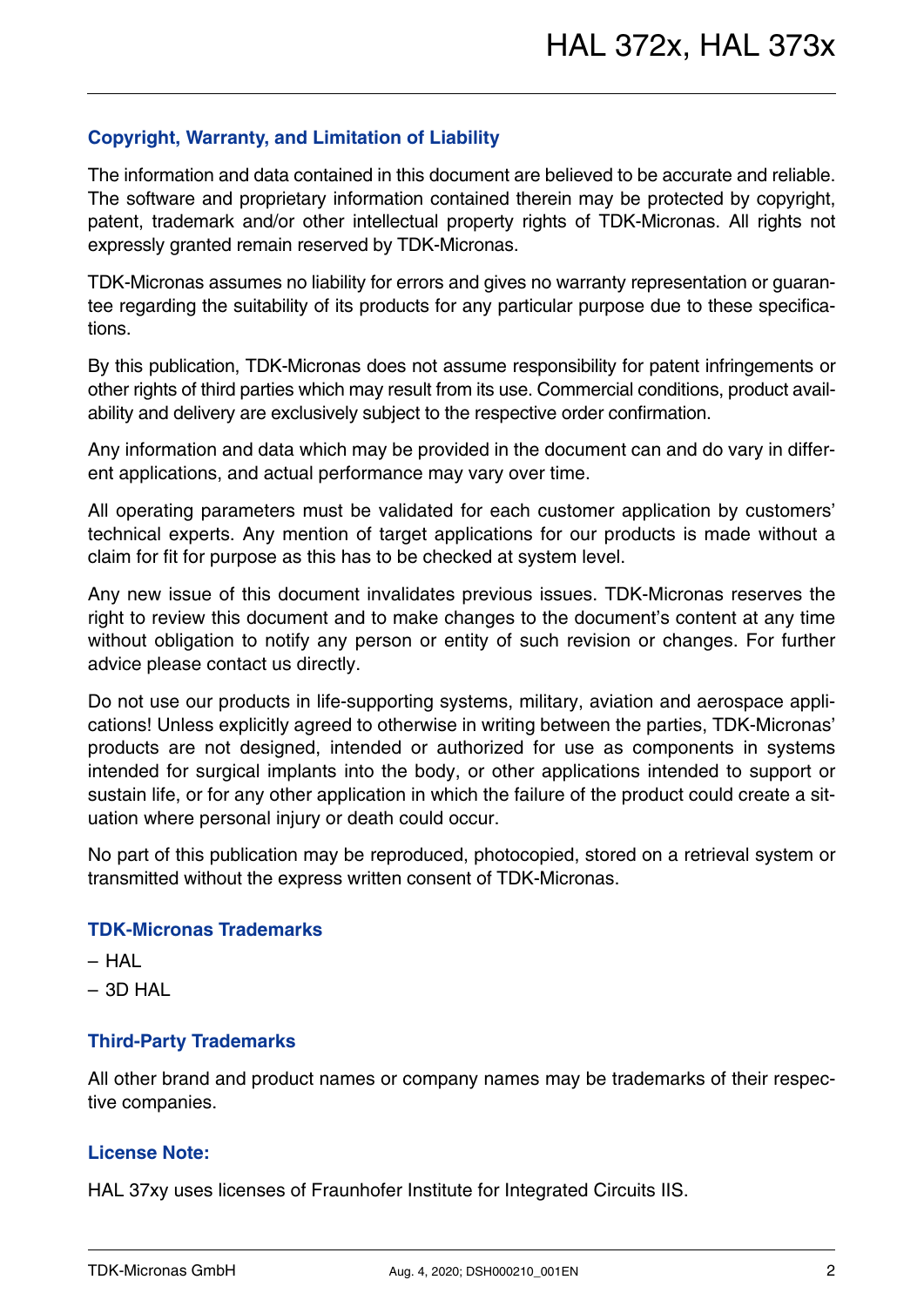#### **Contents**

| Page | <b>Section</b> | Title                                          |
|------|----------------|------------------------------------------------|
| 4    | 1.             | <b>Introduction</b>                            |
| 5    | 1.1.           | <b>Major Applications</b>                      |
| 6    | 1.2.           | Features                                       |
| 7    | 2.             | <b>Ordering Information</b>                    |
| 7    | 2.1.           | Device-Specific Ordering Codes                 |
| 9    | 3.             | <b>Functional Description</b>                  |
| 9    | 3.1.           | <b>General Function</b>                        |
| 10   | 3.2.           | Signal Path and Register Definition            |
| 10   | 3.2.1.         | Signal Path                                    |
| 10   | 3.2.2.         | <b>Register Definition</b>                     |
| 11   | 3.2.2.1.       | <b>RAM Registers</b>                           |
| 13   | 3.2.2.2.       | <b>EEPROM Registers</b>                        |
| 19   | 3.3.           | <b>Output Linearization</b>                    |
| 20   | 3.4.           | <b>NVRAM Register</b>                          |
| 22   | 3.5.           | <b>On-Board Diagnostic Features</b>            |
| 23   | 3.6.           | <b>SENT Output</b>                             |
| 25   | 4.             | <b>Specifications</b>                          |
| 25   | 4.1.           | <b>Outline Dimensions</b>                      |
| 27   | 4.2.           | Soldering, Welding, Assembly                   |
| 27   | 4.3.           | Sensitive Area                                 |
| 27   | 4.3.1.         | <b>Physical Dimension</b>                      |
| 27   | 4.3.2.         | Definition of Magnetic-Field Vectors           |
| 27   | 4.4.           | Pin Connections and Short Description          |
| 29   | 4.5.           | <b>Absolute Maximum Ratings</b>                |
| 29   | 4.6.           | Storage and Shelf Life                         |
| 30   | 4.7.           | <b>Recommended Operating Conditions</b>        |
| 31   | 4.8.           | Characteristics                                |
| 36   | 4.9.           | <b>Magnetic Characteristics</b>                |
| 38   | 5.             | <b>Application Notes</b>                       |
| 38   | 5.1.           | <b>Ambient Temperature</b>                     |
| 38   | 5.2.           | <b>EMC and ESD</b>                             |
| 38   | 5.3.           | Application Circuit for HAL 372x               |
| 39   | 5.4.           | Application Circuit for HAL 373x               |
| 40   | 5.5.           | Measurement of a PWM Output Signal of HAL 373x |
| 41   | 6.             | <b>Programming of the Sensor</b>               |
| 41   | 6.1.           | Programming Interface                          |
| 42   | 6.2.           | Programming Environment and Tools              |
| 43   | 6.3.           | Programming Information                        |
| 44   | 7.             | <b>Document History</b>                        |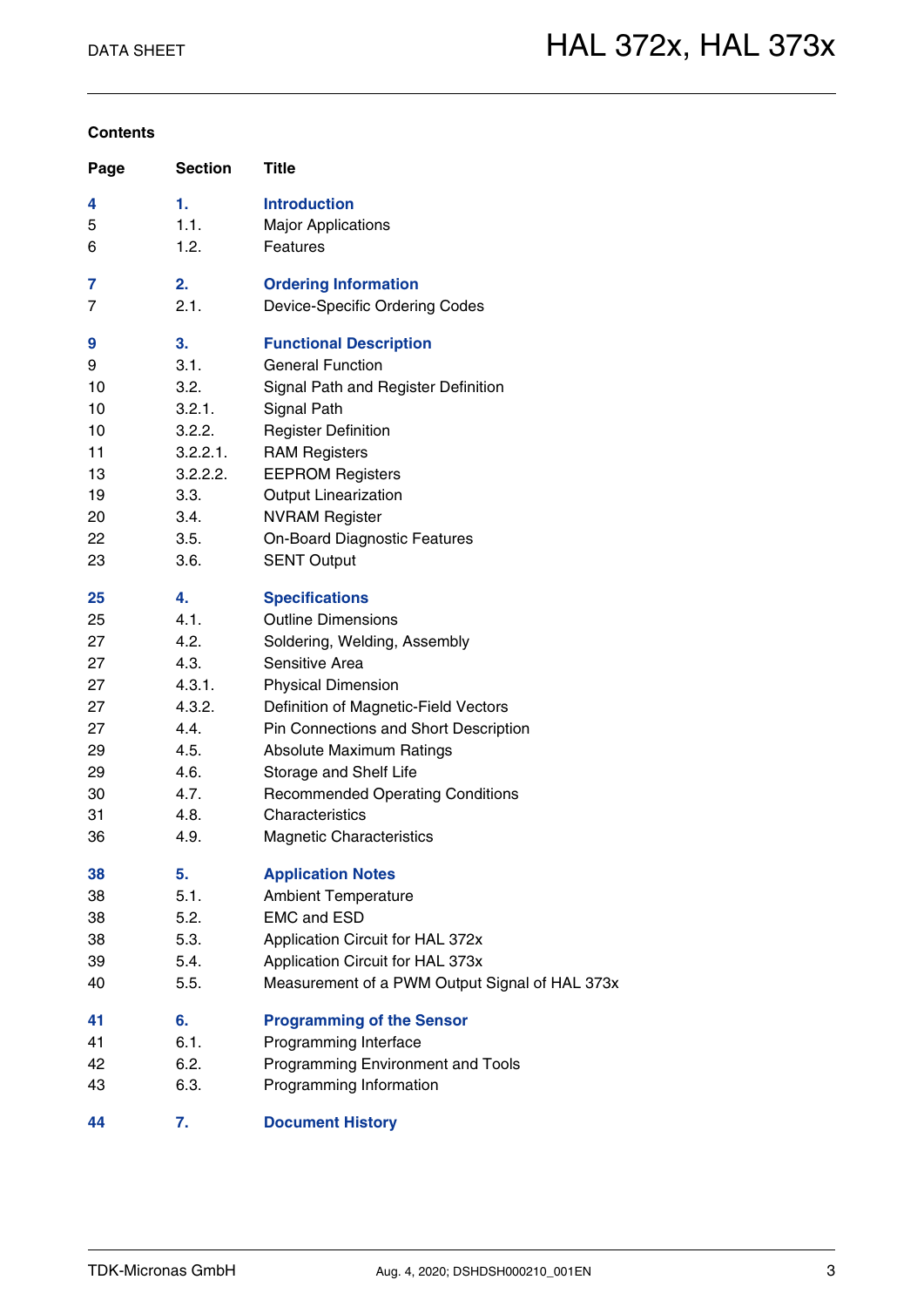**[Robust Programmable 2D Position Sensor Family with Arbitrary Output Function](#page--1-0)  [in TO92UG Package](#page--1-0)**

# <span id="page-3-0"></span>**1. Introduction**

The HAL 37xy family comprises the second generation of sensors using the proprietary  $3D HAL<sup>®</sup>$  technology from TDK-Micronas. This new family has several members. HAL 372x provides a linear, ratiometric analog output signal with integrated wire-break detection working with pull-up or pull-down resistors. HAL 373x features digital output formats like PWM and SENT (according to SAE-J2716 release 2010). The digital output format is customer programmable. The PWM output is configurable with frequencies between 0.2 kHz and 2 kHz with up to 12-bit resolution.

Conventional planar Hall technology is only sensitive to the magnetic field orthogonal to the chip surface. In addition to the orthogonal magnetic field, HAL 37xy is also sensitive to magnetic fields applied in parallel to the chip surface. This is possible by integrating vertical Hall plates into the standard CMOS process.

The sensor cell can measure three magnetic-field components  $B_x$ ,  $B_y$ , and  $B_z$ . This enables a new set of applications for position detection, like wide distance, angle or through-shaft angular measurements. [Table 1–1](#page-3-1) describes the different family members.

| <b>Type</b>     | <b>Output Format</b><br><b>Detectable Field</b><br><b>Component</b> |                             |
|-----------------|---------------------------------------------------------------------|-----------------------------|
| <b>HAL 3725</b> | Analog                                                              | $Bx$ and $By$               |
| <b>HAL 3726</b> | Analog                                                              | $B_{\rm Y}$ and $B_{\rm Z}$ |
| <b>HAL 3727</b> | Analog                                                              | $B_x$ and $B_z$             |
| <b>HAL 3735</b> | <b>PWM &amp; SENT</b>                                               | $Bx$ and $By$               |
| <b>HAL 3736</b> | <b>PWM &amp; SENT</b>                                               | $B_{\rm Y}$ and $B_{\rm Z}$ |
| <b>HAL 3737</b> | <b>PWM &amp; SENT</b>                                               | $B_x$ and $B_z$             |

#### <span id="page-3-1"></span>**Table 1–1:** HAL 37xy family overview

On-chip signal processing calculates the angle from two of the magnetic-field components and converts this value to an output signal. Due to the measurement method, the sensor exhibits excellent drift performance over the specified temperature range resulting in a new class of accuracy for angular or linear measurements.

Additionally to the built-in signal processing, the sensor features an arbitrary programmable linear characteristic for linearization of the output signal (with up to 33 setpoints).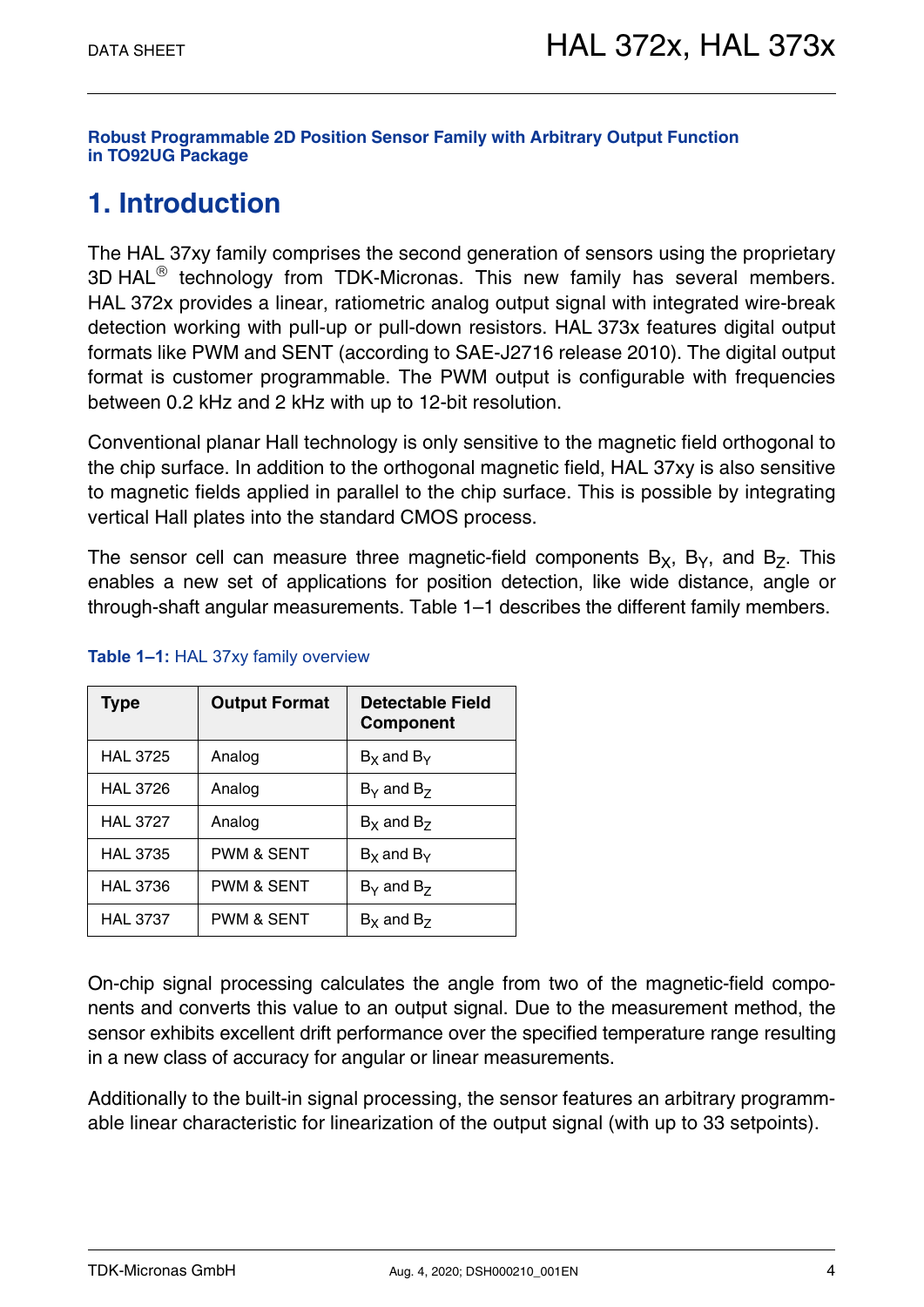Major characteristics like gain and temperature dependent offset of X/Y- and Z-channel, reference position, phase shift between X/Y- and Z-signal, hysteresis, low-pass filter frequency, output slope, and offset and clamping levels can be adjusted to the magnetic circuitry by programming the non-volatile memory.

The sensors contain advanced on-board diagnostic features that enhance fail-safe detection. In addition to standard checks, such as overvoltage and undervoltage detection and wire break, internal blocks such as ROM and signal path are monitored during normal operation. For devices with a selected PWM output, the error modes are indicated by a changing PWM frequency and duty-cycle. For SENT output a dedicated error code will be transmitted.

The devices operate in a junction temperature range from  $-40$  °C up to 170 °C.

The sensors are available in a four-pin leaded transistor package TO92UG.

### <span id="page-4-0"></span>**1.1. Major Applications**

Due to the sensor's versatile programming characteristics and its high accuracy, HAL 37xy is a potential solution for the following applications examples:

- Linear movement measurement,
	- EGR valve position
	- Clutch pedal position
	- Cylinder and valve position sensing
- Rotary position measurement, like
	- Gear selector
	- Throttle valve position, etc.
	- Chassis position sensors (ride-height control)
- Joystick
- Non-contact potentiometer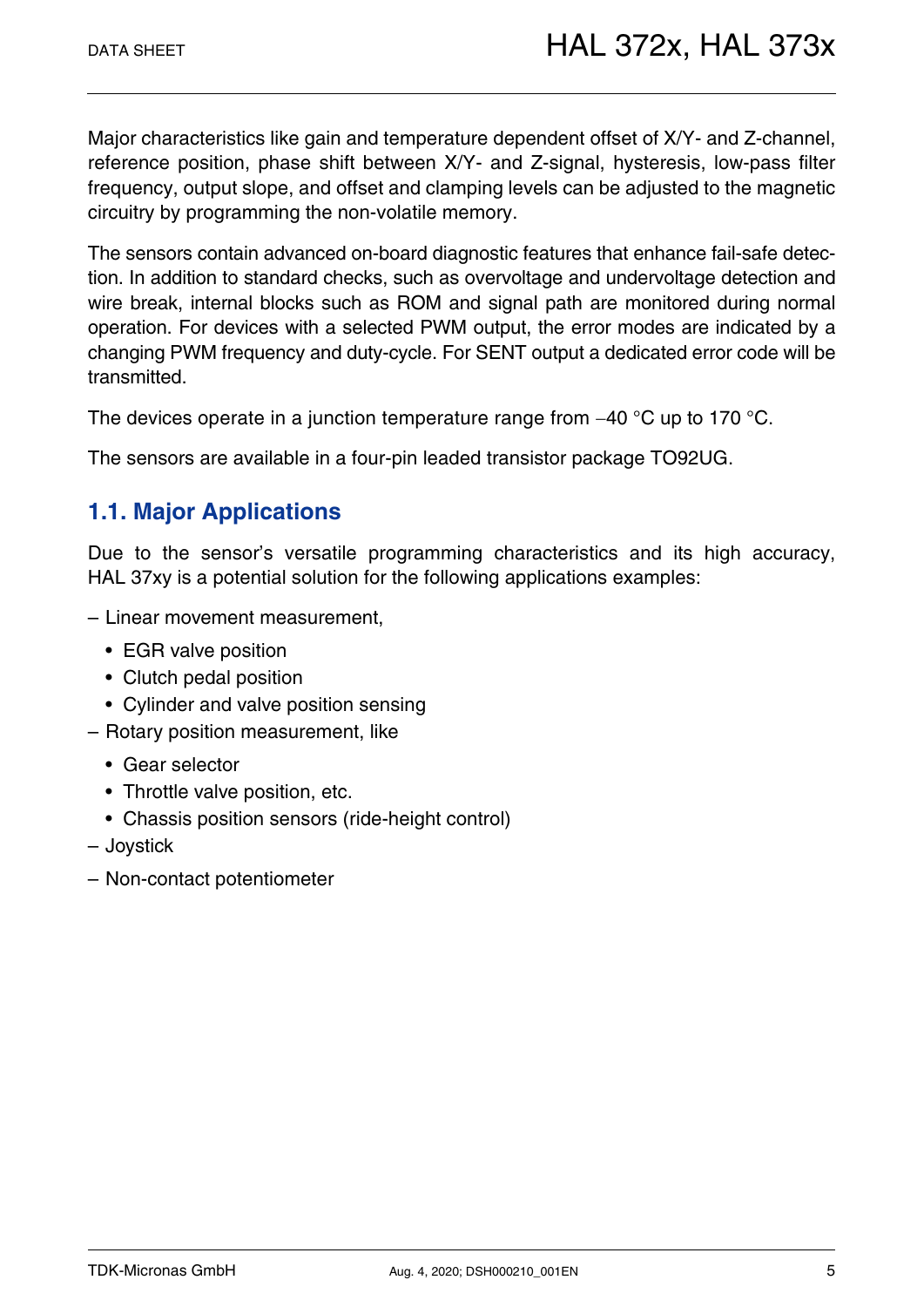# <span id="page-5-0"></span>**1.2. Features**

- Angular and position measurement extremely robust against temperature and stress influence
- 12-bit ratiometric linear analog output for HAL 372x
- 0.2 kHz to 2 kHz PWM (up to 12 bits) or 12-bit SENT output for HAL 373x
- Programmable arbitrary output characteristic with up to 33 setpoints
- 8 kHz sampling frequency
- Operates from 4.5 V up to 5.5 V supply voltage
- Operates from  $-40$  °C up to 150 °C ambient temperature
- Programming via the sensor's output pin
- Programmable characteristics in a non-volatile memory (EEPROM) with redundancy and lock function
- Programmable first-order low-pass filter
- Programmable hysteresis on X/Y- or Z-channel
- Programmable output gain and offset
- X/Y- and Z-channel gain of signal path programmable
- Second-order temperature-dependent offset of signal path programmable for X/Y- or Z-channel
- Phase shift between X/Y- and Z-channel programmable
- Programmable offset before angle calculation block
- Programmable output clamping for Error Band definition
- Programmable reference position
- Programmable magnetic detection range
- 32-bit identification number for customer
- 32-bit identification number with TDK-Micronas production information (like X,Y position on production wafer)
- On-board diagnostics of different functional blocks of the sensor
- Short-circuit protected push-pull output
- Overvoltage and reverse-voltage protection at VSUP
- Undervoltage and overvoltage detection of VSUP
- Wire-break detection with pull-up or pull-down resistor
- EMC and ESD robust design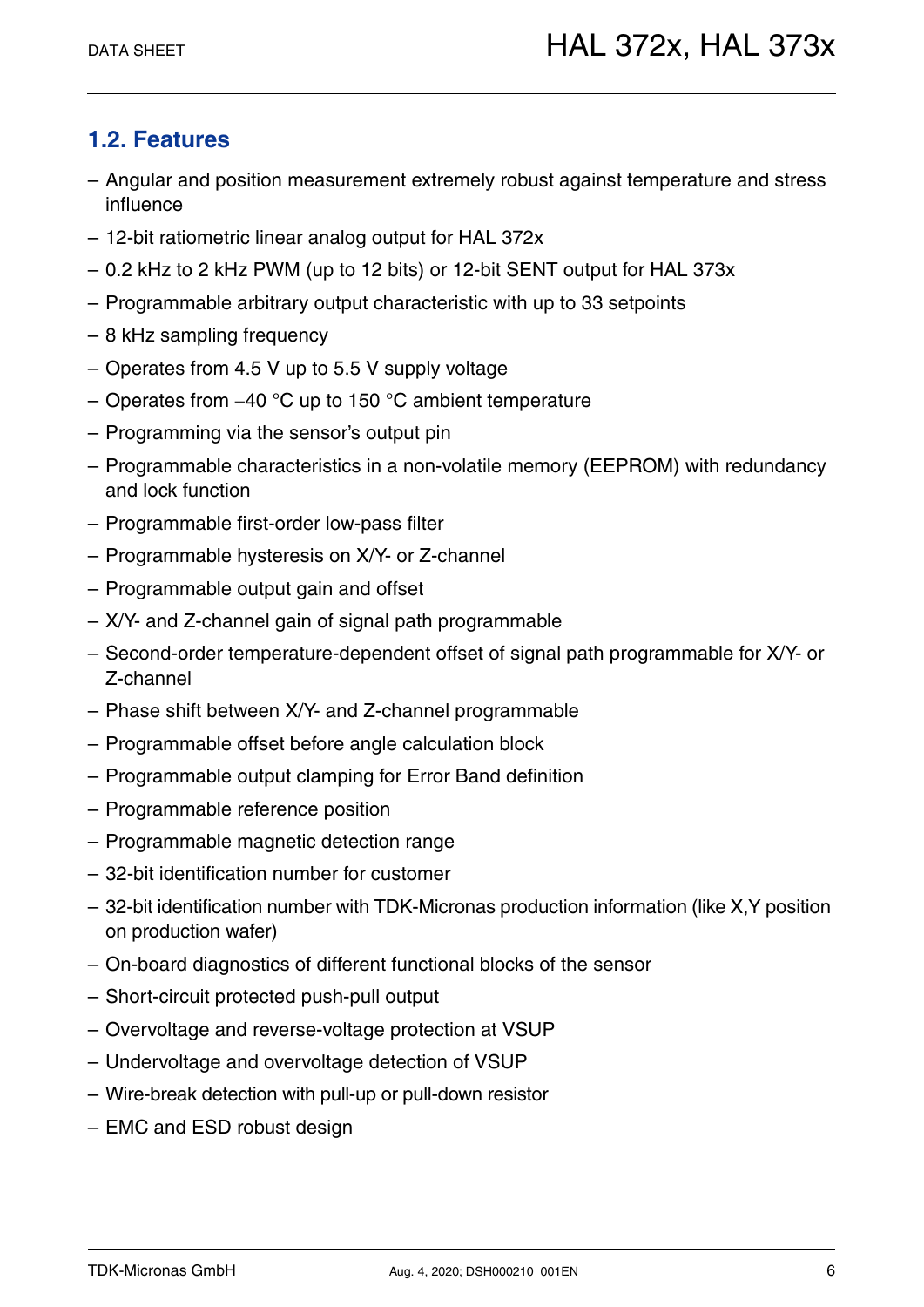# <span id="page-6-0"></span>**2. Ordering Information**

A Micronas device is available in a variety of delivery forms. They are distinguished by a specific ordering code:



#### **Fig. 2–1:** Ordering Code Principle

For a detailed information, please refer to the brochure: "Sensors and Controllers: Ordering Codes, Packaging, Handling".

### <span id="page-6-1"></span>**2.1. Device-Specific Ordering Codes**

HAL 372x and HAL 373x are available in the following package and temperature variants.

#### **Table 2–1:** Available packages

| <b>Package Code (PA)</b> | <b>Package Type</b> |  |
|--------------------------|---------------------|--|
| UG.                      | <b>TO92UG-1</b>     |  |

#### **Table 2–2:** Available temperature ranges

| Temperature Code (T)   Temperature Range |                                |  |
|------------------------------------------|--------------------------------|--|
|                                          | $T_{\rm J} = -40$ °C to 170 °C |  |

The relationship between ambient temperature  $(T_A)$  and junction temperature  $(T_A)$  is explained in [Section 5.1. on page 38.](#page-37-4)

For available variants for Configuration (C), Packaging (P), Quantity (Q), and Special Procedure (SP) please contact TDK-Micronas.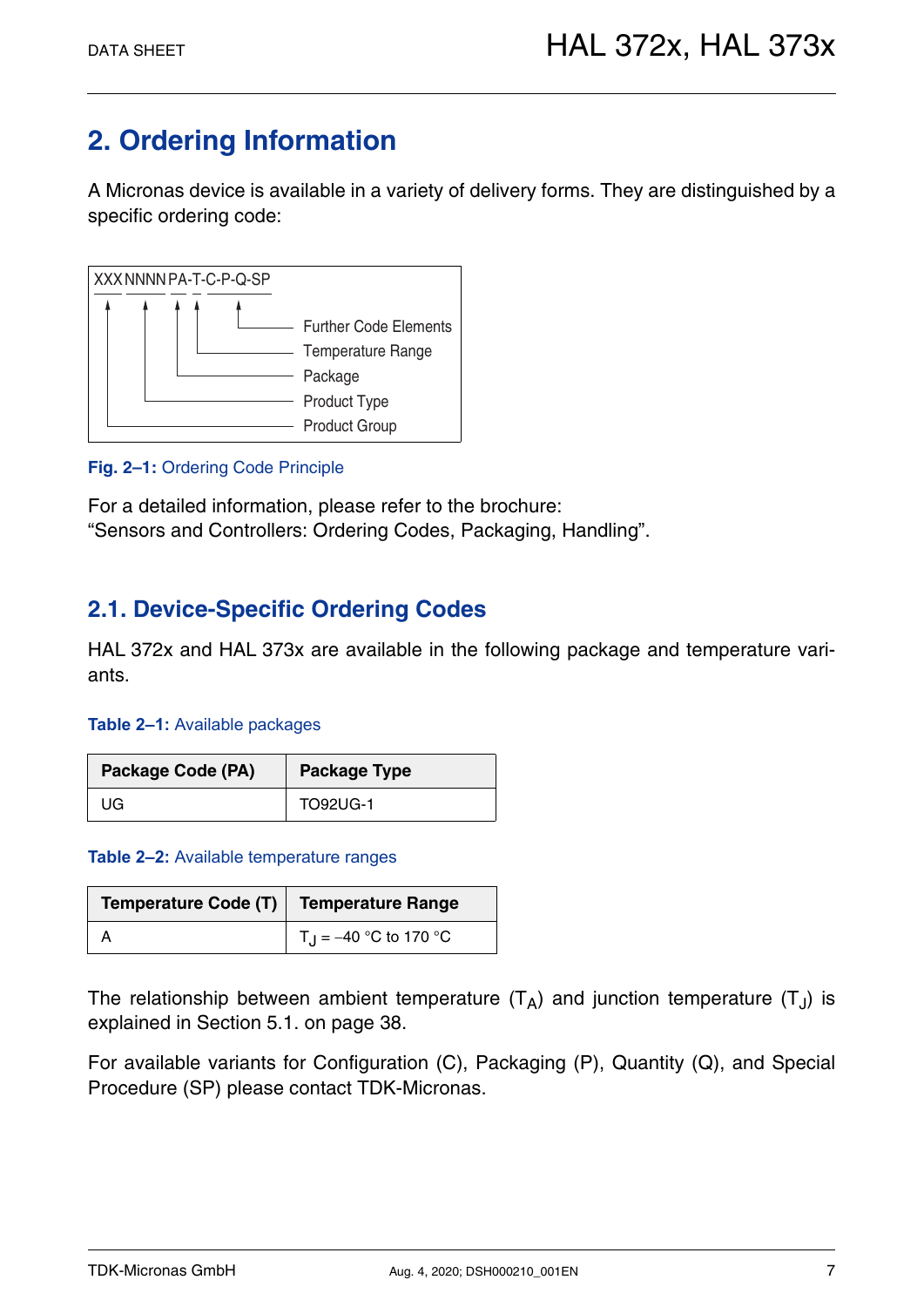#### **Table 2–3:** Available ordering codes and corresponding package marking

| <b>Available Ordering Codes</b> | <b>Package Marking</b> |
|---------------------------------|------------------------|
| HAL3725UG -A-[C-P-Q-SP]         | 3725A                  |
| HAL3726UG-A-[C-P-Q-SP]          | 3726A                  |
| HAL3727UG-A-[C-P-Q-SP]          | 3727A                  |
| HAL3735UG - A-[C-P-Q-SP]        | 3735A                  |
| HAL3736UG-A-[C-P-Q-SP]          | 3736A                  |
| HAL3737UG-A-[C-P-Q-SP]          | 3737A                  |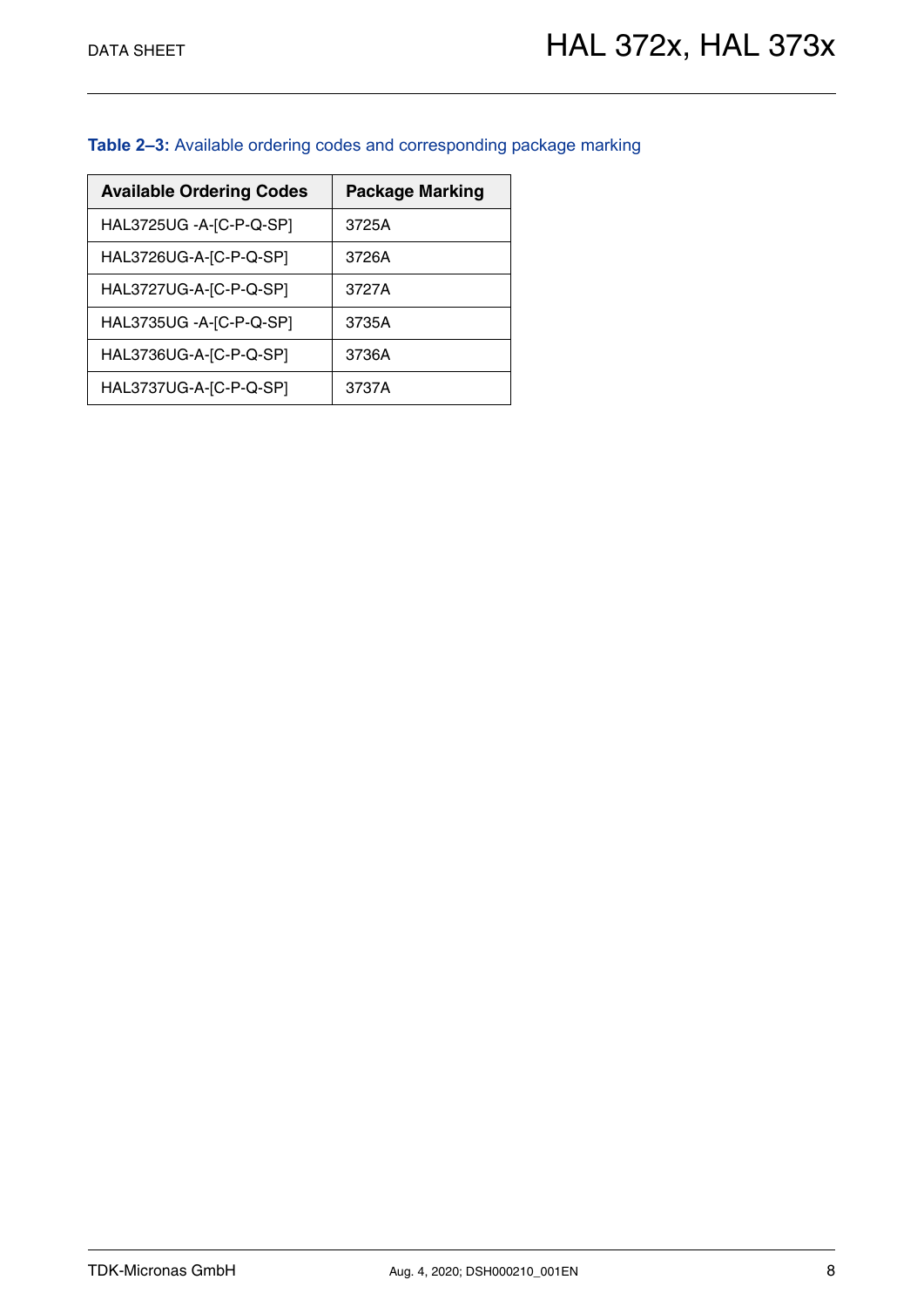# <span id="page-8-0"></span>**3. Functional Description**

# <span id="page-8-1"></span>**3.1. General Function**

HAL 372x and HAL 373x are 2D position sensors based on TDK-Micronas' 3D HAL<sup>®</sup> technology. The sensors include two vertical and one horizontal Hall plate with spinning current offset compensation for the detection of X, Y or Z magnetic-field components, a signal processor for calculation and signal conditioning of two magnetic-field components, protection devices, and a ratiometric linear analog, PWM or SENT output.

The spinning current offset compensation minimizes the errors due to supply voltage and temperature variations as well as external package stress.

The signal path of HAL 37xy sensors consist of two channels (CH1 and CH2). Depending on the product variant two out of the three magnetic-field components are connected to Channel 1 and Channel 2.

The sensors can be used for angle measurements in a range between 0° and 360° (end-of-shaft and through-shaft setup) as well as for robust position detection (linear movement or position). The in-system calibration can be utilized by the system designer to optimize performance for a specific system. The calibration information is stored in an on-chip EEPROM.

The HAL 37xy sensors are programmable by modulation of the output voltage. No additional programming pin is needed.



**Fig. 3–1:** HAL 372x, HAL 373x block diagram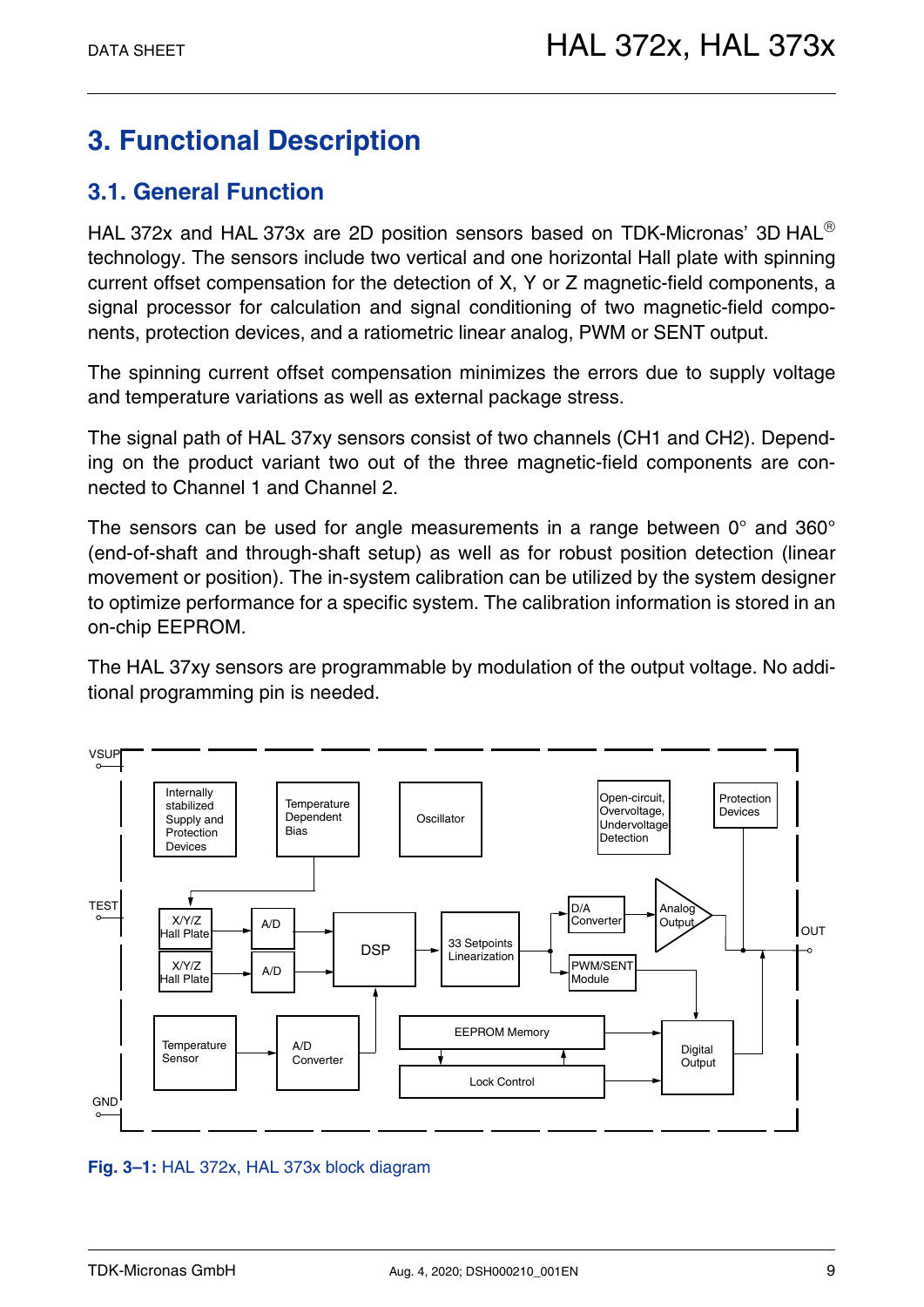# <span id="page-9-0"></span>**3.2. Signal Path and Register Definition**

### <span id="page-9-1"></span>**3.2.1. Signal Path**



**Fig. 3–2:** Signal path of HAL 372x and HAL 373x

#### <span id="page-9-2"></span>**3.2.2. Register Definition**

The DSP part of this sensor performs the signal conditioning. The parameters for the DSP are stored in the EEPROM register / NVRAM register. Details of the signal path are shown in [Fig. 3.2.](#page-9-0)

#### **Terminology:**

GAIN: name of the register or register value

Gain: name of the parameter

Blue color: register names

The sensor signal path contains two kinds of registers. Registers that are readout only (RAM) and programmable registers EEPROM / NVRAM. The RAM registers contain measurement data at certain steps of the signal path and the EEPROM / NVRAM registers have influence on the sensors signal processing.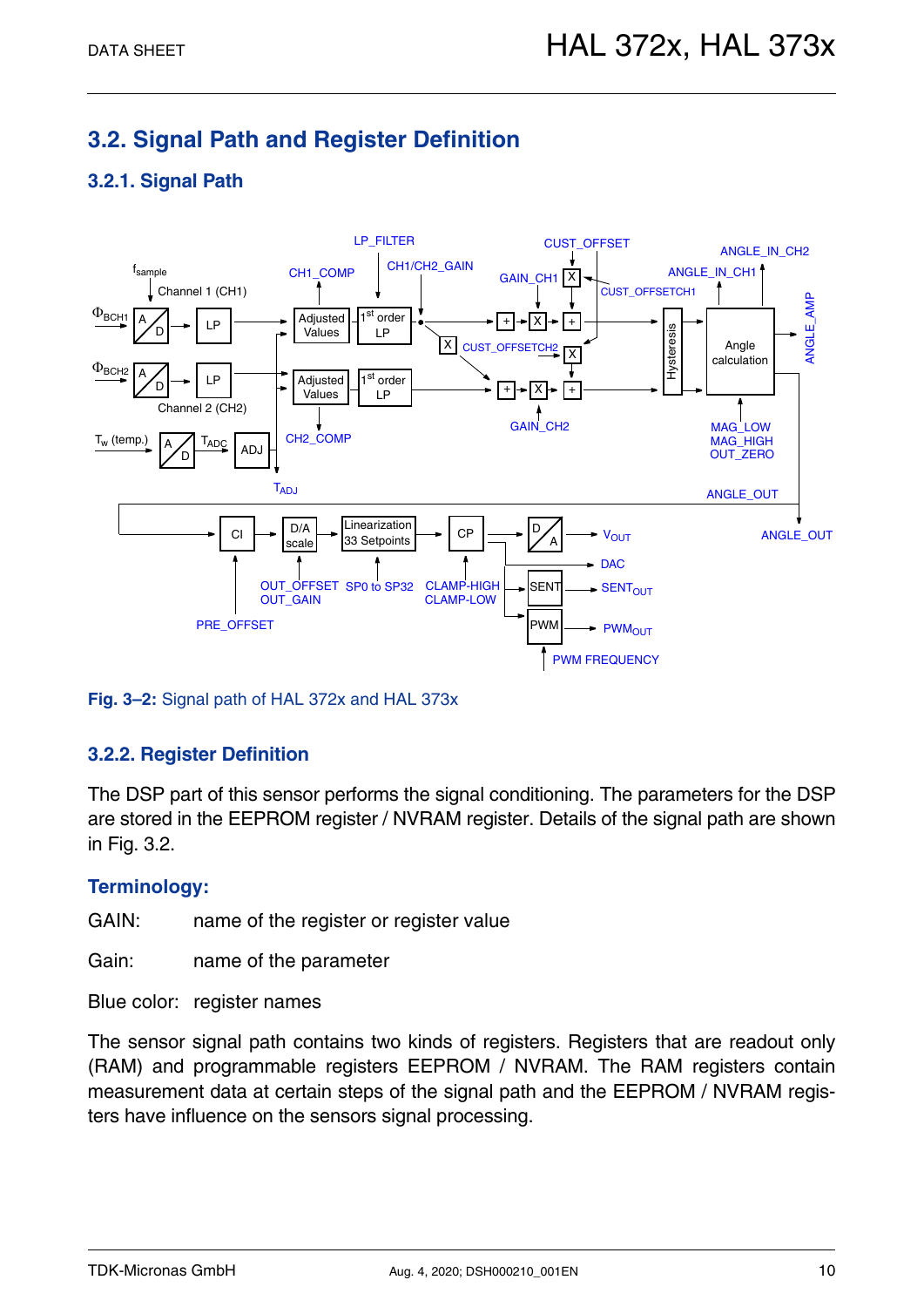#### <span id="page-10-0"></span>**3.2.2.1. RAM Registers**

#### **TADJ**

The TADJ register contains the digital value of the sensor junction temperature. It has a length of 16 bits and is binary coded. From the 16 bits only the range between 0 and 32767 is used for the temperature information. Typically the temperature sensor is calibrated in the way that at  $-40$  °C the register value is 100 LSB and at 160 °C it is 12000 LSB.

#### **CH1\_COMP and CH2\_COMP**

CH1\_COMP and CH2\_COMP register contain the temperature compensated magneticfield information of Channel 1 and Channel 2. Both registers have a length of 16 bits each and are two's-complement coded. Therefore, the register values can vary between 32768 and 32767.

#### **ANGLE\_IN\_CH1 and ANGLE\_IN\_CH2**

ANGLE IN CH1 and ANGLE IN CH2 register contain the customer compensated magnetic-field information of Channel 1 and Channel 2 used for the angle calculation. These registers include already customer phase-shift, gain and offset correction as well as an hysteresis. Both registers have a length of 16 bits each and are two's-complement coded. Therefore, the register values can vary between -32768 and 32767.

#### **ANGLE\_OUT**

The ANGLE\_OUT register contains the digital value of the position calculated by the angle calculation algorithm. It has a length of 16 bits and is binary. From the 16 bits only the range between 0 and 32767 is used for the position information. Position can either be an angular position (angle) or a virtual angle calculated out of two magnetic-field directions in case of linear position measurements.

#### **DAC**

The DAC register contains the digital equivalent of the output voltage, PWM output duty-cycle or the SENT data. It has a length of 16 bits and is binary. From the 16 bits only the range between 0 and 32767 is used for the position information. Position can either be an angular position (angle) or a virtual angle calculated out of two magneticfield directions in case of linear position measurements.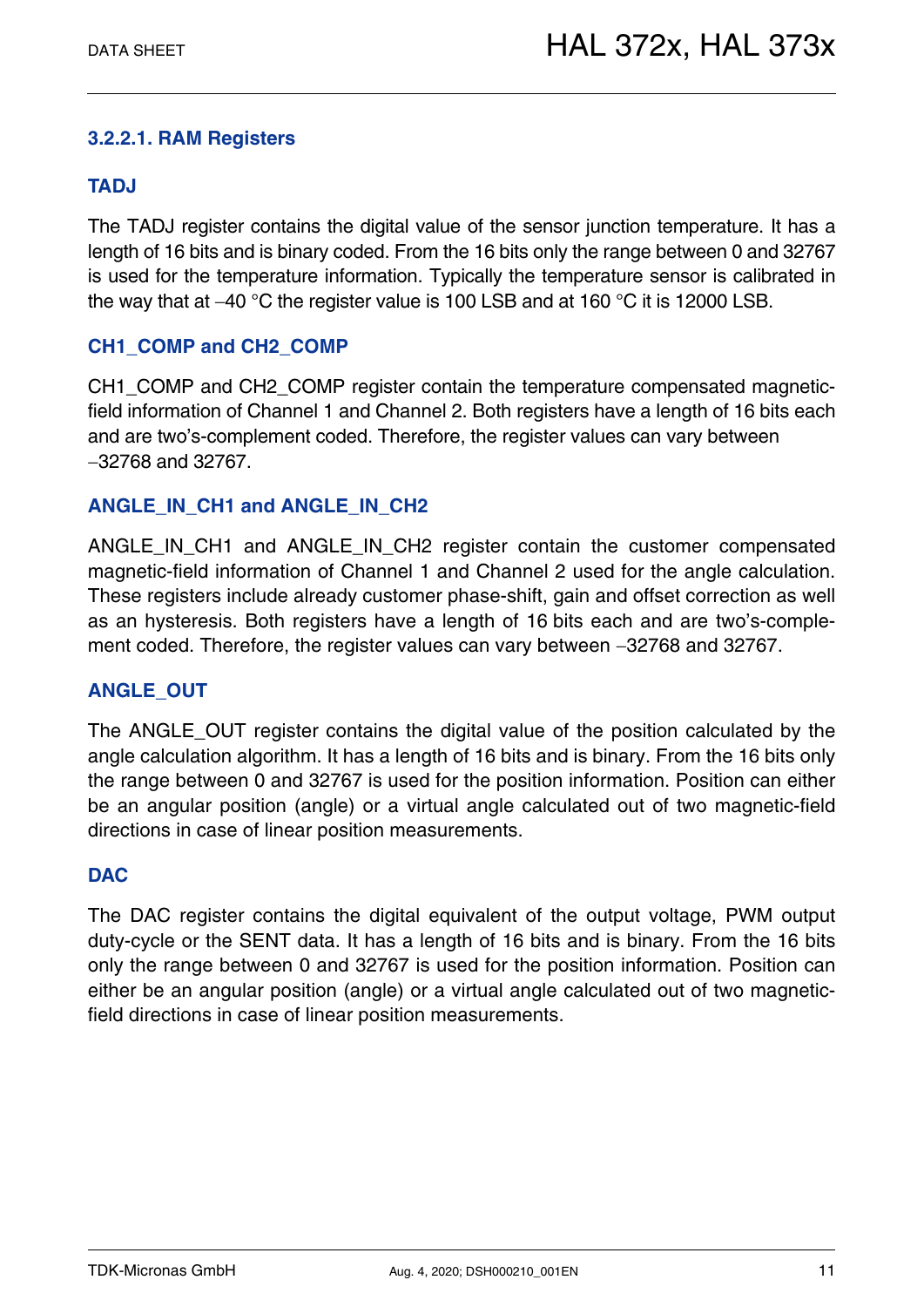#### **ANGLE\_AMP**

The ANGLE\_AMP register contains the digital value of the magnetic-field amplitude calculated by the angle calculation algorithm. From mathematical point of view the amplitude can be calculated from the signals in Channel 1 and Channel 2 (X/Y/Z-components).

#### **DIAGNOSIS**

Amplitude =  $\sqrt{\text{CH1}^2 + \text{CH2}^2}$ 

The DIAGNOSIS register identifies certain failures detected by the sensor. HAL 372x and HAL 373x perform self-tests during power-up of the sensor and also during normal operation. The result of these self-tests is stored in the 16-bit DIAGNOSIS register.

| Bit No.        | <b>Function</b>             | <b>Description</b>                                                                                                                                                                             |  |
|----------------|-----------------------------|------------------------------------------------------------------------------------------------------------------------------------------------------------------------------------------------|--|
| 15:10          | None                        | Reserved                                                                                                                                                                                       |  |
| 9              | DAC Output High<br>Clamping | This bit is set to 1 in case that the high clamping value of the DAC is reached.                                                                                                               |  |
| 8              | DAC Output Low<br>Clamping  | This bit is set to 1 in case that the low clamping value of the DAC is reached.                                                                                                                |  |
| $\overline{7}$ | Channel 1 Clipping          | These bits are set to 1 in case that the A/D converter in Channel 1 and/or Channel 2                                                                                                           |  |
| 6              | Channel 2 Clipping          | detects an under- or overflow                                                                                                                                                                  |  |
| 5              | <b>DSP Self-Test</b>        | The DSP is doing the internal signal processing like angle calculation, temperature<br>compensation, etc.<br>This bit is set to 1 in case that the DSP self-test fails. (Continuously running) |  |
| 4              | <b>EEPROM Self-Test</b>     | This bit is set to 1 in case that the EEPROM self-test fails.<br>(Performed during power-up or continuously running). Bit for diagnosis latching must be<br>set to 1.                          |  |
| 3              | <b>ROM Check</b>            | This bit is set to 1 in case that ROM parity check fails. (Continuously running)                                                                                                               |  |
| 2              | None                        | Reserved                                                                                                                                                                                       |  |
| 1              | <b>MAGHI</b>                | This bit is set to 1 in case that the magnetic field is exceeding the MAG-HI register<br>value (magnetic field too high)                                                                       |  |
| 0              | <b>MAGLO</b>                | This bit is set to 1 in case that the magnetic field is below the MAG-LOW register<br>value (magnetic field too low)                                                                           |  |

**Table 3–1:** Bit definition of the DIAGNOSIS register

Details on the sensor self-tests can be found in [Section 3.5. on page 22.](#page-21-0)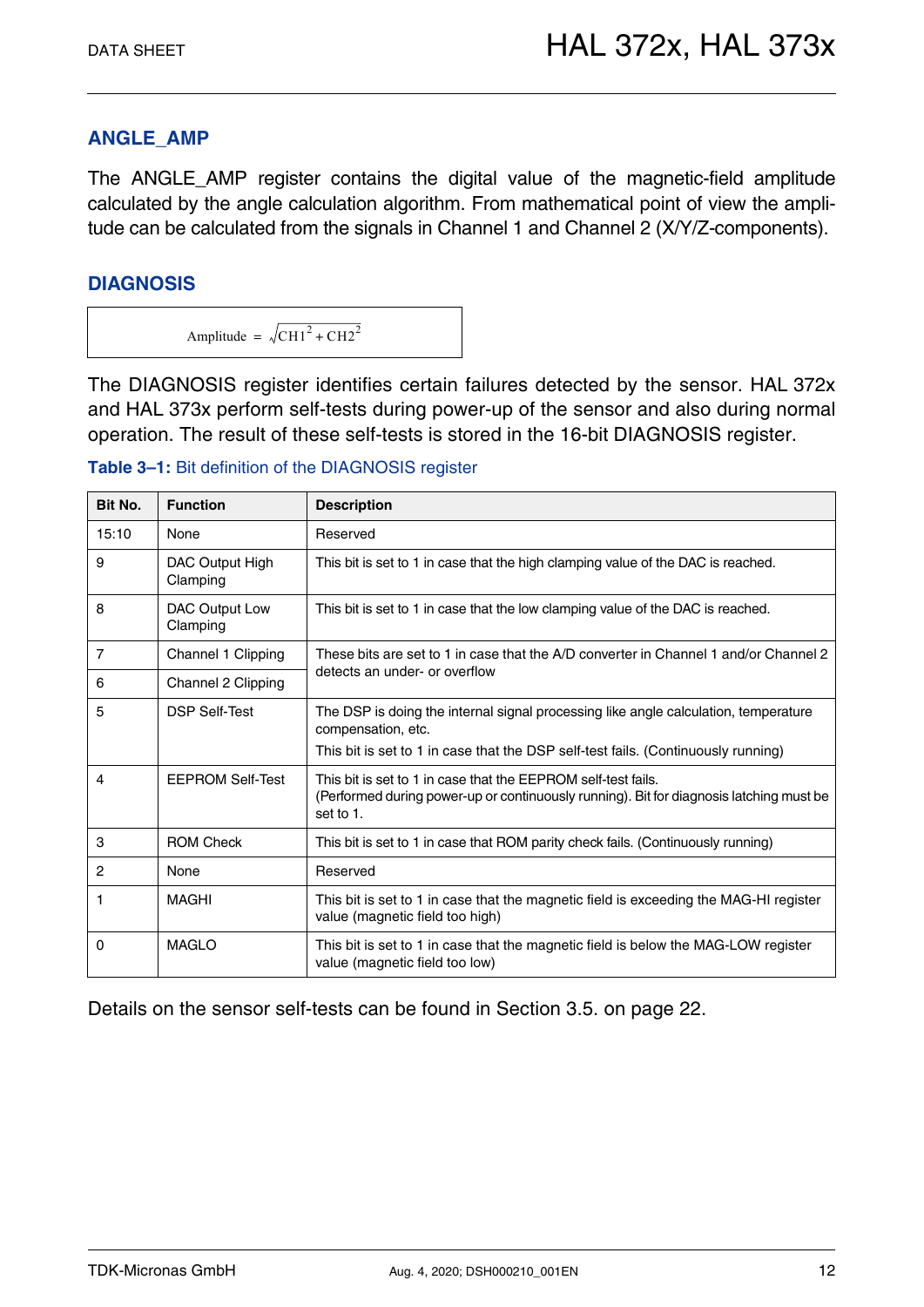#### **PROG\_DIAGNOSIS**

The PROG\_DIAGNOSIS register allows the customer to identify errors occurring during programming and writing of the EEPROM or NVRAM. The customer must check the first and second acknowledge. It is mandatory to activate the Diagnosis Latch bit during end of line testing. Additionally, CLAMP-LOW must be set to 100% in case of HAL 373x. Otherwise programming errors will not be indicated by the second acknowledge. To enable debugging of the production line it is recommended to read back the PROG\_DIAGNOSIS register and the DIAGNOSIS register in case of a missing second acknowledge. Please check the "HAL 37xy, HAR 37xy User Manual" for further details.

The PROG\_DIAGNOSIS register is a 16-bit register. The following table shows the different bits indicating certain error possibilities.

| <b>Bit No.</b> | <b>Function</b>                       | <b>Description</b>                                                                                   |  |
|----------------|---------------------------------------|------------------------------------------------------------------------------------------------------|--|
| 15:11          | None                                  | Reserved                                                                                             |  |
| 10             | Charge Pump Error                     | This bit is set to 1 in case that the internal programming voltage was too low                       |  |
| 9              | Voltage Error during<br>Program/Erase | This bit is set to 1 in case that the internal supply voltage was too low during<br>program or erase |  |
| 8              | <b>NVRAM Error</b>                    | This bit is set to 1 in case that the programming of the NVRAM failed                                |  |
| 5:0            | Programming                           | These bits are used for programming the memory                                                       |  |

#### **Table 3–2:** Bit definition of the PROG\_DIAGNOSIS register

#### <span id="page-12-0"></span>**3.2.2.2. EEPROM Registers**

- **Note** For production and qualification tests it is mandatory to set the LOCK bit after final adjustment and programming.
- **Note** Please refer to the "HAL 37xy, HAR 37xy User Manual" for further details on register settings/calculation and programming of the device.

#### **TDK-Micronas IDs**

The MIC\_ID1 and MIC\_ID2 registers are both 16-bit organized. They are read-only and contain TDK-Micronas production information, like X/Y position on the wafer, wafer number, etc.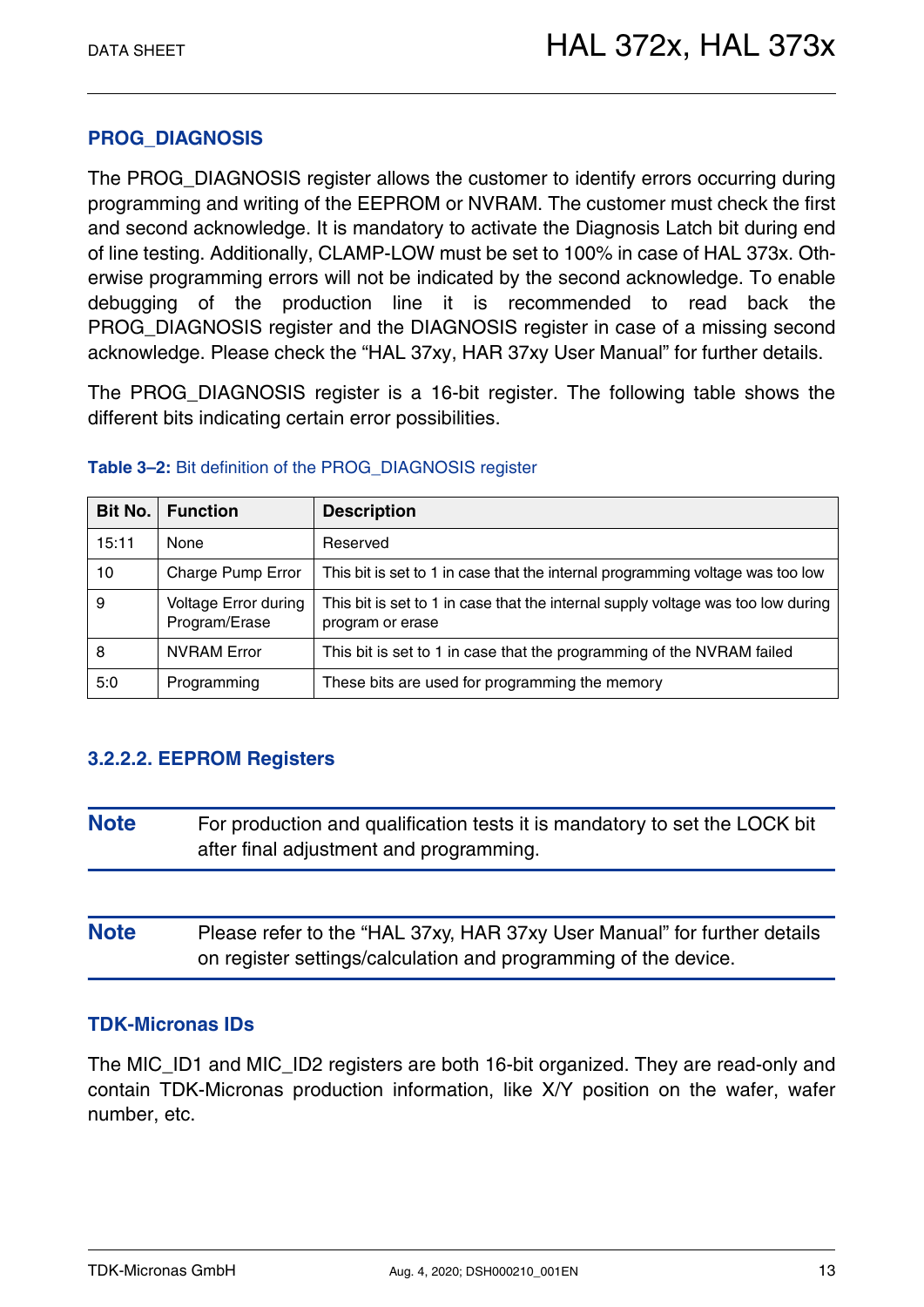#### **Customer IDs**

The CUST ID1 and CUST ID2 registers are both 16-bit organized. These two registers can be used to store customer production information, like serial number, project information, etc.

#### **CH1/CH2\_GAIN**

CH1/CH2 GAIN can be used to compensate a phase-shift between Channel 1 and Channel 2. The register has a length of 16 bits. It is possible to make a phase-shift correction of  $\pm 75^{\circ}$ . The step size and therefore the smallest possible correction is 0.002 $^{\circ}$ . The register is two's-complement coded and ranges from -32768 to 32767. The register value is sin function based.

Neutral value for this register is zero (no phase-shift correction).

**Note** In case the phase-shift correction is used, it is necessary to adapt the settings of GAIN\_CH2 too. For details see definition of GAIN\_CH2.

#### **GAIN\_CH1 and GAIN\_CH2**

GAIN CH1 and GAIN CH2 can be used to compensate amplitude mismatches between Channel 1 and Channel 2. TDK-Micronas delivers pre calibrated sensors with compensated gain mismatch between Channel 1 and Channel 2. Nevertheless it is possible that due to the magnetic circuit a mismatch between Channel 1 and Channel 2 gain occurs. This can be compensated with GAIN\_CH1 and GAIN\_CH2.

Both registers have a length of 16 bits and are two's-complement coded. Therefore, they can have values between  $-32768$  and  $32767$  ( $\triangleq -2$  and 2). For neutral settings both register values have to be set to 1 ( $\triangle$  register value 16384).

In case that the phase-shift correction is used it is necessary to change also the gain of Channel 2 (see also CH1/CH2\_GAIN). If phase-shift correction is used, the GAIN\_CH2 register has to be set to:

$$
GAIN\_CH2 = \frac{16384}{\cos(\text{phase-shift})}
$$

Note In case GAIN CH1 or GAIN CH2 exceed the range of -2 and 2 (-32768) and 32767), it is possible to reduce the gain of the opposite channel for compensation instead.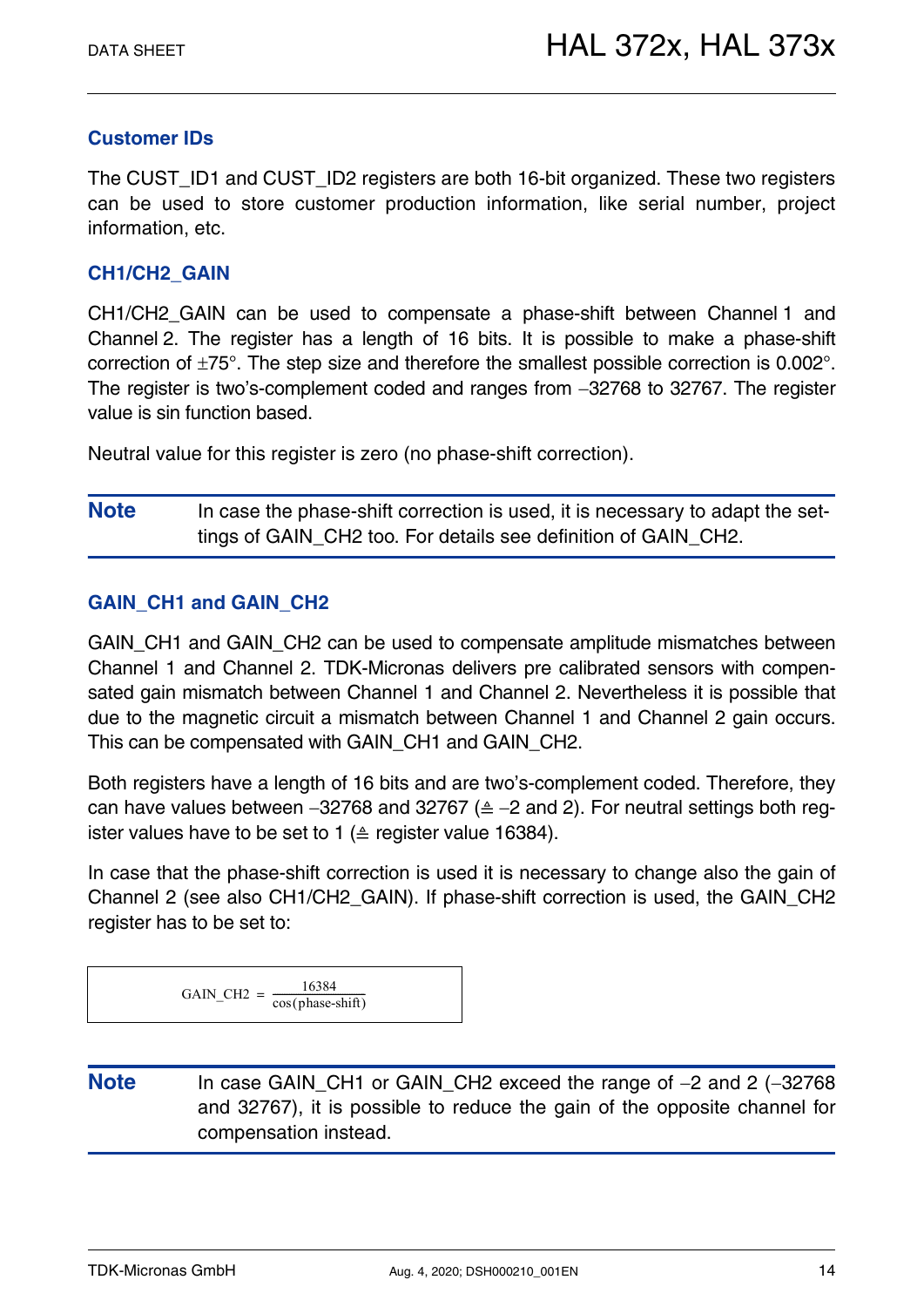#### **CUST\_OFFSET**

CUST OFFSET can be used to compensate an offset in Channel 1 and Channel 2. TDK-Micronas delivers pre calibrated sensors. Nevertheless it is possible that due to the magnetic circuit an offset in Channel 1 and Channel 2 occurs. This can be compensated with CUST\_OFFSET.

The customer offset can also have a temperature coefficient to follow the temperature coefficient of a magnet. The customer offset consists of a polynomial of second-order represented by the three registers CUST\_OFFSET1...3.

The customer offset can be added to Channel 1 and/or Channel 2 by the selection coefficients CUST OFFSETCH1 and CUST OFFSETCH2. Additionally these two registers can be used to scale the temperature dependent offset between 0% and 100%.

All five registers have a length of 16 bits each and are two's-complement coded. Therefore, they can have values between -32768 and 32767.

#### **HYSTERESIS**

HYSTERESIS defines the number of digital codes used as an hysteresis on Channel 1 and Channel 2 before the angle calculation. The purpose of this register is to avoid angle variation on the ANGLE\_OUT register and finally on the output signal due to the noise on the ANGLE\_IN\_CH1 and ANGLE\_IN\_CH2 signals.

The register has a length of 16 bits and is two's complement coded.

It is possible to program a hysteresis between 1 LSB and 16383 LSB. The register value itself must be stored as a negative value.

The hysteresis function is deactivated by setting the register value to zero.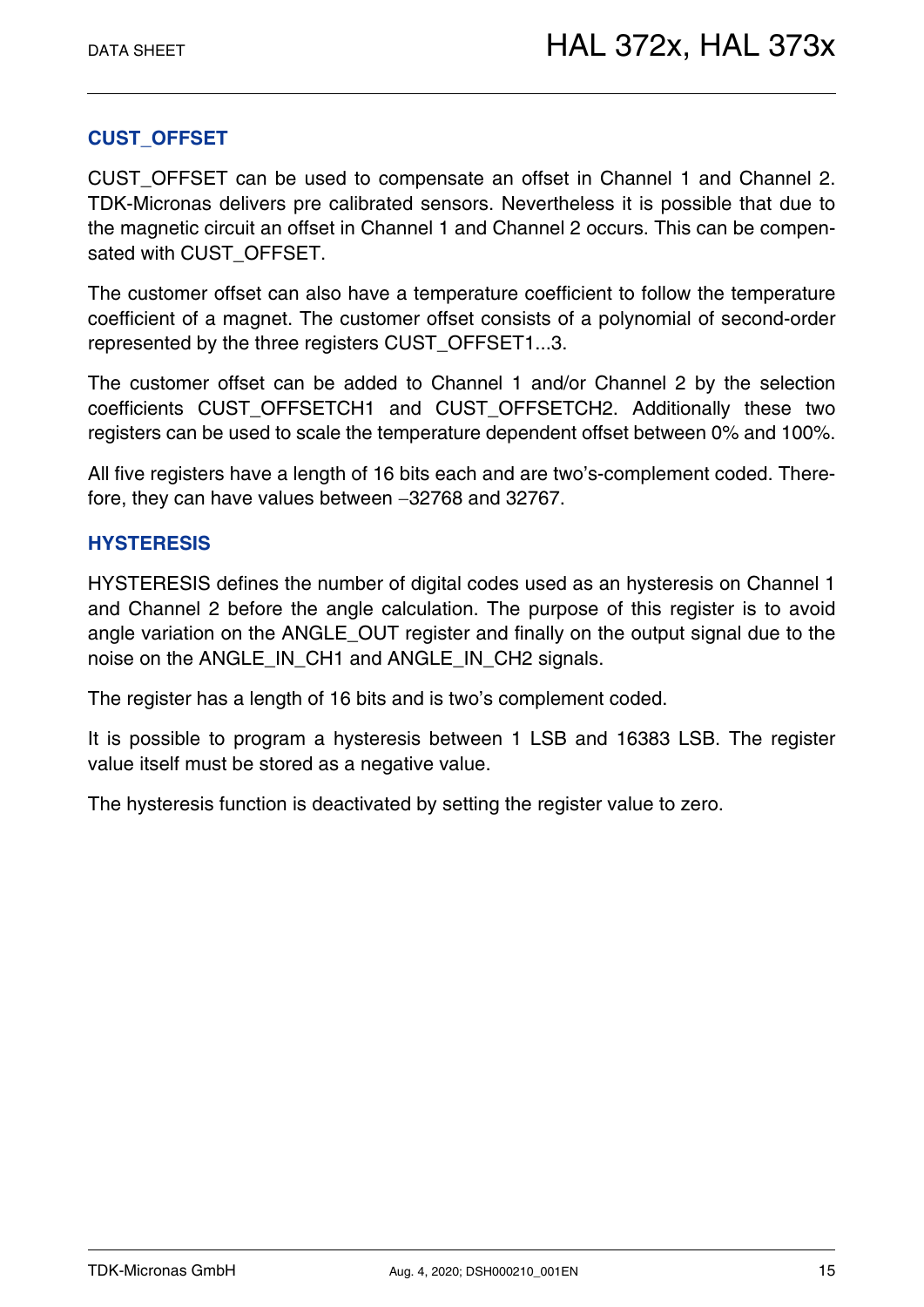#### **OUT\_ZERO**

OUT\_Zero defines the reference position for the angle output. It can be set to any value of the output range. It is the starting point/reference for the 33 setpoints. OUT\_ZERO has a register length of 16 bits and it is two's-complement coded.







Secondly this angle can be used to shift the PI discontinuity point of the angle calculation to the maximum distance from the required angular range in order to avoid the 360°-wrapping of the output due to noise.

#### **PRE\_OFFSET**

The PRE\_OFFSET register allows to shift the angular range to avoid an overflow of the internal 16-bit calculation/signal path.

The PRE OFFSET register has a length of 16 bits and is two's-complement coded.

#### **OUT\_GAIN**

OUT GAIN defines the gain of the output signal. The register has a length of 16 bits and is two's-complement coded. OUT  $GAIN = 1$  is neutral setting and leads to a change of the output signal from 0% to 100% for an angle change from 0 $\degree$  to 360 $\degree$  (if OUT\_OFFSET is set to 0).

OUT\_GAIN can be changed between -64 and 64.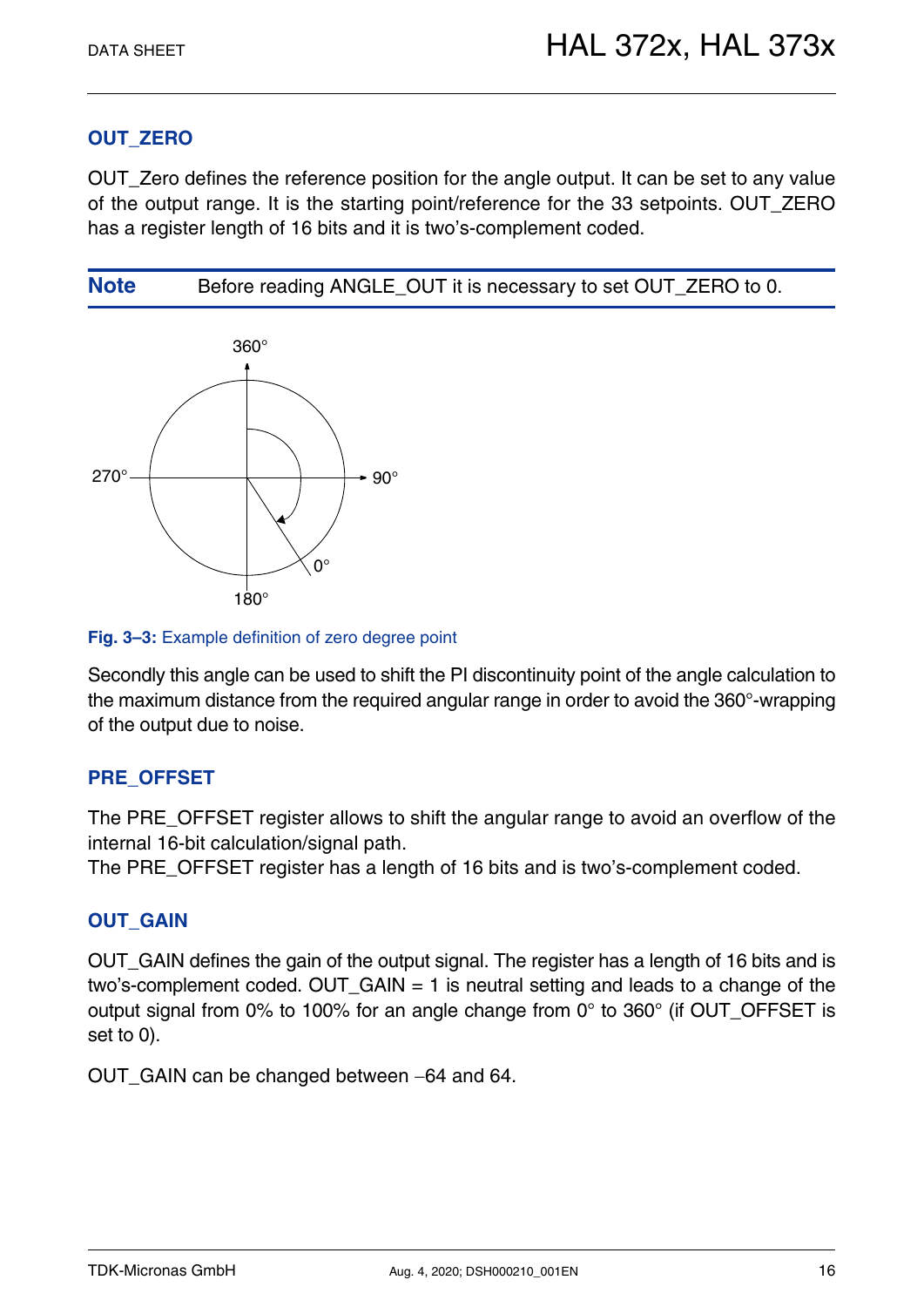#### **OUT\_OFFSET**

OUT OFFSET defines the offset of the output signal. The register has a length of 16 bits and is two's complement coded. OUT OFFSET  $= 0$  is neutral setting and leads to a change of the output signal from 0% to 200% of full scale for an angle change from 0° to 360° (If OUT GAIN is set to 1).

OUT OFFSET can be changed between -200% and 200% of full scale. OUT OFFSET = 0 leads to a voltage offset of 0% of full scale and OUT OFFSET =  $32768$ leads to a offset of -200% of full scale.

#### **Clamping Levels (CLAMP-LOW & CLAMP-HIGH)**

The clamping levels CLAMP\_LOW and CLAMP\_HIGH define the maximum and minimum output voltage of the analog output. The clamping levels can be used to define the diagnosis band for the sensor output. Both registers have a length of 16 bits and are two's-complemented coded. Both clamping levels can have values between 0% and 100% of full scale.

#### **Magnetic Range Check**

The magnetic-field range check uses the magnitude output and compares it with an upper and lower limit threshold defined by the registers MAG-LOW and MAG-HIGH. If either low or high limit is exceeded then the sensor will indicate it with an overflow on the sensors output (output high clamping).

#### **MAG-LOW**

MAG-LOW defines the low level for the magnetic-field range check function. This register has a length of 16 bits and is two's complement number.

#### **MAG-HIGH**

MAG-HIGH defines the high level for the magnetic-field range check function. This register has a length of 16 bits and is two's complement number.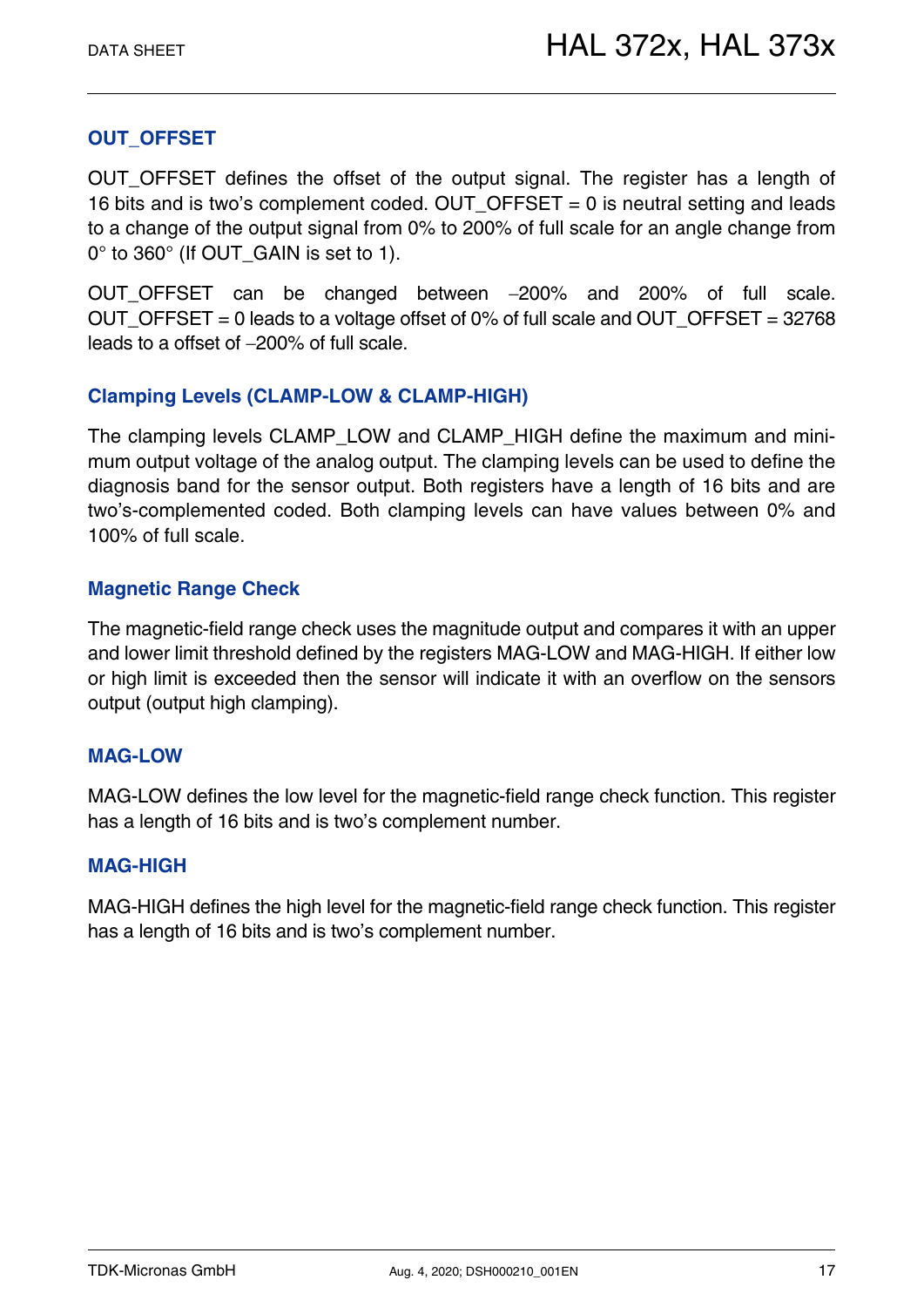#### **Low-Pass Filter**

With the LP\_Filter register it is possible to select different  $-3$  dB frequencies for HAL 37xy. The low-pass filter is a first-order digital filter and the register is 16-bit organized. Various typical filter frequencies between 4 kHz (no filter) and 10 Hz are available.



**Fig. 3–4:** 3dB filter frequency vs. LP\_FILTER codes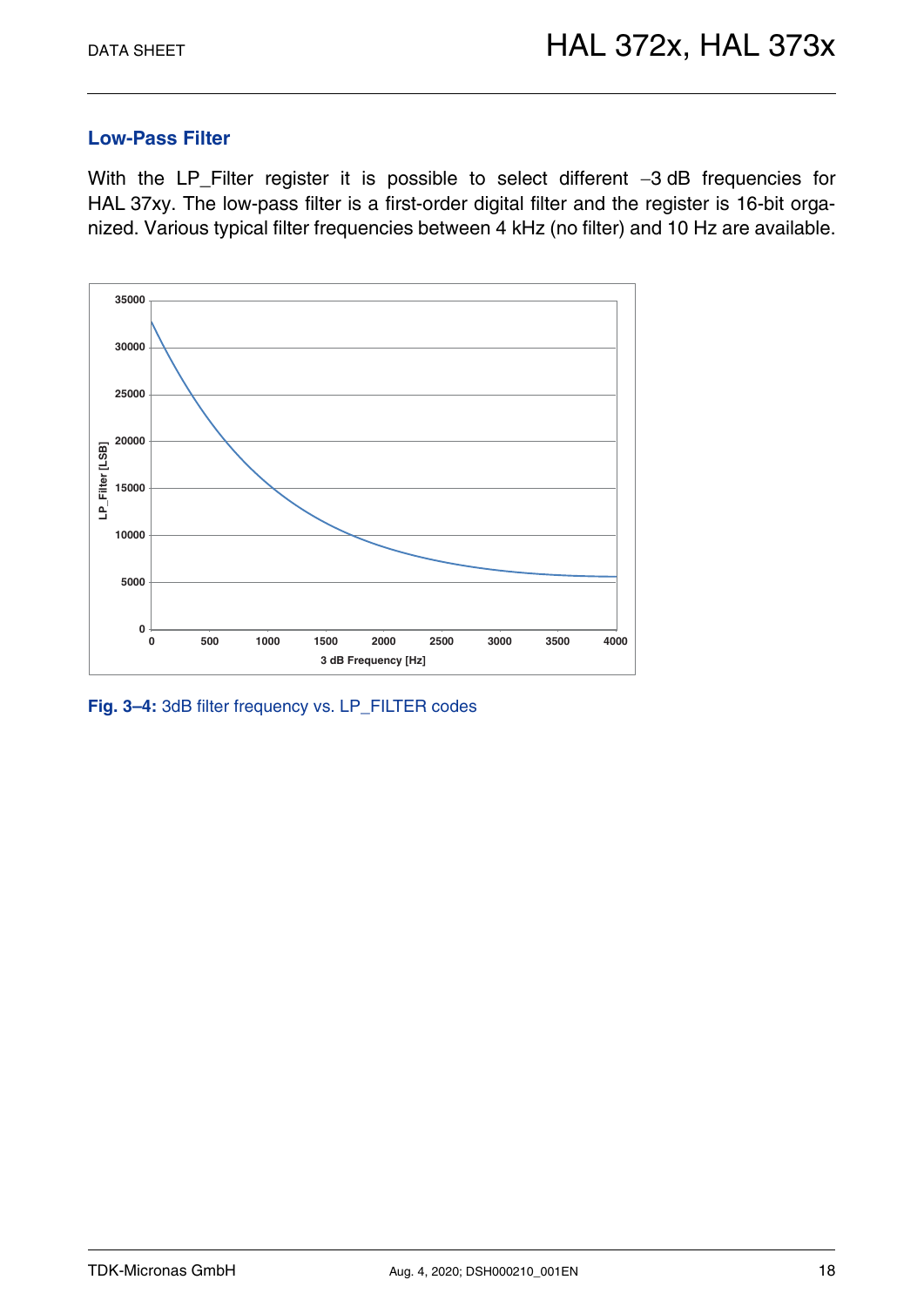# <span id="page-18-0"></span>**3.3. Output Linearization**

In certain applications (e.g. through shaft applications or position measurements) it is required to linearize the output characteristic. The resulting output characteristic "value vs. angle/position" is not a linear curve as in the ideal case. But it can be linearized by applying an inverse nonlinear compensation curve.



**Fig. 3–5:** Example for output linearization

For this purpose the compensation curve will be divided into 33 segments with equal distance. Each segment is defined by two setpoints, which are stored in EEPROM. Within the interval, the output is calculated by linear interpolation according to the position within the interval.

The constraint of the linearization is that the input characteristic has to be a monotonic function. In addition, it is recommended that the input does not have a saddle point or inflection point, i.e. regions where the input is nearly constant. This would require a high density of set points.

To do a linearization the following steps are necessary:

- Measure output characteristics over full range
- Find the inverse (point-wise mirroring the graph on the bisectrix)
- Do a spline fit on the inverse
- Insert digital value of set point position into spline fit function for each set point (0, 1024, 2048, , 32768)
- Resulting values can be directly entered into the EEPROM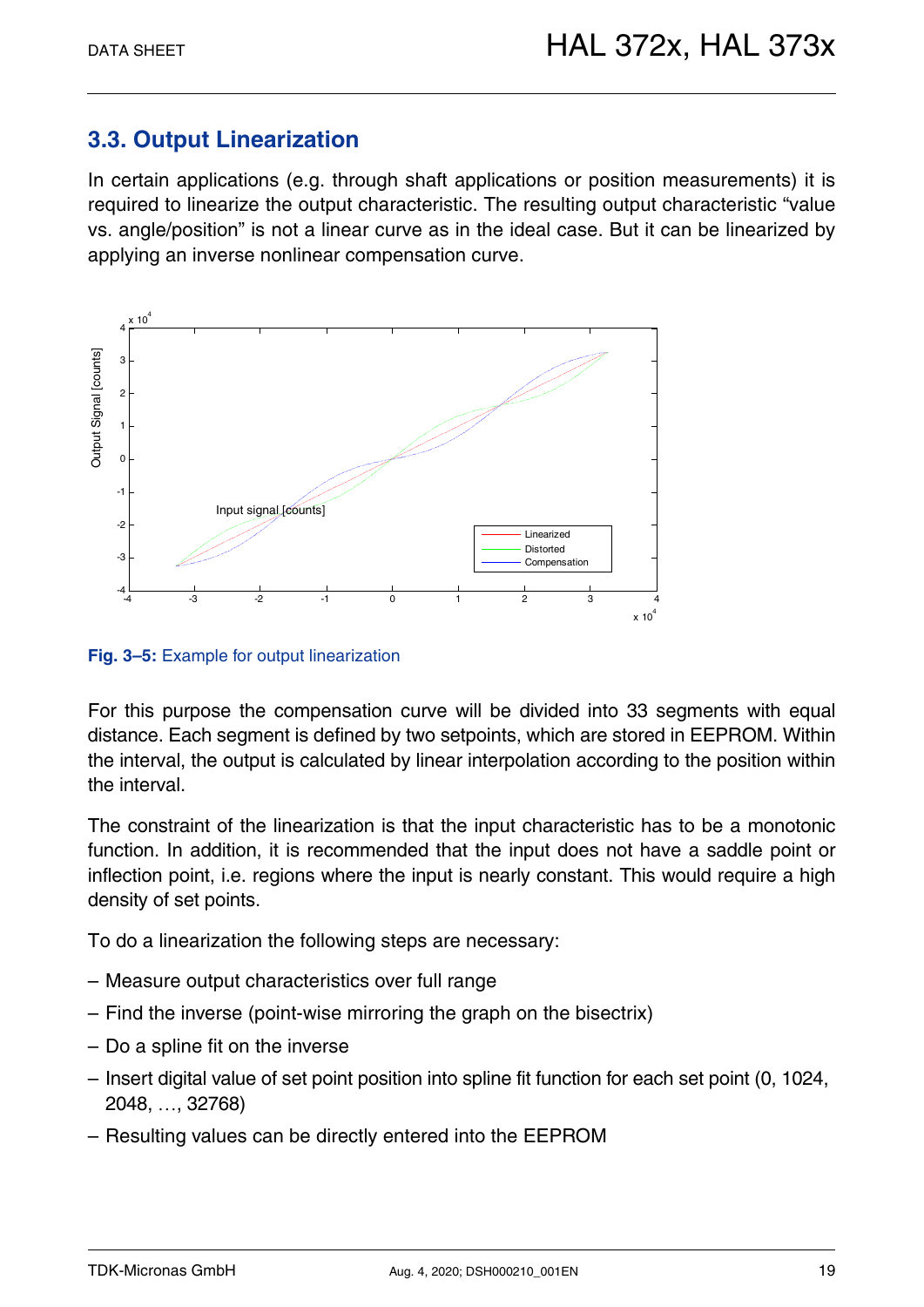# <span id="page-19-0"></span>**3.4. NVRAM Register**

#### **Customer Setup**

The CUST\_SETUP register is a 16-bit register that enables the customer to activate various functions of the sensor like diagnosis modes, functionality mode, customer lock, communication protocol speed, etc.

#### <span id="page-19-2"></span><span id="page-19-1"></span>**Table 3–3:** Customer Setup Register

| Bit No.        | <b>Function</b>                     | <b>Description</b>                                                                                                                                                                                                                                                          |  |
|----------------|-------------------------------------|-----------------------------------------------------------------------------------------------------------------------------------------------------------------------------------------------------------------------------------------------------------------------------|--|
| 15             | None                                | Reserved                                                                                                                                                                                                                                                                    |  |
| 14             | <b>EEPROM Self-Test</b>             | EEPROM self-test mode<br>0: Running during power-up<br>1: Continuously                                                                                                                                                                                                      |  |
| 13             | Communication speed                 | Communication protocol bit time speed<br>$0:$ typ. 1 ms<br>1: typ. 0.25 ms                                                                                                                                                                                                  |  |
| 12             | <b>DIGMOD</b>                       | Output format for HAL 373x devices<br>0: PWM output<br>1: SENT output                                                                                                                                                                                                       |  |
| 11:10          | <b>PWMFREQ</b>                      | Defines the frequency of the PWM output for HAL 373x devices only<br>$0:1$ kHz<br>$1:500$ Hz<br>2: 200 Hz<br>3: 2 kHz (11 bit resolution)                                                                                                                                   |  |
| 9:8            | Output Short Detection              | 0: Disabled<br>1: High & low side over current detect. Error Band = High: $OUT = V_{SUP}$<br>Error Band = Low: OUT = GND<br>2: High & low side over current detect. Error Band = High: OUT = GND<br>Error Band = Low: $OUT = V_{SUP}$<br>3: Low side over current detection |  |
|                |                                     | $OUT = Tristate$ in error case                                                                                                                                                                                                                                              |  |
| $\overline{7}$ | <b>Error Band</b>                   | Error Band selection for locked devices (Customer Lock bit set).<br>0: High Error Band ( $V_{\text{SUP}}$ )<br>1: Low Error Band (GND)<br>The sensor will always go to high Error Band as long as it is not locked<br>(Customer Lock bit not set).                          |  |
| 6              | Burn-In Mode                        | 0: Disabled<br>1: Enabled                                                                                                                                                                                                                                                   |  |
| 5              | <b>Functionality Mode</b>           | 0: Extended<br>1: Normal<br>(see Section 4.8. on page 31)                                                                                                                                                                                                                   |  |
| 4              | <b>Communication Mode</b><br>(POUT) | Communication via output pin<br>0: Disabled<br>1: Enabled                                                                                                                                                                                                                   |  |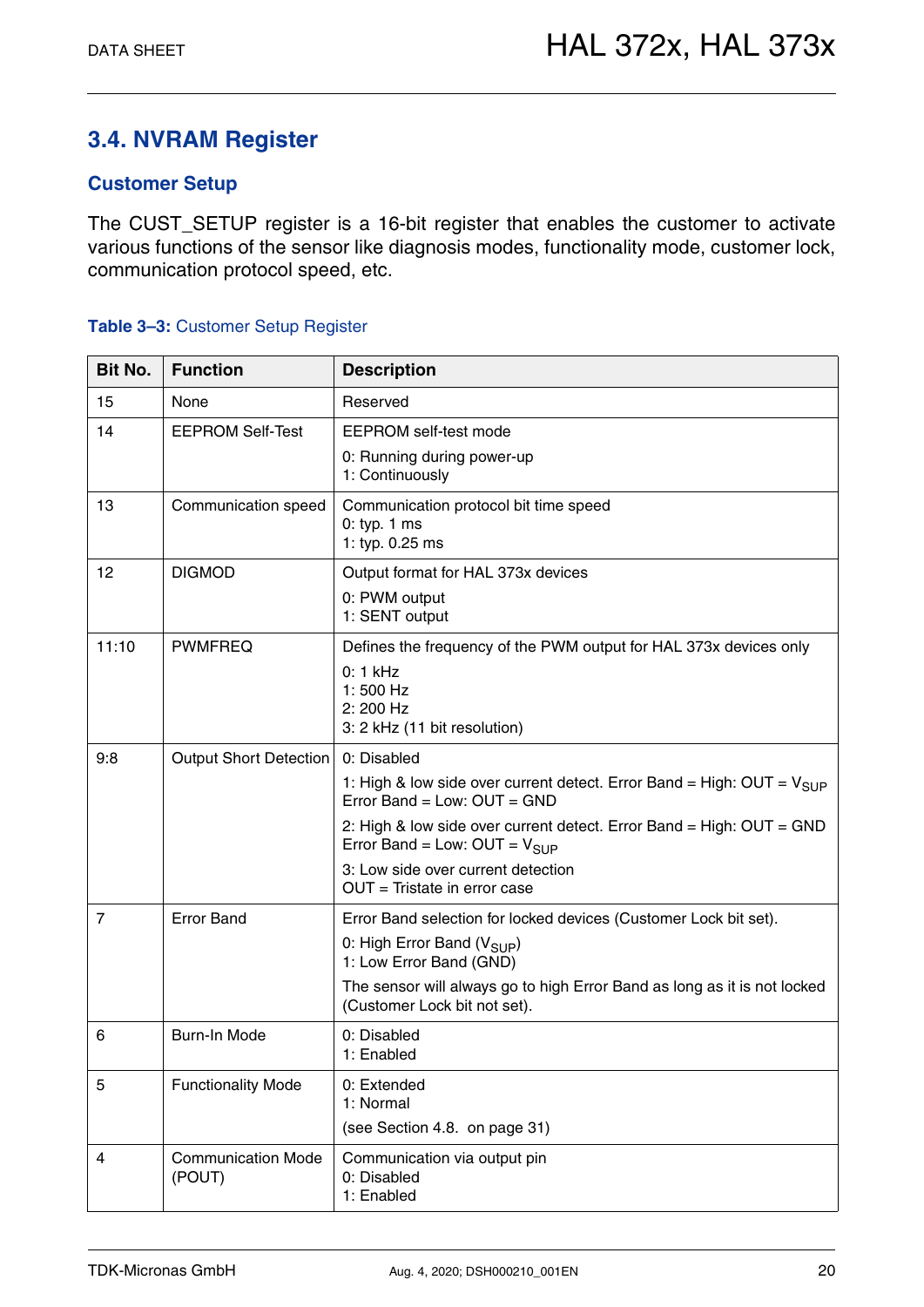| Bit No. | <b>Function</b>       | <b>Description</b>                                                              |  |
|---------|-----------------------|---------------------------------------------------------------------------------|--|
| 3       | Overvoltage Detection | 0: Overvoltage detection active<br>1: Overvoltage detection disabled            |  |
| 2       | Diagnosis Latch       | Latching of diagnosis bits                                                      |  |
|         |                       | 0: No latching<br>1: Latched till next POR (power-on reset)                     |  |
|         | Diagnosis             | 0: Diagnosis errors force output to Error Band ( $V_{\text{SUP}}$ )             |  |
|         |                       | 1: Diagnosis errors do not force output to Error Band ( $V_{SI}$ <sub>P</sub> ) |  |
| 0       | Customer Lock         | Bit must be set to 1 to lock the sensor memory                                  |  |

#### **Table 3–3:** Customer Setup Register, continued

The Output Short Detection feature is implemented to detect a short circuit between two sensor outputs. The customer can define how the sensor should signalize a detected short circuit (see table above). The time interval in which the sensor is checking for an output short and the detectable short circuit current are defined in [Section 4.8. on page 31](#page-30-1).

This feature should only be used in case that two sensors are used in one module. In case that the Output Short Detection is not active both sensors will try to drive their output voltage and the resulting voltage will be within the valid signal band.

| <b>Note</b> | The Output Short Detection feature is only active after setting the Customer |
|-------------|------------------------------------------------------------------------------|
|             | Lock bit and a power-on reset.                                               |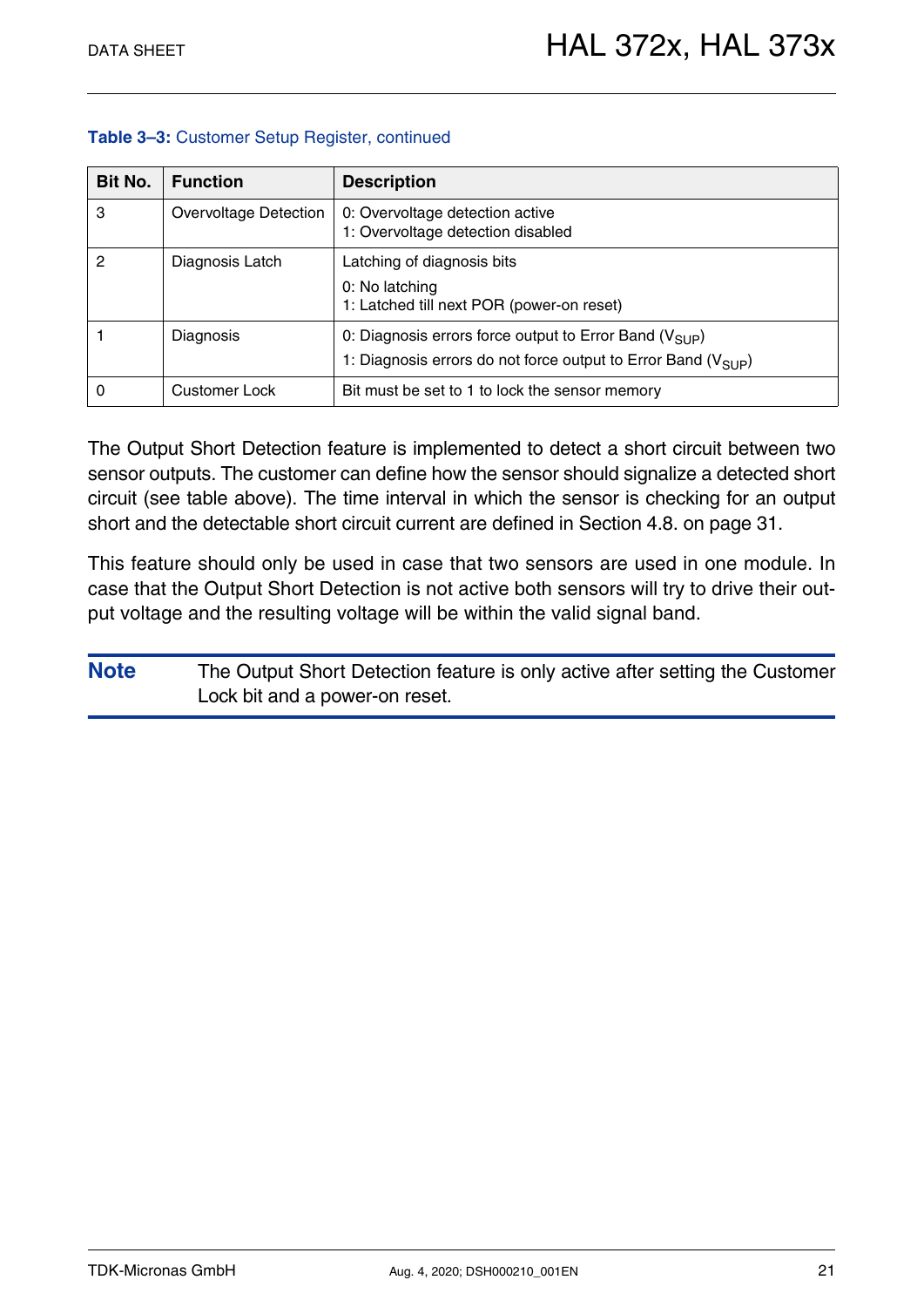# <span id="page-21-0"></span>**3.5. On-Board Diagnostic Features**

The HAL 37xy features two groups of diagnostic functions. The first group contains basic functions that are always active. The second group can be activated by the customer and contains supervision and self-tests related to the signal path and sensor memory.

#### **Diagnostic features that are always active:**

- Wire-break detection for supply and ground line
- Undervoltage detection
- Thermal supervision of output stage (overcurrent, short circuit, etc.)
- EEPROM self-test at power-on

#### **Diagnostic features that can be activated by customer:**

- Continuous EEPROM self-test
- ROM parity check
- Output signal clamping
- A/D converter clipping
- Continuous DSP self-test
- Magnetic range detection
- Overvoltage detection

In case of HAL 372x, the sensor indicates a fault immediately by switching the output signal to the selected Error Band in case that the diagnostic mode is activated by the customer. The customer can select if the output goes to the upper or lower Error Band by setting bit number 7 in the CUST\_SETUP register ([Table on page 20](#page-19-2)). An output short drives the output to  $V_{SIIP}$ , GND or tristate depending of the customer settings as described in [Table 3–3 on page 20](#page-19-1). Further details can be found in [Section 4.8. on](#page-30-1) [page 31.](#page-30-1)

The sensor switches the output to tristate if an overtemperature is detected by the thermal supervision. The sensor switches the output to ground in case of a VSUP wire break and to  $V_{\text{SUB}}$  in case of a GND wire break.

HAL 373x indicate a failure by changing the PWM frequency. The different errors are then coded in different duty-cycles.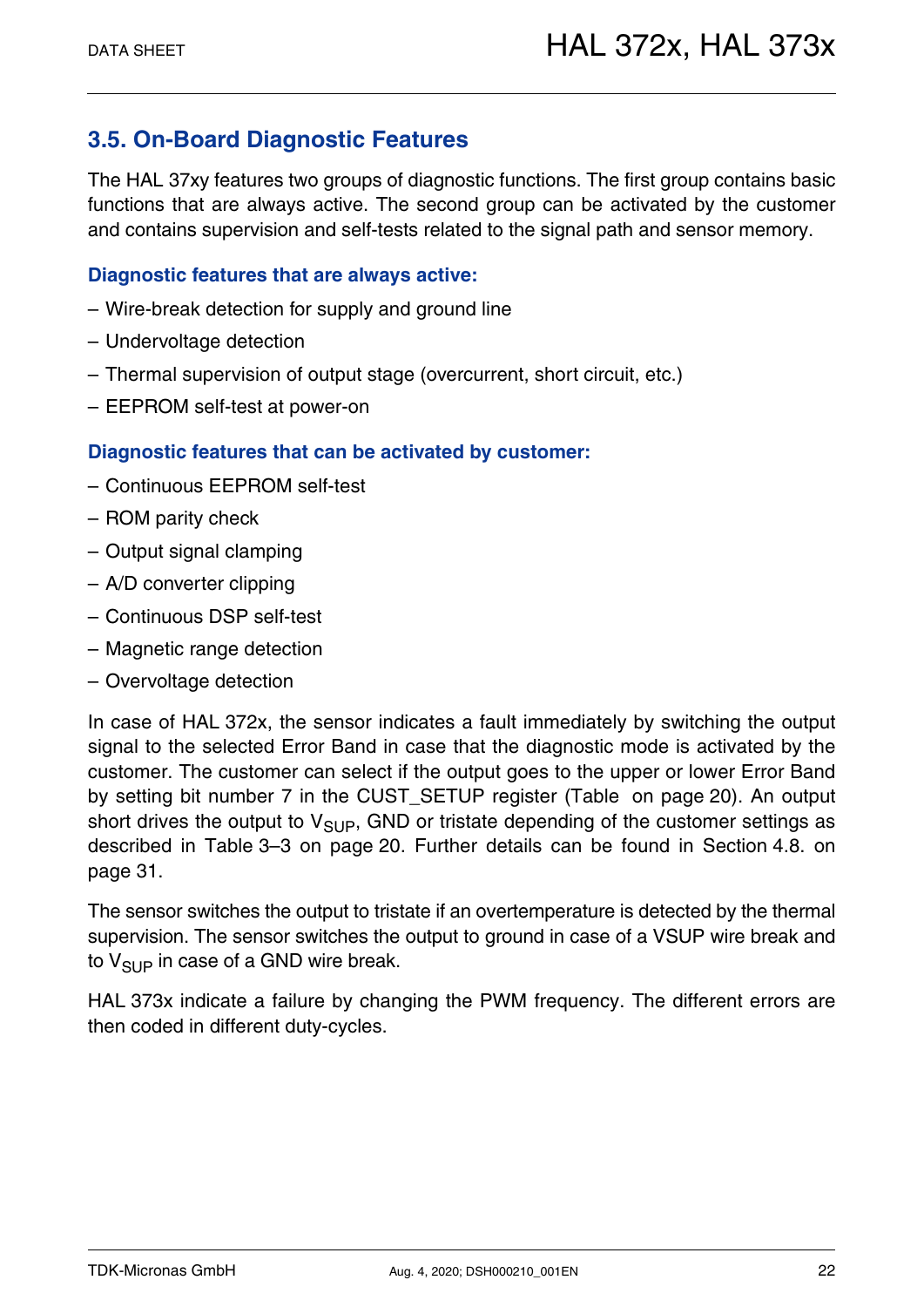#### **Table 3–4:** Failure indication for HAL 373x

| <b>Failure Mode</b>           | <b>Frequency</b> | <b>Duty-Cycle</b> |
|-------------------------------|------------------|-------------------|
| EEPROM, ROM and DSP self-test | 50%              | 95%               |
| Magnetic field too low        | 50%              | 62.5%             |
| Magnetic field too high       | 50%              | 55%               |
| Overvoltage                   | 50%              | 75%               |
| Undervoltage                  | No PWM           | n.a.              |
| A/D converter clipping        | 50%              | 70%               |

In case of undervoltage, the PWM signal will be constantly 'high' or 'low' depending on the setting of bit number 7 in the CUST\_SETUP register. Default setting is 'high' level.

**Note** In case of an error, the sensor changes the selected PWM frequency. Example: During normal operation the PWM frequency is 1 kHz, in case of an error 500 Hz.

### <span id="page-22-0"></span>**3.6. SENT Output**

The SENT (Single-Edge Nibble Transmission) interface of HAL 373x is implemented according to SAE J2716 release 2010-01.

[Fig. 3–6](#page-23-0) shows the general SENT protocol format. Every transmission starts with a low pulse. The signal is transmitted by the sensor as a series of pulses, whereby the data content is evaluated by time interval between falling edges.

The SENT telegram consists of a synchronization/calibration period, a status & communication nibble, three data nibbles, and a CRC nibble and a pause period. See [Section 4.8. on page 31](#page-30-1) for the timing parameters of a telegram.

All timing values in a SENT protocol are referenced to the clock tick time  $t_{\text{tick}}$ .

After reset the output is recessive high. The transmission starts with a low pulse of the synchronization phase ([Fig. 3–6\)](#page-23-0). Every low pulse has the same length specified by the parameter  $t_{\text{nlow}}$ . The synchronization period has always the same length of clock cycles. The clock variation is included in the parameter  $t<sub>sync</sub>$ . The following status and data nibbles always start with a low pulse with  $t_{\text{slow}}$ . The nibble high time of the status  $t<sub>stat</sub>$ , the data  $t<sub>d3.2.1</sub>$  and the CRC  $t<sub>crc</sub>$  depends on the transmitted value. Therefore, the message time of a SENT message depends on the tick time and the value which is transmitted by the message.

In order to synchronize the SENT messages to the measurement sampling rate an additional pause period is added, which is transmitted after the checksum nibble.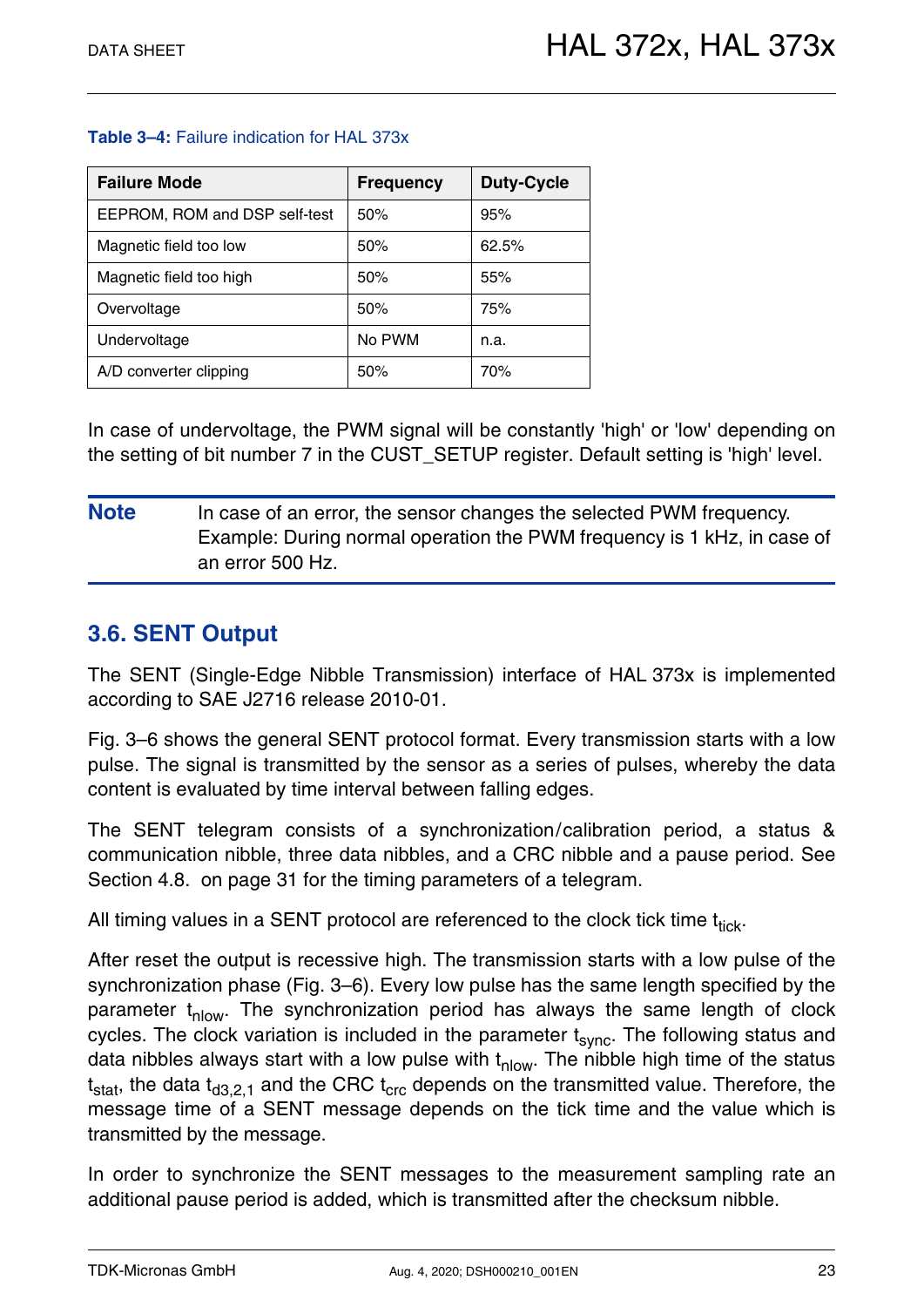The time to transmit one message is calculated by:

 $t_{\text{message}} = t_{\text{sync}} + t_{\text{stat}} + t_{\text{d3}} + t_{\text{d2}} + t_{\text{d1}} + t_{\text{crc}}$ 

The checksum nibble is a 4-bit CRC of the data nibbles only. The status & communication nibble is not included in the CRC calculation. The CRC is calculated using polynomial  $x^4 + x^3 + x^2 + 1$  with seed value of 5. See SAE J2716 for further CRC implementation details.

As recommended by the SAE J2716 an additional zero nibble in addition to the 3 data nibbles for the CRC calculation has been implemented. This is a safety measure against common errors in the last data nibble and the checksum.

In HAL 373x the transmitted data nibbles are generated based on the DAC register value. Special data codes have been implemented for error indication via the SENT interface. The angular or linear position information is coded in the signal range from 2 ... 4087 LSB in the 12-bit range. [Table 3–5](#page-23-1) gives an overview on the data nibble content.

HAL 373x is not using the status nibble for additional information transmission.

| <b>12-Bit Value</b> | <b>Definition</b>                                                                                         |  |
|---------------------|-----------------------------------------------------------------------------------------------------------|--|
| 4092 to 4095        | Reserved                                                                                                  |  |
| 4091                | Device Error: Device is failing in one of the self-tests (EEPROM, ROM, DSP, Overvoltage)                  |  |
| 4090                | Signal Path Error: MAG-HIGH or -LOW are exceeded, adder overflow or clipping of Channel 1 or<br>Channel 2 |  |
| 4089                | Reserved                                                                                                  |  |
| 4088                | Clamp-High: Upper signal range violation                                                                  |  |
| 2 to 4087           | Angular or Position information                                                                           |  |
|                     | Clamp-Low: Lower signal range violation                                                                   |  |
| 0                   | During Initialization - Power Up                                                                          |  |

#### <span id="page-23-1"></span>**Table 3–5:** Data Nibble Content SENT

The SENT protocol starts after the initialization time of the sensor to ensure valid data after power-up.



#### <span id="page-23-0"></span>**Fig. 3–6:** SENT protocol format with 3 data nibbles and pause period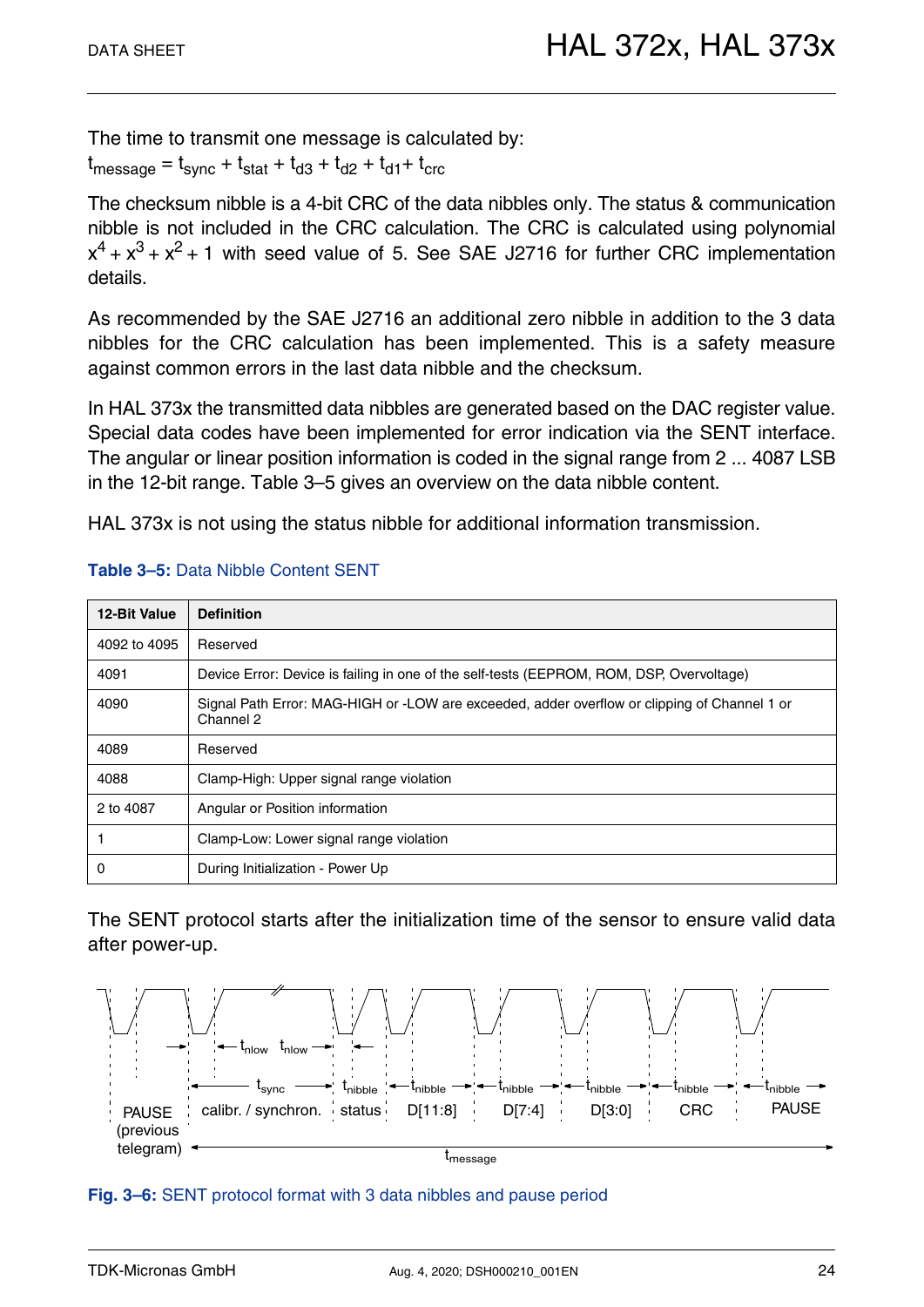# <span id="page-24-0"></span>**4. Specifications**

# <span id="page-24-1"></span>**4.1. Outline Dimensions**



c Copyright 2016 Micronas GmbH, all rights reserved

#### **Fig. 4–1: TO92UG:** Plastic Transistor Standard UG package, 4 leads Weight approximately 0.22 g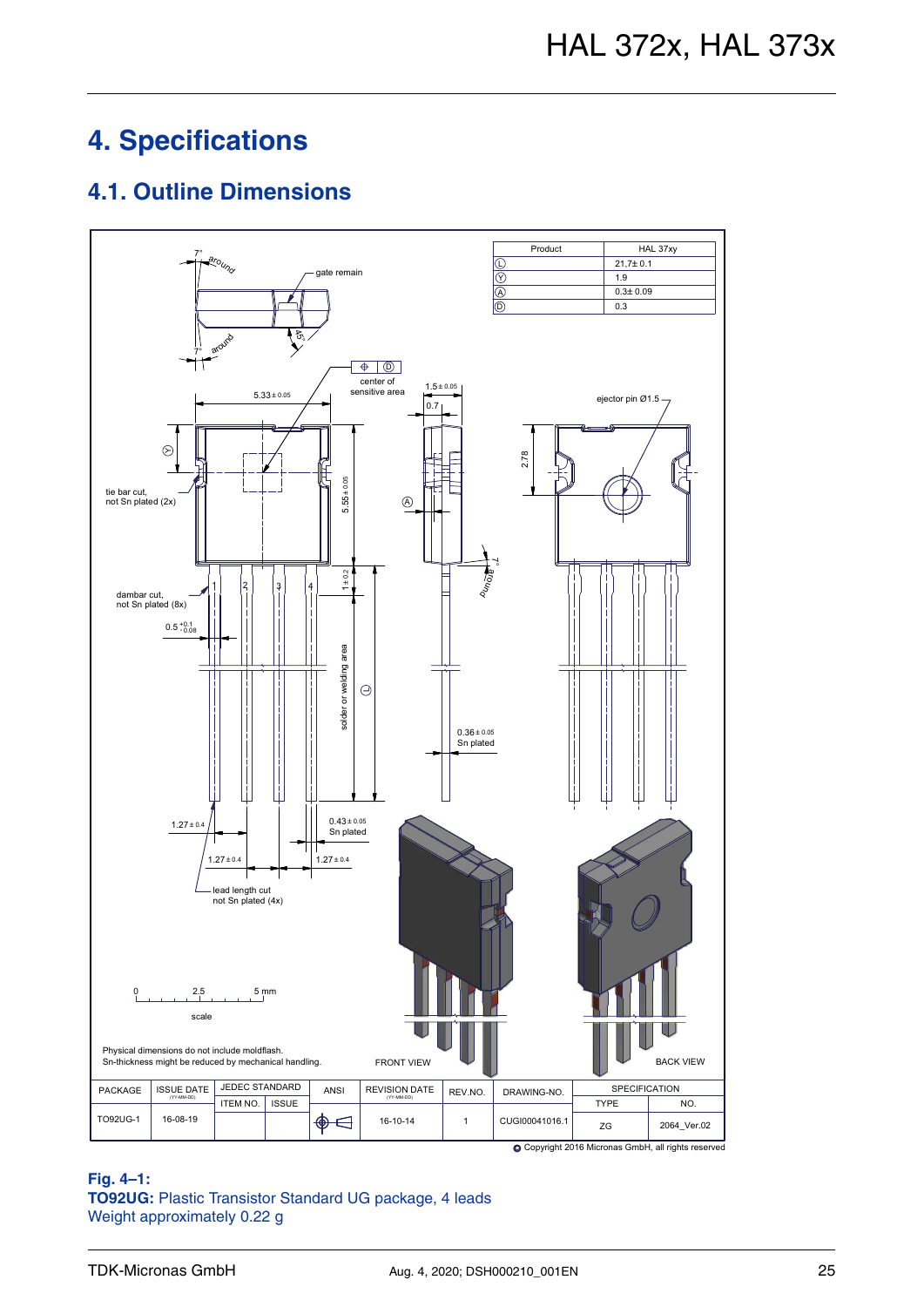

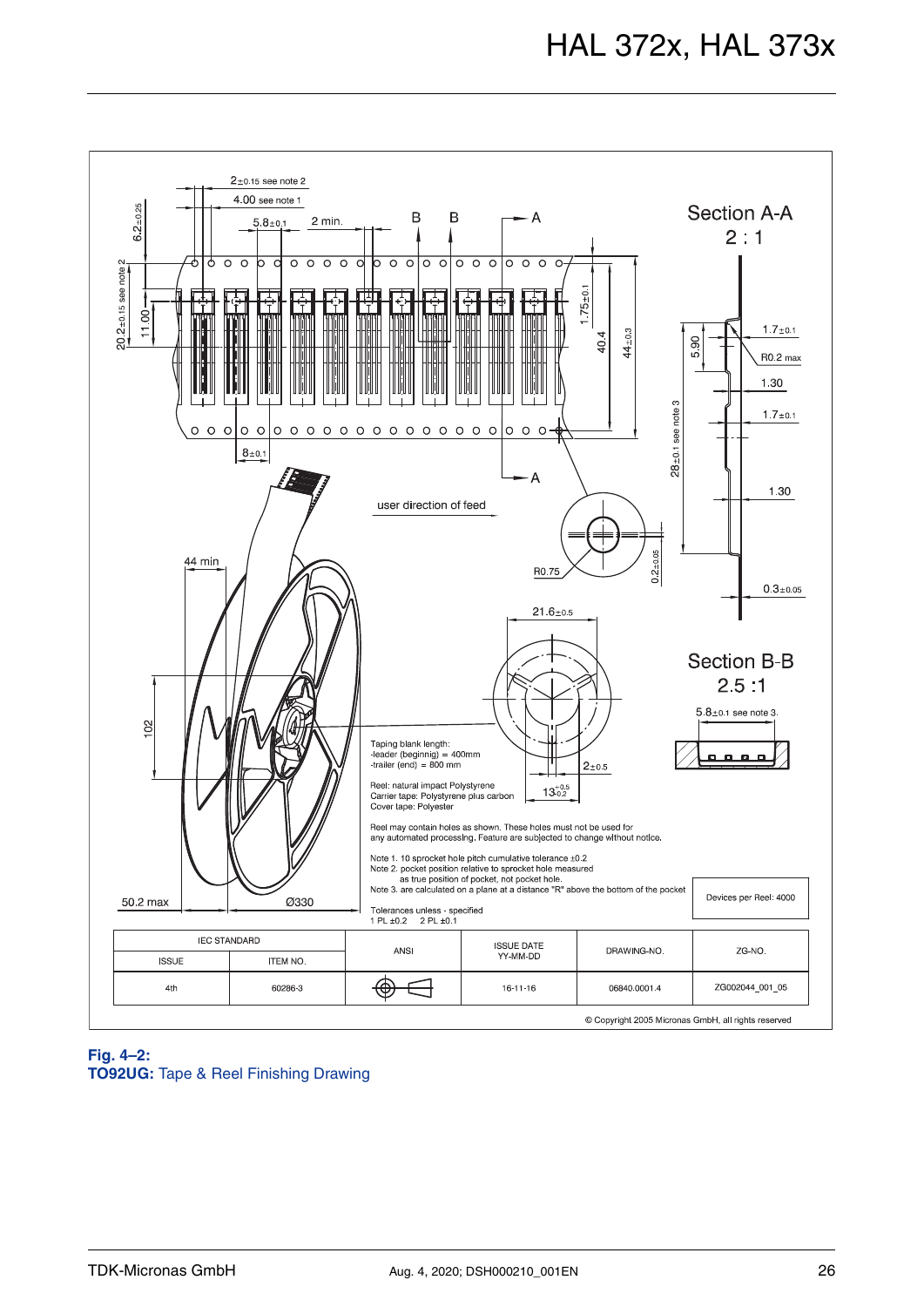# <span id="page-26-0"></span>**4.2. Soldering, Welding, Assembly**

Information related to solderability, welding, assembly, and second-level packaging is included in the document "Guidelines for the Assembly of Micronas Packages". It is available on the TDK-Micronas website [\(https://www.micronas.com/en/service-center/](http://www.micronas.com/en/service-center/downloads) [downloads](http://www.micronas.com/en/service-center/downloads)) or on the service portal [\(https://service.micronas.com\)](http://service.micronas.com).

### <span id="page-26-1"></span>**4.3. Sensitive Area**

#### <span id="page-26-2"></span>**4.3.1. Physical Dimension**

275 µm x 275 µm

#### <span id="page-26-3"></span>**4.3.2. Definition of Magnetic-Field Vectors**



**Fig. 4–3:** Definition of magnetic-field vectors for TO92-UG package

# <span id="page-26-4"></span>**4.4. Pin Connections and Short Description**

| Pin No. | <b>Pin Name</b> | Type          | <b>Short Description</b>             |
|---------|-----------------|---------------|--------------------------------------|
|         | <b>VSUP</b>     | <b>SUPPLY</b> | Supply voltage pin                   |
| 2       | Gnd             | <b>GND</b>    | Ground                               |
| 3       | <b>TEST</b>     | ΙN            | Test                                 |
|         | OUT             | I/O           | Push-pull output and programming pin |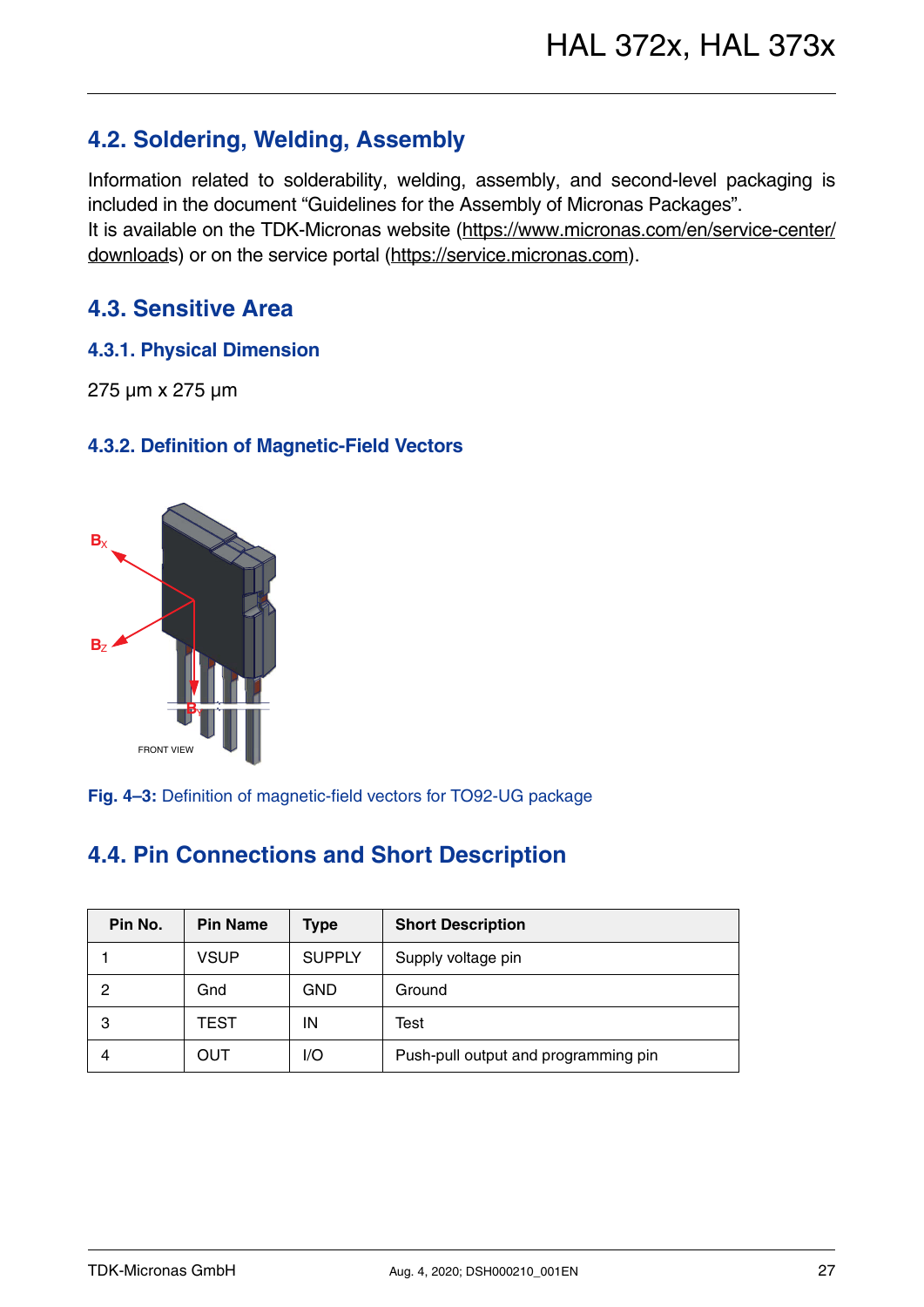

**Fig. 4–4:** Pin configuration

| <b>Note</b> | It is recommended to connect the TEST pin with the GND pin. |  |
|-------------|-------------------------------------------------------------|--|
|-------------|-------------------------------------------------------------|--|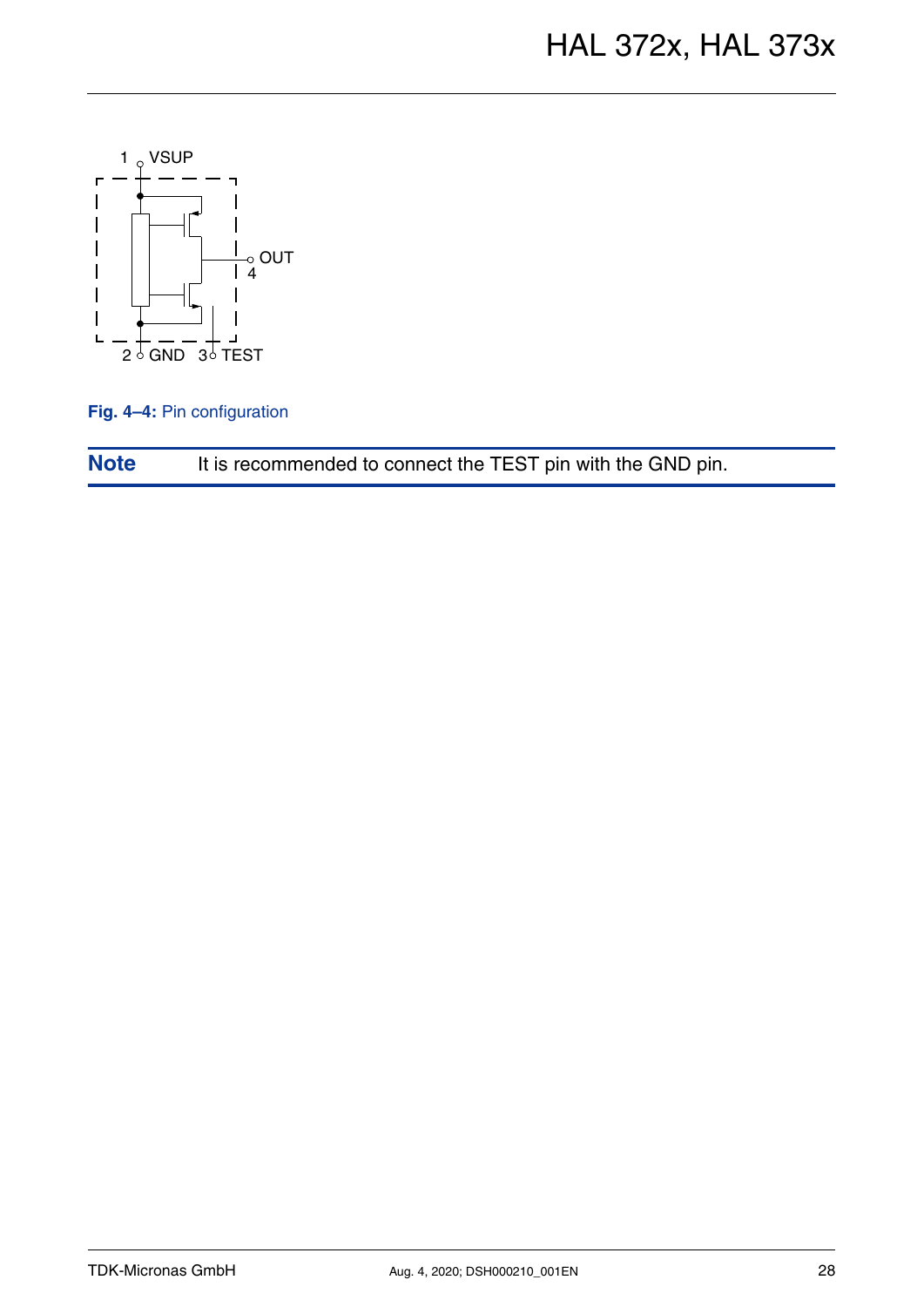# <span id="page-28-0"></span>**4.5. Absolute Maximum Ratings**

Stresses beyond those listed in the "Absolute Maximum Ratings" may cause permanent damage to the device. This is a stress rating only. Functional operation of the device at these conditions is not implied. Exposure to absolute maximum rating conditions for extended periods will affect device reliability.

This device contains circuitry to protect the inputs and outputs against damage due to high static voltages or electric fields; however, it is advised that normal precautions be taken to avoid application of any voltage higher than absolute maximum-rated voltages to this high-impedance circuit.

| <b>Parameter</b>                                       | Pin No.                              | Min.                     | Max.           | <b>Unit</b>  | <b>Condition</b>                        |
|--------------------------------------------------------|--------------------------------------|--------------------------|----------------|--------------|-----------------------------------------|
| <b>Supply Voltage</b>                                  | VSUP                                 | $-20$                    | 20             | V            | $t < 1 h^{3}$                           |
| Output Voltage                                         | <b>VSUP</b>                          | $-6$                     | 20             | V            | $t < 1 h^{3}$                           |
| <b>Excess of Output Voltage</b><br>over Supply Voltage | OUT,<br>VSUP                         | $\overline{\phantom{0}}$ | $\overline{2}$ | V            |                                         |
| <b>Continuous Output Current</b>                       | <b>OUT</b>                           | $-10$                    | 10             | mA           |                                         |
| Junction Temperature under<br>Bias                     | $\overline{\phantom{0}}$             | $-50$                    | 190            | $^{\circ}$ C | 1)3)                                    |
| <b>Ambient Temperature</b>                             |                                      | -40                      | 160            | $^{\circ}$ C | 4)                                      |
| Transportation/Short-Term<br>Storage Temperature       |                                      | $-55$                    | 150            | $^{\circ}C$  | Device only without<br>packing material |
| <b>Magnetic Field</b>                                  |                                      |                          |                | T            |                                         |
| <b>ESD Protection</b>                                  | VSUP,<br>OUT,<br>TEST,<br><b>GND</b> | $-4$                     | $\overline{4}$ | kV           | 2)3)                                    |
|                                                        |                                      |                          |                |              |                                         |

All voltages listed are referenced to ground (GND).

 $10$  For 96 h - Please contact TDK-Micronas for other temperature requirements

2) AEC-Q100-002 (100 pF and 1.5 k $\Omega$ )

3) No cumulated stress

<sup>4)</sup> Consider current consumption, mounting condition (e.g. overmold, potting) and mounting situation for  $T_A$  in relation to  $T_A$ 

# <span id="page-28-1"></span>**4.6. Storage and Shelf Life**

Information related to storage conditions of TDK-Micronas sensors is included in the document "Guidelines for the Assembly of Micronas Packages". It gives recommendations linked to moisture sensitivity level and long-term storage.

It is available on the TDK-Micronas website [\(https://www.micronas.com/en/service-center/](http://www.micronas.com/en/service-center/downloads) [downloads](http://www.micronas.com/en/service-center/downloads)) or on the service portal [\(https://service.micronas.com\)](http://service.micronas.com).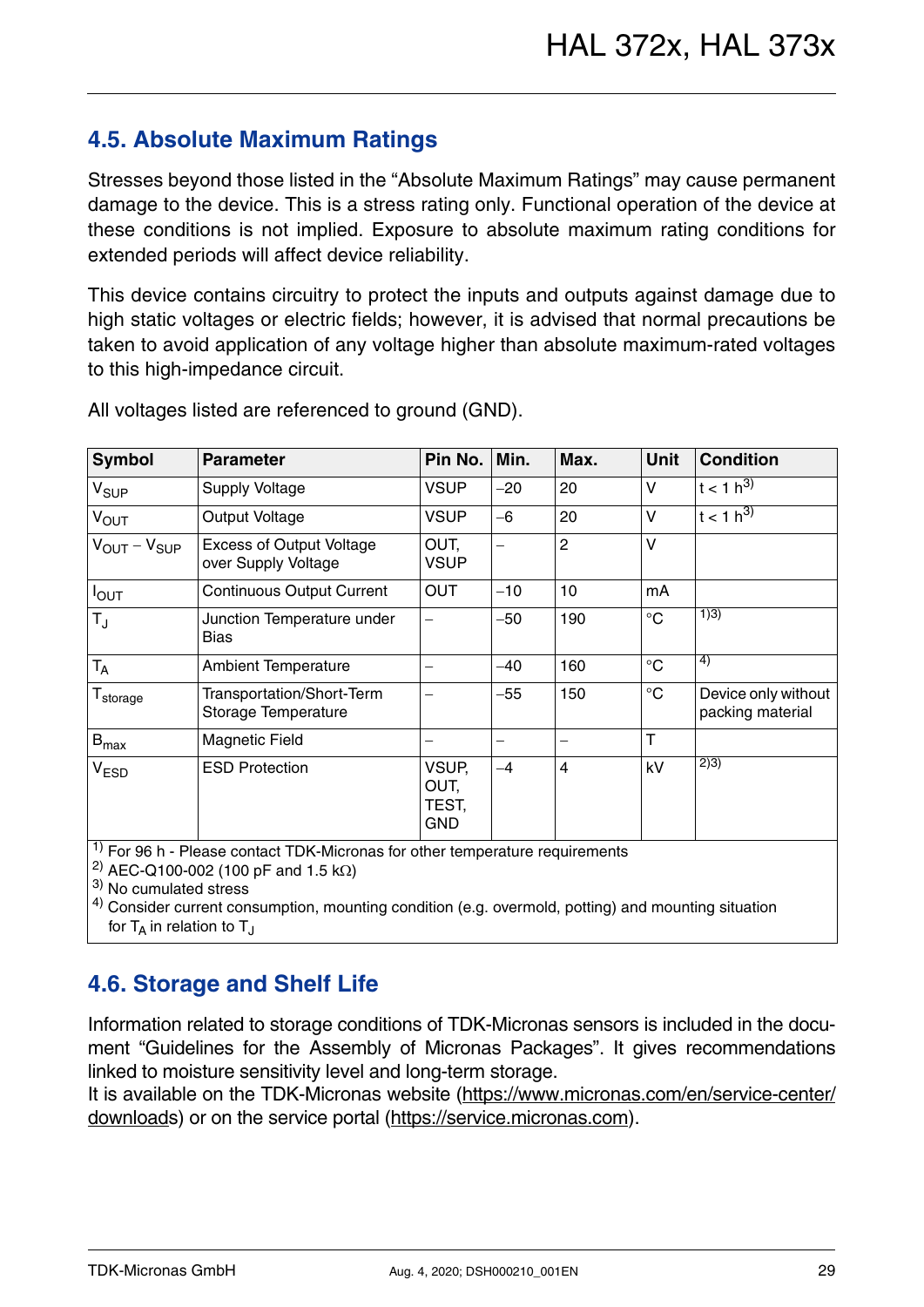# <span id="page-29-0"></span>**4.7. Recommended Operating Conditions**

Functional operation of the device beyond those indicated in the "Recommended Operating Conditions/Characteristics" is not implied and may result in unpredictable behavior, reduce reliability and lifetime of the device.

| <b>Symbol</b>           | <b>Parameter</b>                                       | Pin<br>No.  | Min.       | Typ.                     | Max.                     | <b>Unit</b>  | <b>Condition</b>                                |
|-------------------------|--------------------------------------------------------|-------------|------------|--------------------------|--------------------------|--------------|-------------------------------------------------|
| V <sub>SUP</sub>        | Supply Voltage                                         | <b>VSUP</b> | 4.5<br>5.7 | 5<br>6.0                 | 5.5<br>6.5               | $\vee$       | Normal Operation<br><b>During Programming</b>   |
| $I_{\text{OUT}}$        | Continuous Output<br>Current                           | <b>OUT</b>  | $-1.2$     |                          | 1.2<br>5.5               | mA<br>mA     | <b>HAL 372x</b><br><b>HAL 373x</b>              |
| $R_{\rm L}$             | <b>Load Resistor</b>                                   | <b>OUT</b>  | 5          | 10                       | $\overline{\phantom{0}}$ | $k\Omega$    | <b>HAL 372x</b><br>pull-up & pull-down resistor |
|                         |                                                        |             | 1          |                          | $\overline{\phantom{0}}$ | $k\Omega$    | <b>HAL 373x</b><br>pull-up resistor             |
| $C_L$                   | Load Capacitance                                       | <b>OUT</b>  | 0.33       | 47                       | 330<br>1                 | nF<br>nF     | <b>HAL 372x</b><br><b>HAL 373x</b>              |
| N <sub>PRG</sub>        | Number of Memory<br>Programming<br>Cycles <sup>1</sup> |             |            |                          | 100                      | cycles       | $0 °C < T_{amb} < 55 °C$                        |
| <b>B</b> <sub>AMP</sub> | Recommended<br>Magnetic-Field<br>Amplitude             |             | ±20        |                          | ±100                     | mT           |                                                 |
| $T_{\text{J}}$          | Junction<br>Temperature <sup>2)</sup>                  |             | $-40$      | $\overline{\phantom{0}}$ | 170                      | $^{\circ}C$  | for 1000 h                                      |
| $T_A$                   | Ambient<br>Temperature 3)                              |             | $-40$      | $\overline{\phantom{0}}$ | 150                      | $^{\circ}$ C |                                                 |

All voltages listed are referenced to ground (GND).

 $1)$ The EEPROM is organized in three banks. Each bank contains up to 32 addresses. It is not allowed to program only one single address within one of the three banks. In case of programming one single address the complete bank has to be programmed.

<sup>2)</sup> Depends on the temperature profile of the application. Please contact TDK-Micronas for life time calculations. <sup>3)</sup> Consider current consumption, mounting condition (e.g. overmold, potting) and mounting situation for  $T_A$ in relation to  $T_{\text{J}}$ 

**Note** It is also possible to operate the sensor with magnetic fields down to  $\pm$ 5 mT. For magnetic fields below  $\pm 20$  mT the sensor performance will be reduced.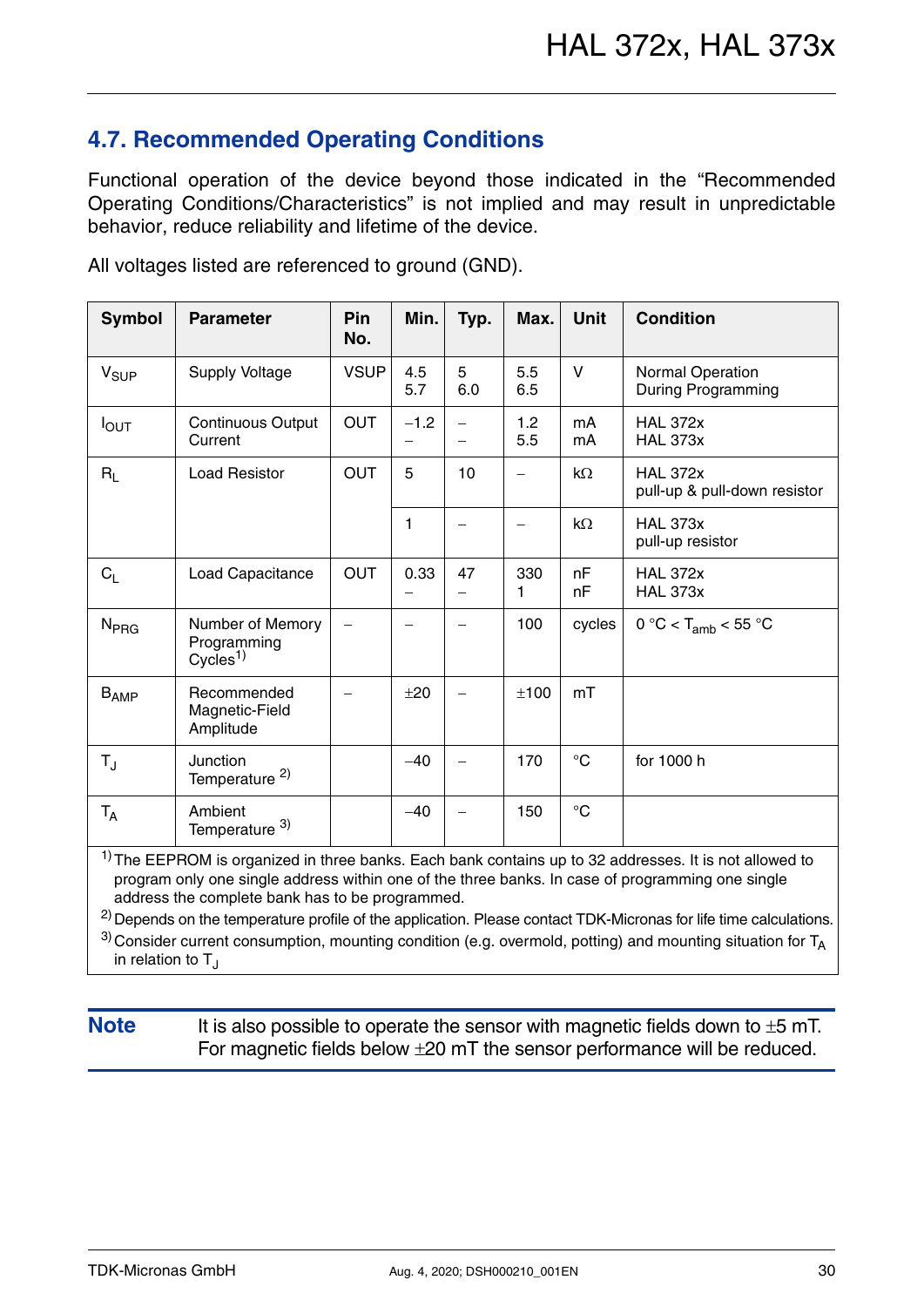# <span id="page-30-1"></span><span id="page-30-0"></span>**4.8. Characteristics**

at  $T_A = -40$  °C to 150 °C,  $V_{SUP} = 4.5$  V to 5.5 V, GND = 0 V, after programming and locking of the sensor, at Recommended Operation Conditions if not otherwise specified in the column "Conditions".

Typical Characteristics for  $T_J = 25$  °C and  $V_{\text{SUP}} = 5$  V.

| <b>Symbol</b>                      | <b>Parameter</b>                                                                   | Pin         |                          | <b>Limit Values</b>      |                          | <b>Unit</b> | <b>Test Conditions</b>                                                                     |
|------------------------------------|------------------------------------------------------------------------------------|-------------|--------------------------|--------------------------|--------------------------|-------------|--------------------------------------------------------------------------------------------|
|                                    |                                                                                    | No.         | Min.                     | Typ.                     | Max.                     |             |                                                                                            |
| $I_{SUP}$                          | <b>Supply Current</b><br>over Temperature Range                                    | <b>VSUP</b> | $\overline{\phantom{0}}$ | 8                        | 13                       | mA          |                                                                                            |
|                                    | Resolution <sup>1)</sup>                                                           | <b>OUT</b>  | $\overline{\phantom{0}}$ | 12                       | $\overline{\phantom{0}}$ | bit         | For HAL 372x ratiometric to<br>V <sub>SUP</sub><br>For HAL 373x (depends on<br>PWM Period) |
| t <sub>Startup</sub>               | Start-up Time <sup>2)</sup>                                                        | <b>OUT</b>  | $\overline{\phantom{0}}$ | $\overline{\phantom{0}}$ | 1.7                      | ms          | $C_1$ = 10 nF see Fig. 4-5 on<br>page 35 and Fig. 4-6 on<br>page 35, $LP$ -FILTER = OFF    |
|                                    | <b>Overvoltage and Undervoltage Detection</b>                                      |             |                          |                          |                          |             |                                                                                            |
| V <sub>SUP, UV</sub>               | <b>Undervoltage Detection</b><br>Level                                             | <b>VSUP</b> | 3.3                      | 3.9                      | 4.3                      | V           | Functionality Mode: Normal<br>CUST_SETUP register bit 5                                    |
|                                    |                                                                                    |             | 3.1                      | 3.7                      | 4.1                      | $\vee$      | Functionality Mode: Extended<br>CUST_SETUP register bit 5                                  |
| V <sub>SUP, UVhyst</sub>           | <b>Undervoltage Detection</b><br>Level Hysteresis <sup>2)</sup>                    | <b>VSUP</b> | $\overline{\phantom{0}}$ | 200                      | $\overline{\phantom{0}}$ | mV          |                                                                                            |
| V <sub>SUP, OV</sub>               | Overvoltage Detection Level                                                        | <b>VSUP</b> | 5.6                      | 6.2                      | 6.9                      | V           | Functionality Mode: Normal                                                                 |
|                                    |                                                                                    |             | 8.5                      | 9.5                      | 10.4                     | V           | Functionality Mode: Extended<br>CUST_SETUP register bit 5                                  |
| V <sub>SUP, OVhyst</sub>           | Overvoltage Detection Level<br>Hysteresis <sup>2)</sup>                            | <b>VSUP</b> | $\overline{\phantom{0}}$ | 225                      | $\overline{\phantom{0}}$ | mV          |                                                                                            |
|                                    | <b>Output Voltage in Case of Error Detection</b>                                   |             |                          |                          |                          |             |                                                                                            |
| <b>V</b> <sub>SUP, DIAG</sub>      | Supply Voltage required to<br>get defined Output Voltage<br>$L$ evel <sup>2)</sup> | <b>VSUP</b> | $\overline{\phantom{0}}$ | 2.3                      | $\overline{\phantom{0}}$ | V           | Output behavior see Fig. 4-6                                                               |
| V <sub>Error, Low</sub>            | Output Voltage Range of<br>Lower Error Band <sup>2)</sup>                          | <b>OUT</b>  | $\mathsf 0$              | $\overline{\phantom{0}}$ | 4                        | $\%V_{SUP}$ | $V_{SUP}$ > $V_{SUP, D IAG}$<br>Analog Output<br>$5 k\Omega \leq R_1 \leq 200 k\Omega$     |
| V <sub>Error, High</sub>           | Output Voltage Range of<br>Upper Error Band <sup>2)</sup>                          | OUT         | 96                       |                          | 100                      | $\%V_{SUP}$ | $V_{SUP}$ > $V_{SUP, D IAG}$<br>Analog Output<br>$5 k\Omega \le R_L \le 200 k\Omega$       |
| <sup>1)</sup> Guaranteed by Design | <sup>2)</sup> Characterized on small sample size, not tested.                      |             |                          |                          |                          |             |                                                                                            |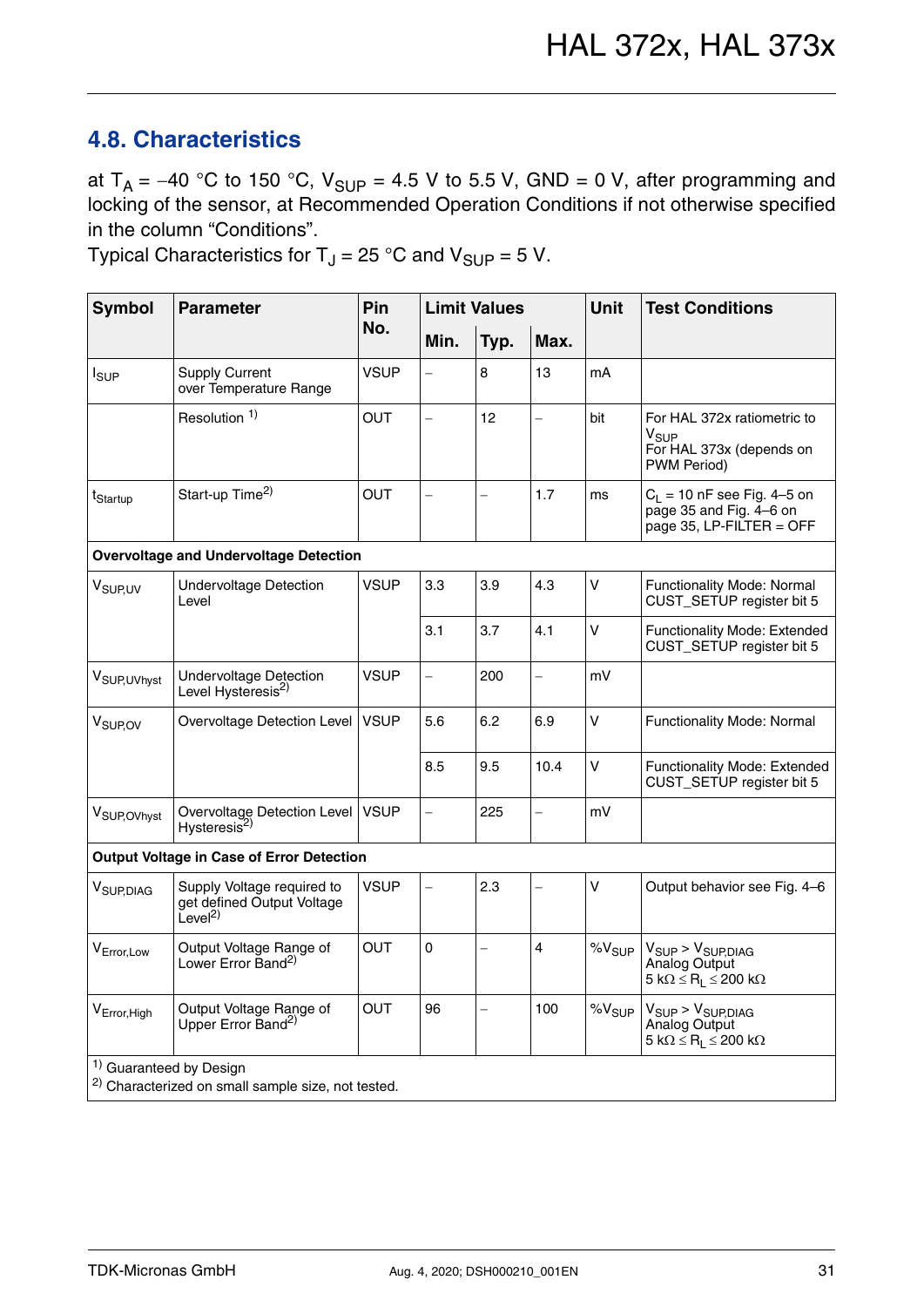| <b>Symbol</b>                           | <b>Parameter</b>                                                                                  | Pin        |                          | <b>Limit Values</b>      |                          | <b>Unit</b> | <b>Test Conditions</b>                                                                          |  |  |  |
|-----------------------------------------|---------------------------------------------------------------------------------------------------|------------|--------------------------|--------------------------|--------------------------|-------------|-------------------------------------------------------------------------------------------------|--|--|--|
|                                         |                                                                                                   | No.        | Min.                     | Typ.                     | Max.                     |             |                                                                                                 |  |  |  |
| <b>Output Short Detection Parameter</b> |                                                                                                   |            |                          |                          |                          |             |                                                                                                 |  |  |  |
| $t_{\text{OCD}}$                        | <b>Over Current Detection</b><br>Time <sup>2</sup>                                                | <b>OUT</b> | -                        | 128                      |                          | μs          |                                                                                                 |  |  |  |
| t <sub>Timeout</sub>                    | Time Period without Over<br>Current Detection <sup>2)</sup>                                       | OUT        | $\overline{\phantom{0}}$ | 256                      |                          | ms          |                                                                                                 |  |  |  |
| $I_{\text{OVC}}$                        | Detectable Output Short<br>Current <sup>2)</sup>                                                  | <b>OUT</b> | $\overline{a}$           | 10                       | $\overline{\phantom{0}}$ | mA          |                                                                                                 |  |  |  |
|                                         | HAL 372x (Analog Output)                                                                          |            |                          |                          |                          |             |                                                                                                 |  |  |  |
| $t_{\text{OSD}}$                        | Overall Signal Delay <sup>1)</sup>                                                                | <b>OUT</b> | $\overline{\phantom{0}}$ | 0.312                    | 0.343                    | ms          | Overall signal delay from<br>magnetic-field input to sensor<br>output.<br>Based on 8 kHz sample |  |  |  |
|                                         |                                                                                                   |            |                          |                          |                          |             | frequency                                                                                       |  |  |  |
| <b>DNL</b>                              | Differential Non-Linearity of<br>D/A Converter                                                    | <b>OUT</b> | $-3$                     | 0                        | 3                        | <b>LSB</b>  |                                                                                                 |  |  |  |
| $E_R$                                   | Ratiometric Error of Output<br>over temperature<br>(Error in V <sub>OUT</sub> /V <sub>SUP</sub> ) | <b>OUT</b> | $-0.12$                  | 0                        | 0.12                     | $\%$        | Max of $[VOUT5 - VOUT4.5$ and<br>$VOUT5.5 - VOUT5$ at $VOUT =$<br>10% and 90% $V_{\text{SUP}}$  |  |  |  |
| <b>INL</b>                              | Non-Linearity of D/A Con-<br>verter                                                               | <b>OUT</b> | $-0.1$                   | 0                        | 0.1                      | $\%V_{SUP}$ |                                                                                                 |  |  |  |
| $\Delta V$ OFFSET                       | D/A Converter Offset Drift<br>over Temperature Range<br>related to 25 °C $^{2)}$                  | <b>OUT</b> | $-0.2$                   | $\Omega$                 | 0.2                      | $\%V_{SUP}$ |                                                                                                 |  |  |  |
| <b>VOUTH</b>                            | Output High Voltage 3)                                                                            | OUT        | 93                       | $\overline{\phantom{0}}$ | $\overline{\phantom{0}}$ | $\%V_{SUP}$ | $R_L$ Pull-up/-down = 5 k $\Omega$                                                              |  |  |  |
| $V_{\text{OUTL}}$                       | Output Low Voltage 3)                                                                             | <b>OUT</b> | $\overline{a}$           | $\overline{\phantom{0}}$ | $\overline{7}$           | $\%V_{SUP}$ | $R_L$ Pull-up/-down = 5 k $\Omega$                                                              |  |  |  |
| <b>AVOUTCL</b>                          | Accuracy of Output Voltage<br>at Clamping Low Voltage<br>over Temperature Range <sup>2)</sup>     | <b>OUT</b> | -30                      | 0                        | 30                       | mV          | $R_L$ Pull-up/-down = 5 k $\Omega$<br>$V_{SUP} = 5V$                                            |  |  |  |
| $\Delta V_{\text{OUTCH}}$               | Accuracy of Output Voltage<br>at Clamping High Voltage<br>over Temperature Range <sup>2)</sup>    | <b>OUT</b> | $-30$                    | 0                        | 30                       | mV          | $R_L$ Pull-up/-down = 5 k $\Omega$<br>$V_{\text{SUP}} = 5V$                                     |  |  |  |
| OUT <sub>Noise</sub>                    | Output Noise RMS <sup>2)4)</sup>                                                                  | <b>OUT</b> | $\overline{\phantom{0}}$ | $\overline{2}$           | 5.2                      | mV          | Output range 10% to 90%                                                                         |  |  |  |
| $R_{OUT}$                               | Output Resistance over<br><b>Recommended Operating</b><br>Range                                   | <b>OUT</b> |                          | 1                        | 10                       | $\Omega$    | $V_{\text{OUTLmax}} \leq V_{\text{OUT}} \leq V_{\text{OUTHmin}}$                                |  |  |  |

1) Guaranteed by Design

2) Characterized on small sample size, not tested.

 $3)$  Signal band area with full accuracy is located between  $V_{\text{OUTL}}$  and  $V_{\text{OUTH}}$ . The sensors accuracy is reduced below V<sub>OUTL</sub> and above V<sub>OUTH</sub>

 $^{4)}$  4 kHz digital low-pass filter (LP-Filter = off):  $\pm$ 20 mT min. magnetic-field amplitude; f $_{\text{BW}}$  = 22.5 kHz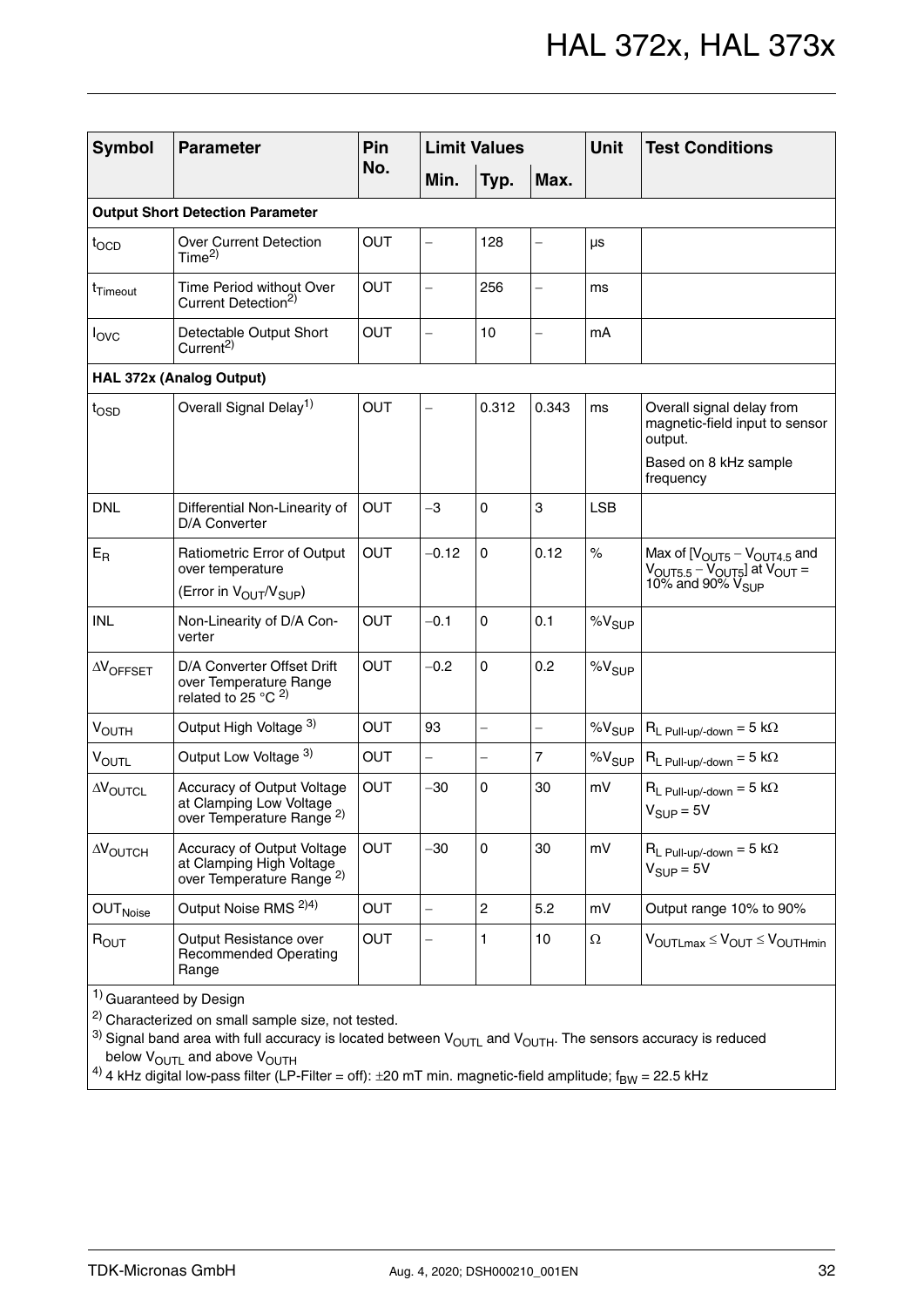| <b>Symbol</b>                      | <b>Parameter</b>                                | Pin        |                           | <b>Limit Values</b>        |                            | <b>Unit</b>       | <b>Test Conditions</b>                                                                                                                                                    |  |  |  |
|------------------------------------|-------------------------------------------------|------------|---------------------------|----------------------------|----------------------------|-------------------|---------------------------------------------------------------------------------------------------------------------------------------------------------------------------|--|--|--|
|                                    |                                                 | No.        | Min.                      | Typ.                       | Max.                       |                   |                                                                                                                                                                           |  |  |  |
| <b>Open-Circuit Detection</b>      |                                                 |            |                           |                            |                            |                   |                                                                                                                                                                           |  |  |  |
| $V_{OUT}$                          | Output voltage at open V <sub>SUP</sub><br>line | OUT        | 0                         | $\mathbf 0$                | 0.15                       | V                 | $V_{\text{SUP}} = 5 V$<br>10 k $\Omega \leq R_1^{3}$ $\leq$ 200 k $\Omega$                                                                                                |  |  |  |
|                                    |                                                 |            | $\mathsf 0$               | 0                          | 0.2                        | $\mathsf{V}$      | $V_{SUP} = 5 V$<br>$5 \text{ k}\Omega \leq R_1^{3}$ < 10 k $\Omega$                                                                                                       |  |  |  |
| <b>VOUT</b>                        | Output voltage at open GND<br>line              | OUT        | 4.85                      | 4.9                        | 5.0                        | V                 | $V_{\text{SUP}} = 5 V$<br>10 k $\Omega \leq R_1^{3}$ $\leq$ 200 k $\Omega$                                                                                                |  |  |  |
|                                    |                                                 |            | 4.8                       | 4.9                        | 5.0                        | $\mathsf{V}$      | $V_{\text{SUP}} = 5 V$<br>$5 \text{ k}\Omega \leq R_1^{3}$ < 10 k $\Omega$                                                                                                |  |  |  |
|                                    | HAL 373x (Digital Output)                       |            |                           |                            |                            |                   |                                                                                                                                                                           |  |  |  |
| $V_{\text{OUTH}}$                  | Output High Voltage                             | OUT        | 4.8                       | 4.9                        | $\qquad \qquad -$          | V                 | $V_{SIIP} = 5 V$<br>$R_L$ Pull-up/-down = 5 k $\Omega$                                                                                                                    |  |  |  |
| VOUTL                              | Output Low Voltage                              | OUT        |                           | 0.1                        | 0.2                        | V                 | $V_{\text{SUP}} = 5 V$<br>$R_L$ Pull-up/-down = 5 k $\Omega$                                                                                                              |  |  |  |
|                                    |                                                 |            | $\overline{a}$            | 0.4                        | 0.65                       | $\mathsf{V}$      | <sup>2)</sup> $V_{SUP} = 5 V$<br>$R_L$ Pull-up = 1 k $\Omega$                                                                                                             |  |  |  |
| $\mathfrak{t}_{\mathsf{rise}}$     | Rise Time of Digital Output <sup>2)</sup>       | OUT        | $\overline{a}$            | 0.2                        | 0.4                        | μs                | $V_{\text{SUP}} = 5 V$ , R <sub>L Pull-up</sub> = 1 k $\Omega$ ,<br>$C_1 = 1 nF$                                                                                          |  |  |  |
| $t_{fall}$                         | Fall Time of Digital Output <sup>2)</sup>       | OUT        | $\overline{\phantom{0}}$  | 0.25                       | 0.4                        | μs                | $V_{\text{SUP}} = 5$ V, $R_{L \text{ Pull-up}} = 1$ k $\Omega$ ,<br>$C_L = 1 nF$                                                                                          |  |  |  |
| ROUT_DIG                           | On Resistance of Digital<br>Pull-Up Driver      | OUT        | $\overline{\phantom{0}}$  | 100                        | 200                        | $\Omega$          |                                                                                                                                                                           |  |  |  |
| <b>PWM Output</b>                  |                                                 |            |                           |                            |                            |                   |                                                                                                                                                                           |  |  |  |
| $t_{\text{OSD}}$                   | Overall Signal Delay <sup>1)</sup>              | OUT        |                           | 0.312                      | 0.343                      | ms                | Overall signal delay from<br>magnetic-field input to sensor<br>output. Transmission time of<br>selected PWM frequency to<br>be added. Based on 8 kHz<br>sample frequency. |  |  |  |
| <b>OUT</b> Noise                   | Output Noise RMS <sup>2)4)</sup>                | OUT        | $\equiv$                  | 0.05                       | 0.13                       | $\%$              | Output range 100% DC                                                                                                                                                      |  |  |  |
| f <sub>PWM</sub>                   | <b>PWM Frequency</b>                            | <b>OUT</b> | 1800<br>900<br>450<br>180 | 2000<br>1000<br>500<br>200 | 2200<br>1100<br>550<br>220 | Hz                | Customer programmable                                                                                                                                                     |  |  |  |
| J <sub>PWM</sub>                   | RMS PWM Jitter <sup>2)</sup>                    | <b>OUT</b> | $\overline{\phantom{0}}$  | 1                          | $\overline{2}$             | LSB <sub>12</sub> | $f_{\text{PWM}} = 1$ kHz                                                                                                                                                  |  |  |  |
| <sup>1)</sup> Guaranteed by Design |                                                 |            |                           |                            |                            |                   |                                                                                                                                                                           |  |  |  |

<sup>2)</sup> Characterized on small sample size, not tested.

 $^{3)}$  R<sub>L</sub> can be pull-up or pull-down resistor

4) 4 kHz digital low-pass filter (LP-Filter = off):  $\pm$ 20 mT min. magnetic-field amplitude; f<sub>BW</sub> = 22.5 kHz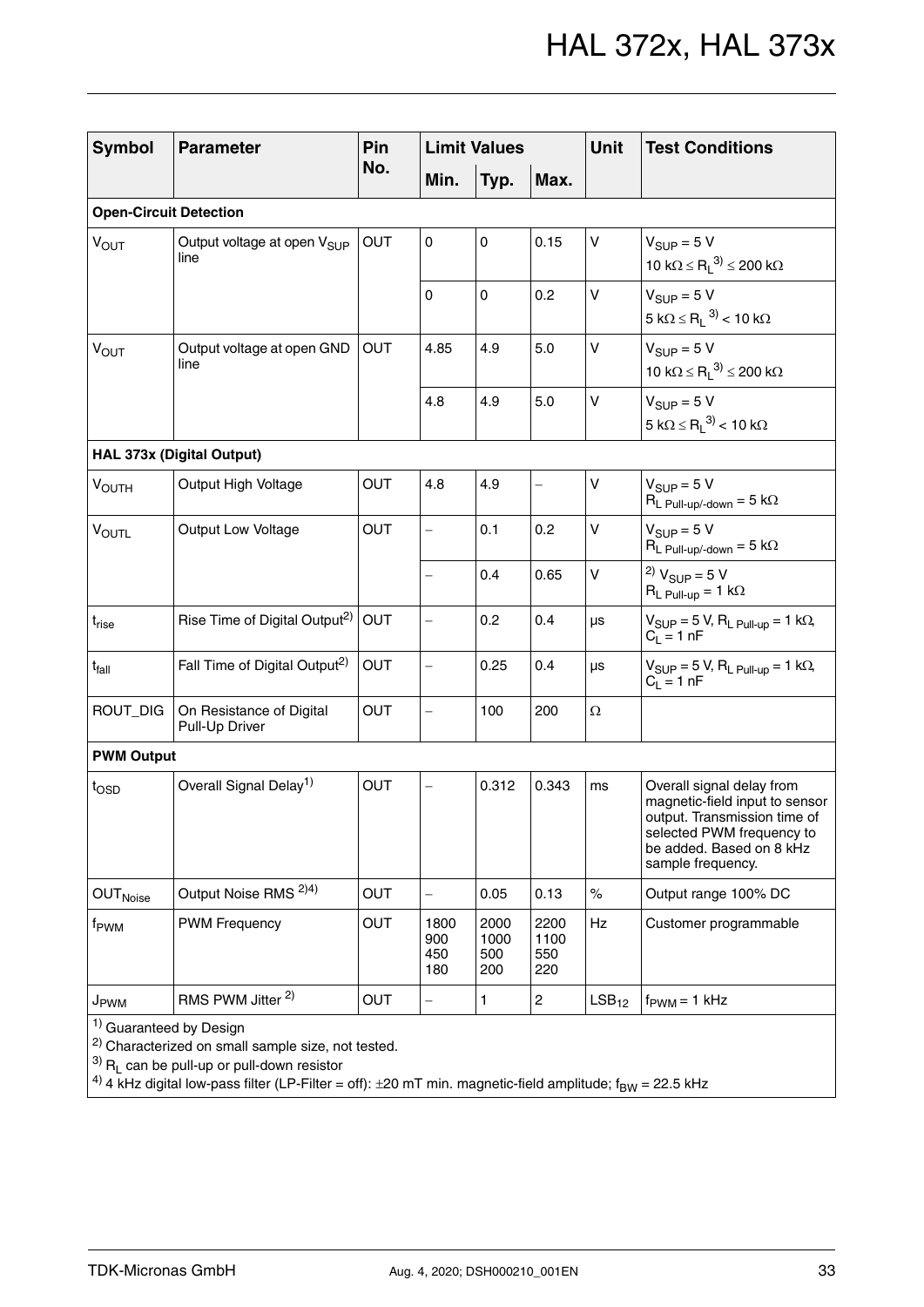| <b>Symbol</b>         | <b>Parameter</b>                                                                          | Pin        | <b>Limit Values</b>      |                          |                          | <b>Unit</b>       | <b>Test Conditions</b>                |
|-----------------------|-------------------------------------------------------------------------------------------|------------|--------------------------|--------------------------|--------------------------|-------------------|---------------------------------------|
|                       |                                                                                           | No.        | Min.                     | Typ.                     | Max.                     |                   |                                       |
| <b>SENT Output</b>    |                                                                                           |            |                          |                          |                          |                   |                                       |
| $t_{\sf tick}$        | <b>Clock Tick Time</b>                                                                    | <b>OUT</b> | L,                       | 2.75                     | $\overline{\phantom{0}}$ | μs                |                                       |
| t <sub>nlow</sub>     | Nibble Low Time                                                                           | <b>OUT</b> | $\overline{\phantom{0}}$ | 5                        | -                        | $t_{\text{tick}}$ |                                       |
| t <sub>sync</sub>     | Calibration / Synchroniza-<br>tion Period                                                 | <b>OUT</b> | $\overline{\phantom{0}}$ | 56                       | $\overline{\phantom{0}}$ | t <sub>tick</sub> |                                       |
| t <sub>nibble</sub>   | <b>Status &amp; Communication</b><br>Nibble, Data Nibbles and<br><b>CRC Nibble Period</b> | <b>OUT</b> | 12                       |                          | 27                       | t <sub>tick</sub> | $t_{nibble} = 12 + [status data CRC]$ |
| t <sub>message</sub>  | Message Time                                                                              | <b>OUT</b> | 116                      | $\overline{\phantom{0}}$ | 176                      | $t_{\sf tick}$    |                                       |
| t <sub>pause</sub>    | Pause Period Time                                                                         | <b>OUT</b> | 12                       | $\blacksquare$           | 70                       | t <sub>tick</sub> |                                       |
| <b>TO92UG Package</b> |                                                                                           |            |                          |                          |                          |                   |                                       |
| $R_{thja}$            | <b>Thermal Resistance</b>                                                                 |            | $\overline{\phantom{0}}$ | $\overline{\phantom{0}}$ | 189                      | K/W               | Determined with a 1S0P board          |
|                       | Junction to Air <sup>1)</sup>                                                             |            |                          | $\overline{\phantom{0}}$ | 104                      | K/W               | Determined with a 2S2P<br>board       |
| $R_{\text{thic}}$     | <b>Thermal Resistance</b>                                                                 |            | -                        | $\qquad \qquad -$        | 24                       | K/W               | Determined with a 1S0P board          |
|                       | Junction to Case <sup>1)</sup>                                                            |            | -                        |                          | 22                       | K/W               | Determined with a 2S2P<br>board       |
|                       | $1)$ (Self-heating calculation see Section 5.1. on page 38)                               |            |                          |                          |                          |                   |                                       |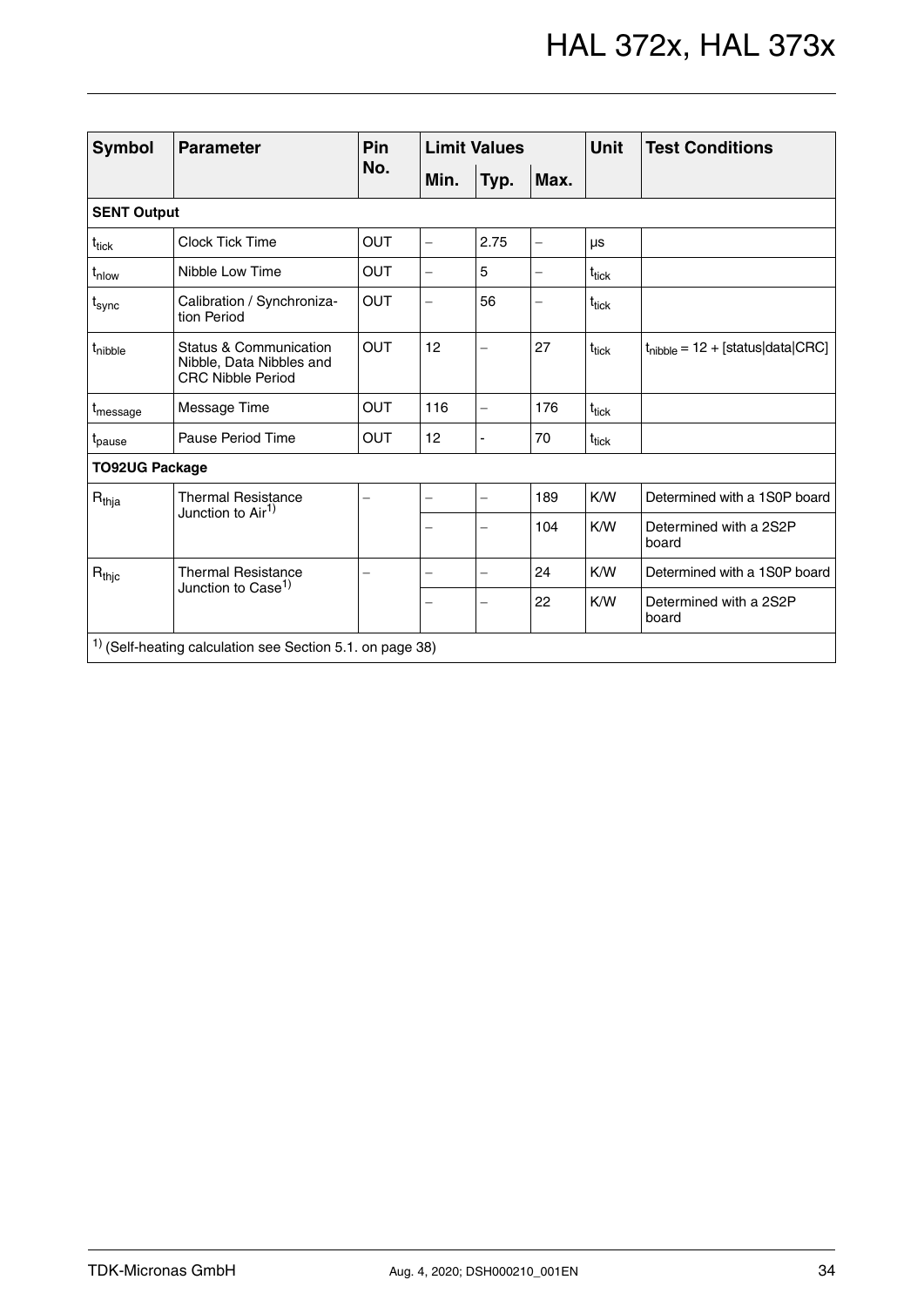

<span id="page-34-0"></span>**Fig. 4–5:** Start-up behavior of HAL 37xy in different output modes



<span id="page-34-1"></span>Fig. 4–6: Behavior of HAL 372x for different V<sub>SUP</sub>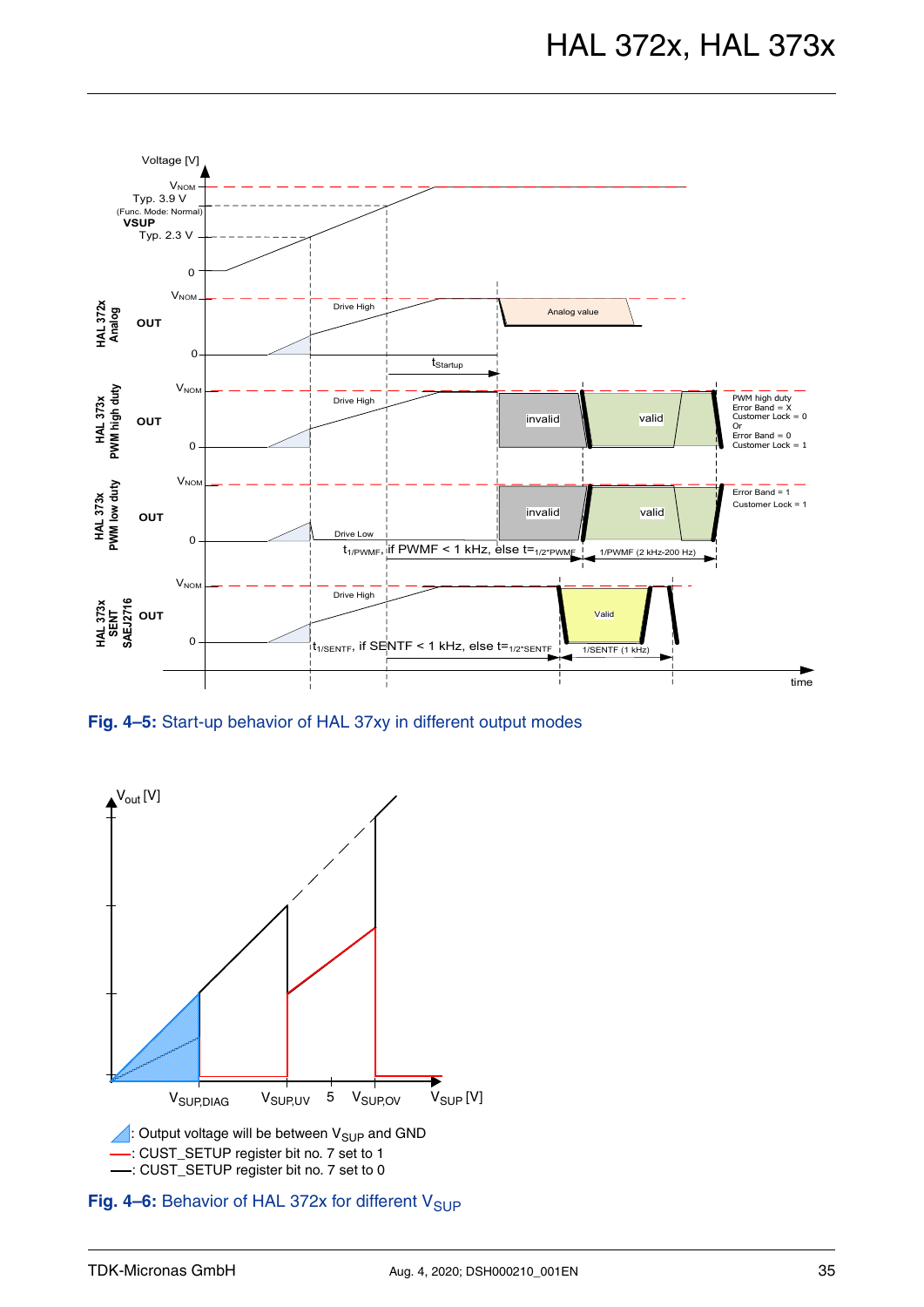# <span id="page-35-0"></span>**4.9. Magnetic Characteristics**

at  $T_A = -40$  °C to 150 °C,  $V_{SUP} = 4.5$  V to 5.5 V, GND = 0 V, after programming and locking of the sensor, at Recommended Operation Conditions if not otherwise specified in the column "Conditions".

Typical Characteristics for  $T_J = 25$  °C and  $V_{\text{SUP}} = 5$  V.

| <b>Symbol</b>                        | <b>Parameter</b>                                                                                                              | Pin<br>No. | Min.                     | Typ.                                                                                        | Max.                     | <b>Unit</b>              | <b>Test Conditions</b>                                                  |  |  |  |
|--------------------------------------|-------------------------------------------------------------------------------------------------------------------------------|------------|--------------------------|---------------------------------------------------------------------------------------------|--------------------------|--------------------------|-------------------------------------------------------------------------|--|--|--|
| $\Theta$ RANGE                       | Detectable Angle Range                                                                                                        | <b>OUT</b> | $\Omega$                 | $\equiv$                                                                                    | 360                      | $\circ$                  |                                                                         |  |  |  |
| $\Theta_{\sf res}$                   | Angle Resolution                                                                                                              | OUT        | $\qquad \qquad -$        | $\overline{\phantom{m}}$                                                                    | 0.09                     | $\circ$                  | $(360^{\circ}/4096)$                                                    |  |  |  |
| $\mathsf{E}_{\Theta \mathsf{linxy}}$ | XY Angle Linearity Error (on<br>Output of CORDIC Filter)                                                                      | <b>OUT</b> | $-0.5$                   | $\overline{\phantom{m}}$                                                                    | 0.5                      | $\circ$                  | Min. $B_{AMP} = \pm 30$ mT,<br>$T_A = 25 °C^{1/2}}^{(3)}$               |  |  |  |
| $E_{\text{Olinxy}}$                  | X/Y Angle Linearity Error                                                                                                     | <b>OUT</b> | $-1.2$                   | $\equiv$                                                                                    | 1.2                      | $\circ$                  | Min. $B_{AMP} = \pm 30 \text{ mT}^{1/2}$ <sup>3)</sup>                  |  |  |  |
|                                      | Drift over Temperature (on<br>Output of CORDIC Filter)                                                                        |            | $-1.7$                   | $\overline{\phantom{m}}$                                                                    | 1.7                      |                          | Min. $B_{AMP} = \pm 20$ mT <sup>1)2)3)</sup>                            |  |  |  |
| $ASMmX/Y_Z$                          | Absolute Sensitivity Mis-<br>match on Raw Signals<br>between X/Y and Z Channel                                                | OUT        | $-3$                     | $\hspace{0.1in} \hspace{0.1in} \hspace{0.1in} \hspace{0.1in} \hspace{0.1in} \hspace{0.1in}$ | 3                        | $\%$                     | $T_A = 25 °C^{1}$                                                       |  |  |  |
| Sensexyz                             | Sensitivity of X/Y and Z Hall<br>Plate                                                                                        | OUT        | 118                      | 128                                                                                         | 138                      | LSB <sub>15</sub><br>/mT | $T_A = 25 °C^{1}$                                                       |  |  |  |
| $S\text{Mm}_{X/Y\_Z}$                | Thermal Sensitivity Mis-<br>match Drift of Calibrated Sig-<br>nals between X/Y and Z<br>Channel                               | <b>OUT</b> | $-2.5$                   | $\overline{\phantom{m}}$                                                                    | 2.5                      | $\%$                     | Over full temperature range<br>related to 25 $^{\circ}$ C <sup>1)</sup> |  |  |  |
| SMm <sub>XY</sub>                    | <b>Thermal Sensitivity Mismatch</b><br>Drift of Calibrated Signals<br>between X and Y Channel                                 | <b>OUT</b> | $-2$                     | $\overline{\phantom{0}}$                                                                    | $\overline{c}$           | $\%$                     | Over full temperature range<br>related to $25^{\circ}C^{1}$             |  |  |  |
| Offset <sub>XY</sub>                 | Offset of Calibrated Signals<br>of X or Y Channel                                                                             | <b>OUT</b> | $-20$                    |                                                                                             | 20                       | LSB <sub>15</sub>        | $T_A = 25 °C^{1}$<br>Can be compensated in<br>customer application      |  |  |  |
| Offset $7$                           | Offset of Calibrated Signal of<br>Z Channel                                                                                   | <b>OUT</b> | $-12$                    | $\qquad \qquad -$                                                                           | 12                       | LSB <sub>15</sub>        | $T_A = 25 °C^{1}$<br>Can be compensated in<br>customer application      |  |  |  |
| $\triangle$ Offset <sub>XY</sub>     | Offset Drift of Calibrated Sig-<br>nals of X or Y Channel                                                                     | <b>OUT</b> | $-70$                    | $\qquad \qquad -$                                                                           | 70                       | LSB <sub>15</sub>        | Over full temperature range<br>related to 25 $^{\circ}$ C <sup>1)</sup> |  |  |  |
| $\triangle$ Offset <sub>z</sub>      | Offset Drift of Calibrated Sig-<br>nals of Z Channel                                                                          | OUT        | $-10$                    | $\qquad \qquad -$                                                                           | 10                       | LSB <sub>15</sub>        | Over full temperature range<br>related to 25 $\degree$ C <sup>1)</sup>  |  |  |  |
| $\Delta$ SMm <sub>XYZlife</sub>      | <b>Relative Sensitivity Mismatch</b><br>Drift of Calibrated Signals<br>between X or Y Channel and<br>Z Channel over Life Time | OUT        | $\overline{\phantom{0}}$ | 1.0                                                                                         |                          | $\%$                     | After 1000 h HTOL <sup>1)</sup>                                         |  |  |  |
| $\triangle$ Offset $_{XYlife}$       | Offset Drift of Calibrated Sig-<br>nals of X or Y Channel                                                                     | OUT        | $\qquad \qquad -$        | 30                                                                                          | $\overline{\phantom{0}}$ | LSB <sub>15</sub>        | After 1000 h HTOL <sup>1)</sup>                                         |  |  |  |
| $\triangle$ Offset <sub>Zlife</sub>  | Offset Drift of Calibrated Sig-<br>nal of Z Channel                                                                           | OUT        |                          | $\mathbf 5$                                                                                 |                          | LSB <sub>15</sub>        | After 1000 h HTOL <sup>1)</sup>                                         |  |  |  |
|                                      | <sup>1)</sup> Characterized on sample base, 3-sigma values, not tested for each device                                        |            |                          |                                                                                             |                          |                          |                                                                         |  |  |  |

<sup>2)</sup> Calculated angular error based on characterization and not on single error summation

 $3)$  After proper setpoint linearization done at 25 °C.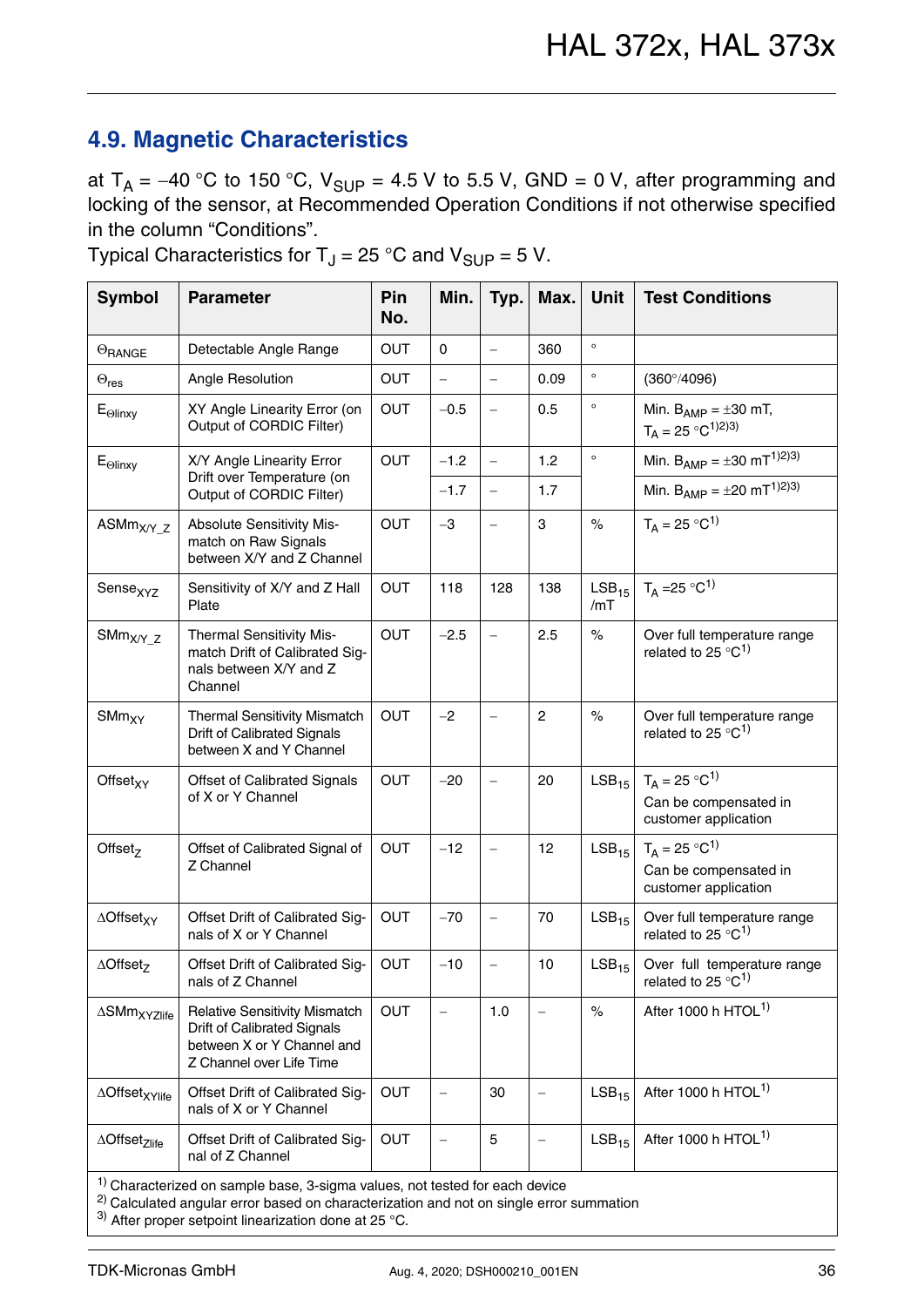

**Fig. 4–7:** Angular error versus magnetic-field amplitude over full temperature range for devices using X and Y magnetic-field component (for digital output)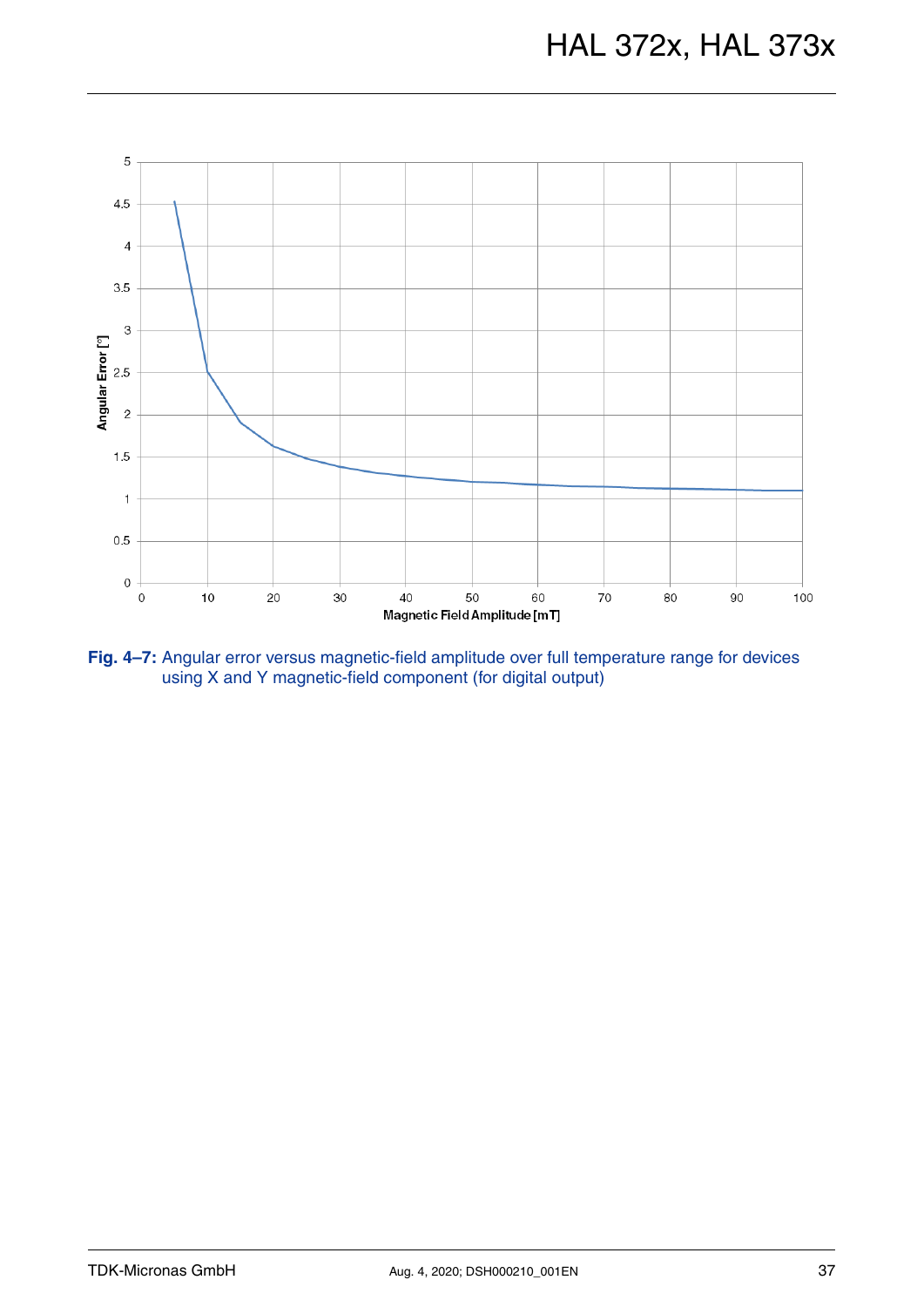# <span id="page-37-0"></span>**5. Application Notes**

## <span id="page-37-4"></span><span id="page-37-1"></span>**5.1. Ambient Temperature**

Due to the internal power dissipation, the temperature on the silicon chip (junction temperature  $T_{J}$ ) is higher than the temperature outside the package (ambient temperature  $T_{A}$ ).

 $T_J = T_A + \Delta T$ 

The maximum ambient temperature is a function of power dissipation, maximum allowable die temperature and junction to ambient thermal resistance  $(R<sub>thia</sub>)$ . With a maximum of 5.5 V operating supply voltage the power dissipation P is 0.0715 W per die. The junction to ambient thermal resistance  $R<sub>thia</sub>$  is specified in [Section 4.8. on page 31.](#page-30-1)

The difference between junction and ambient air temperature is expressed by the following equation:

At static conditions and continuous operation, the following equation applies:

 $\Delta T = P^* R_{\text{thiX}}$ 

The X represents junction to air or case point.

### <span id="page-37-2"></span>**5.2. EMC and ESD**

Please contact TDK-Micronas for detailed information on EMC and ESD results.

# <span id="page-37-3"></span>**5.3. Application Circuit for HAL 372x**

For EMC protection, it is recommended to connect one ceramic 47 nF capacitor each between ground and the supply voltage, respectively the output voltage pin.



**Fig. 5–1:** Recommended application circuit for HAL 372x

**Note** It is recommended to connect the TEST pin with the GND pin.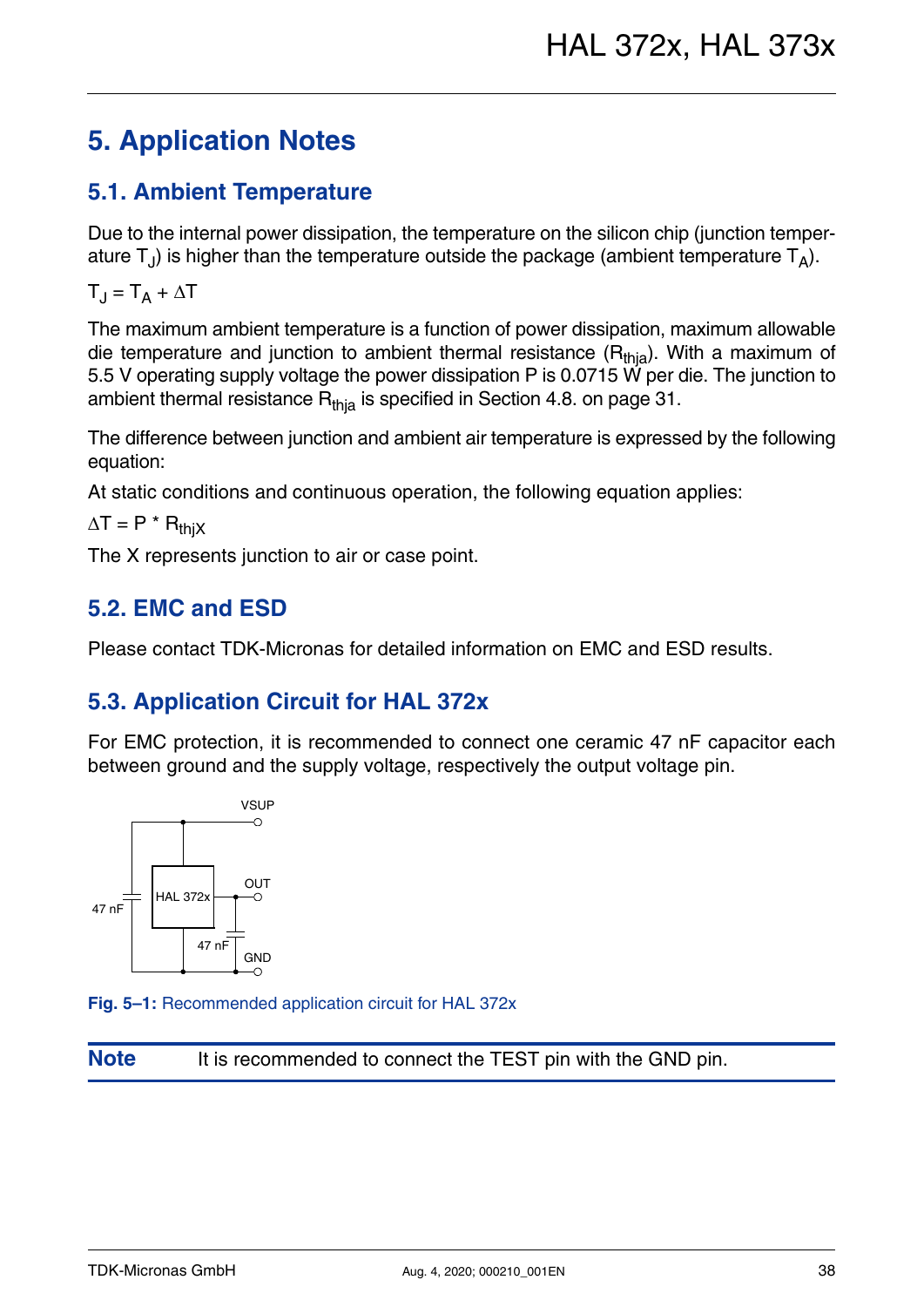# <span id="page-38-0"></span>**5.4. Application Circuit for HAL 373x**

#### **PWM Output**

In case of PWM output mode, it is recommended to connect one ceramic 47 nF capacitor between ground and the supply voltage and one ceramic 1 nF capacitor between the output pin and ground for EMC protection.



**Fig. 5–2:** Recommended application circuit for HAL 373x in PWM mode

#### **SENT Output**

In case of SENT output mode, it is recommended to connect one ceramic 47 nF capacitor between ground and the supply voltage and a filter structure at the output pin for EMC protection as well for having a SENT standard compliant output slew rate.

Following two setups have been tested:

- $-$  C01 = 180 pF, C02 = 2.2 nF, R01 = 120  $\Omega$
- $-$  C01 = 180 pF, C02 = 3.3 nF, R01 = 180  $\Omega$



**Fig. 5–3:** Recommended application circuit for HAL 373x

**Note** It is recommended to connect the TEST pin with the GND pin.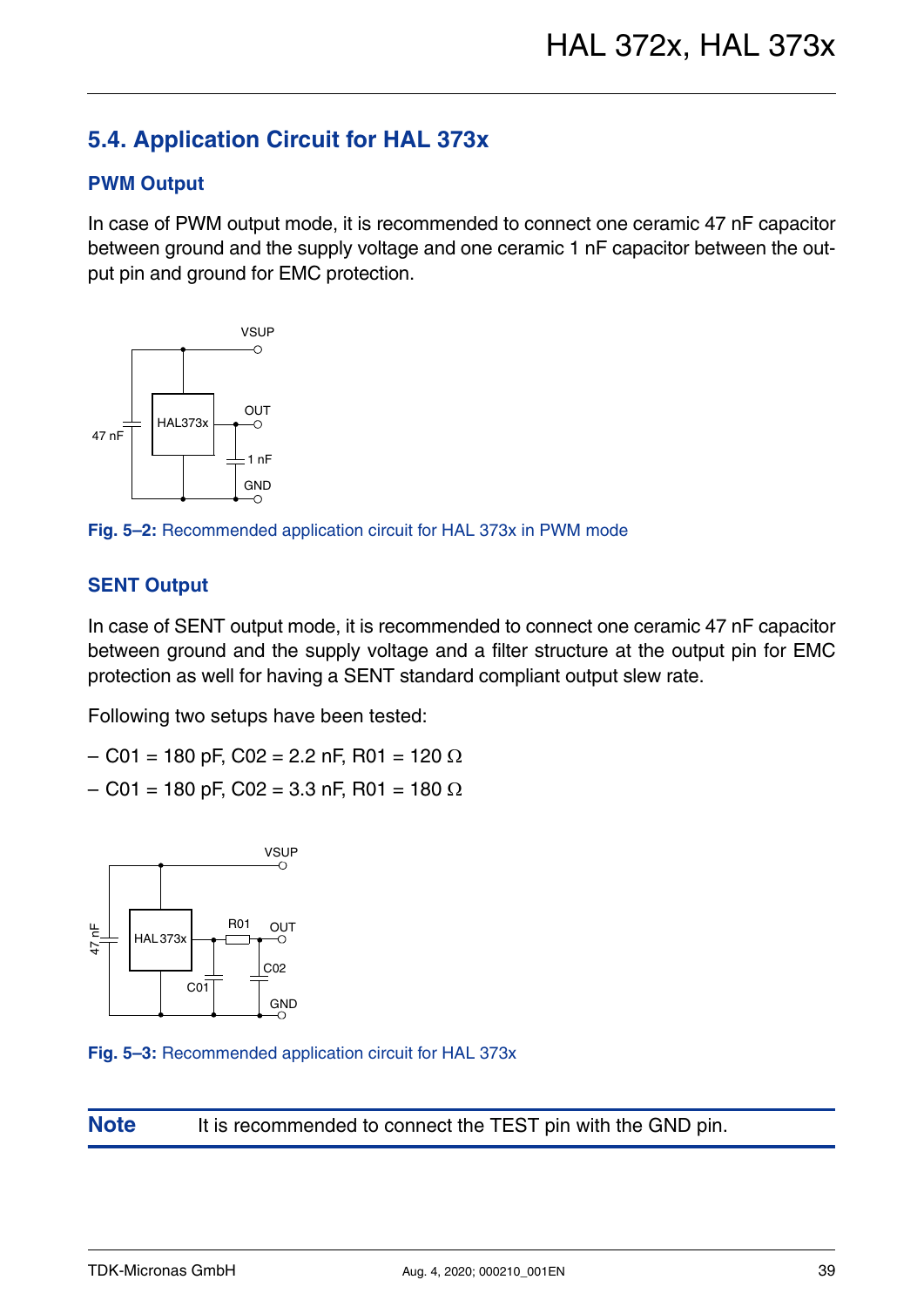# <span id="page-39-0"></span>**5.5. Measurement of a PWM Output Signal of HAL 373x**

In case of the PWM output, the magnetic-field information is coded in the duty cycle of the PWM signal. The duty cycle is defined as the ratio between the high time "s" and the period "d" of the PWM signal (see [Fig. 5–4](#page-39-1)).

**Note** The PWM signal is updated with the rising edge. Hence, for signal evaluation, the trigger-level must be the rising edge of the PWM signal.



<span id="page-39-1"></span>**Fig. 5–4:** Definition of PWM signal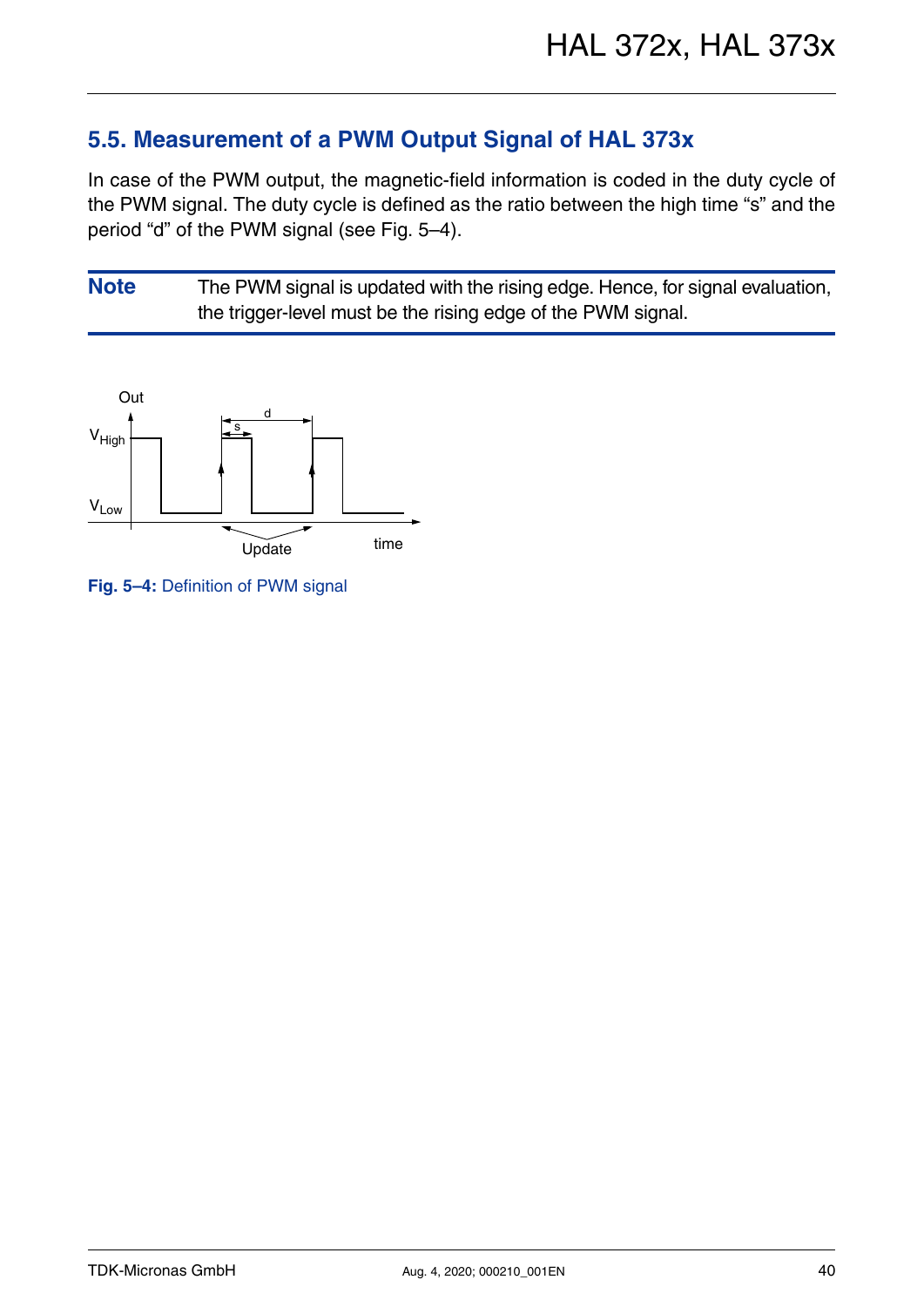# <span id="page-40-0"></span>**6. Programming of the Sensor**

HAL 37xy features two different customer modes. In Application Mode the sensors provide a ratiometric analog output voltage or a digital output signal (PWM or SENT). In Programming Mode it is possible to change the register settings of the sensor.

After power-up the sensor is always operating in the Application Mode. It is switched to the Programming Mode by a pulse at the sensor output pin.

# <span id="page-40-1"></span>**6.1. Programming Interface**

In Programming Mode HAL 37xy is addressed by modulating a serial telegram on the sensors output pin. Both sensors answer with a modulation of the output voltage.

A logical "0" is coded as no level change within the bit time. A logical "1" is coded as a level change of typically 50% of the bit time. After each bit, a level change occurs [\(see Fig. 6–1\)](#page-40-2).

The serial telegram is used to transmit the EEPROM content, error codes and digital values of the angle information from and to the sensor.



<span id="page-40-2"></span>**Fig. 6–1:** Definition of logical 0 and 1 bit

A description of the communication protocol and the programming of the sensor is available in a separate document (HAL / HAR 37xy Programming Guide).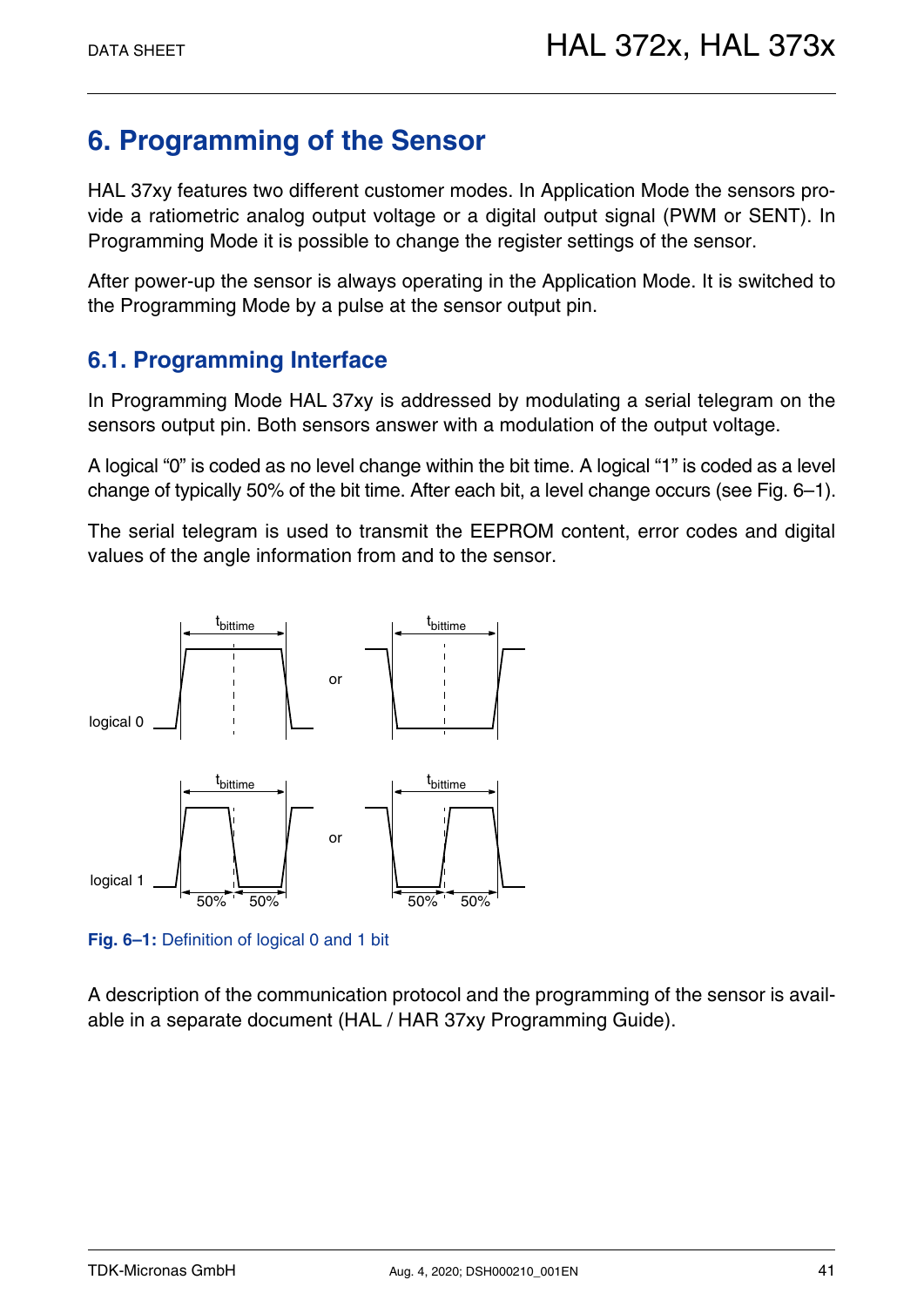| <b>Symbol</b>           | <b>Parameter</b>                                                                                 | <b>Pin</b>  | <b>Limit Values</b> |             |                     | <b>Unit</b> | <b>Test Conditions</b>                                                                                                                          |
|-------------------------|--------------------------------------------------------------------------------------------------|-------------|---------------------|-------------|---------------------|-------------|-------------------------------------------------------------------------------------------------------------------------------------------------|
|                         |                                                                                                  | No.         | Min.                | Typ.        | Max.                |             |                                                                                                                                                 |
| <b>VOUTL</b>            | Voltage for Output Low<br>Level during Program-<br>ming through Sensor<br>Output Pin             | <b>OUT</b>  | 0<br>0              |             | $0.2^*V_{SUP}$<br>1 | V<br>$\vee$ | For $V_{\text{SUP}} = 5 V$                                                                                                                      |
| <b>VOUTH</b>            | Voltage for Output<br>High Level during Pro-<br>gramming through<br>Sensor Output Pin            | <b>OUT</b>  | $0.8*V_{SUP}$<br>4  |             | $V_{SUP}$<br>5.0    | v<br>$\vee$ | For $V_{SIIP} = 5 V$                                                                                                                            |
| V <sub>SUPProgram</sub> | V <sub>SUP</sub> Voltage for<br><b>EEPROM &amp; NVRAM</b><br>Programming (during<br>Programming) | <b>VSUP</b> | 5.7                 | 6.0         | 6.5                 | v           | Supply voltage for bidirec-<br>tional communication via out-<br>put pin as well as for 3-wire<br>communication via supply<br>voltage modulation |
| t <sub>bittime</sub>    | <b>Protocol Bit Time</b>                                                                         | <b>OUT</b>  | 900<br>225          | 1000<br>250 | 1100<br>275         | μs<br>μs    | Cust. programmable,<br>$T_{\rm J}$ = 25 °C<br>Bit 13 of Customer Setup = $0$<br>Bit 13 of Customer Setup $= 1$                                  |
|                         | <b>Slew Rate</b>                                                                                 | <b>OUT</b>  |                     | 2           |                     | $V/\mu s$   |                                                                                                                                                 |

**Table 6–1:** Telegram parameters (All voltages are referenced to GND.)

### <span id="page-41-0"></span>**6.2. Programming Environment and Tools**

It is recommended to use the USB kit from TDK-Micronas or the Magnetic Sensor Programmer (TDK-MSP V1.x) and the Lab View Programming Environment in order to facilitate the product development. The details of programming sequences are available on request.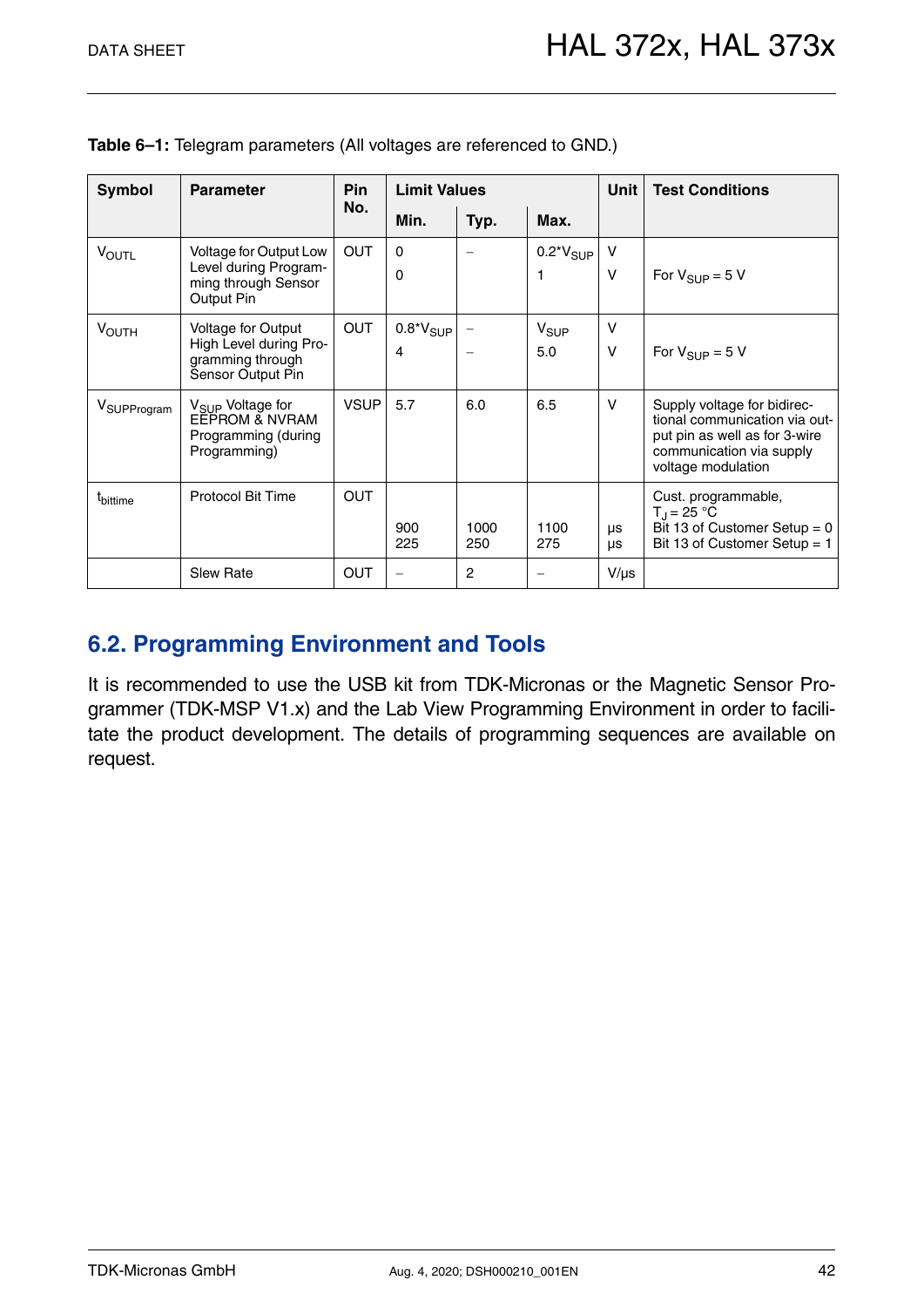# <span id="page-42-0"></span>**6.3. Programming Information**

For production and qualification tests, it is mandatory to set the LOCK bit to one and the POUT bit to zero after final adjustment and programming of HAL 37xy.

Before locking the device, it is recommended to read back all register values to ensure that the intended data is correctly stored in the sensor's memory. Alternatively, it is also possible to cross-check the sensor output signal with the intended output behavior.

The success of the lock process shall be checked by reading the status of the LOCK bit after locking.

It is also mandatory to check the acknowledge (first and second) of the sensor after each write and store sequence to verify if the programming of the sensor was successful. Additionally it is mandatory to set the Diagnosis Latch bit to ensure that programming errors are indicated by the second acknowledge. Additionally, CLAMP-LOW must be set to 100% in case of HAL 373x. This bit must be set back to zero to avoid unintended error indication during normal operation of the device. To enable debugging of the production line, it is recommended to read back the PROG\_DIAGNOSIS register and the DIAGNOSIS register in case of a missing second acknowledge. Please check "HAL/HAR 37xy Programming Guide" for further details.

Electrostatic Discharges (ESD) may disturb the programming pulses. Please take precautions against ESD.

**Note** Please also check the Application Note "HAL 37xy, HAR37xy Programming Guide" and relevant documentation for the programmer boards. It contains additional information and instructions about the programming of the devices.